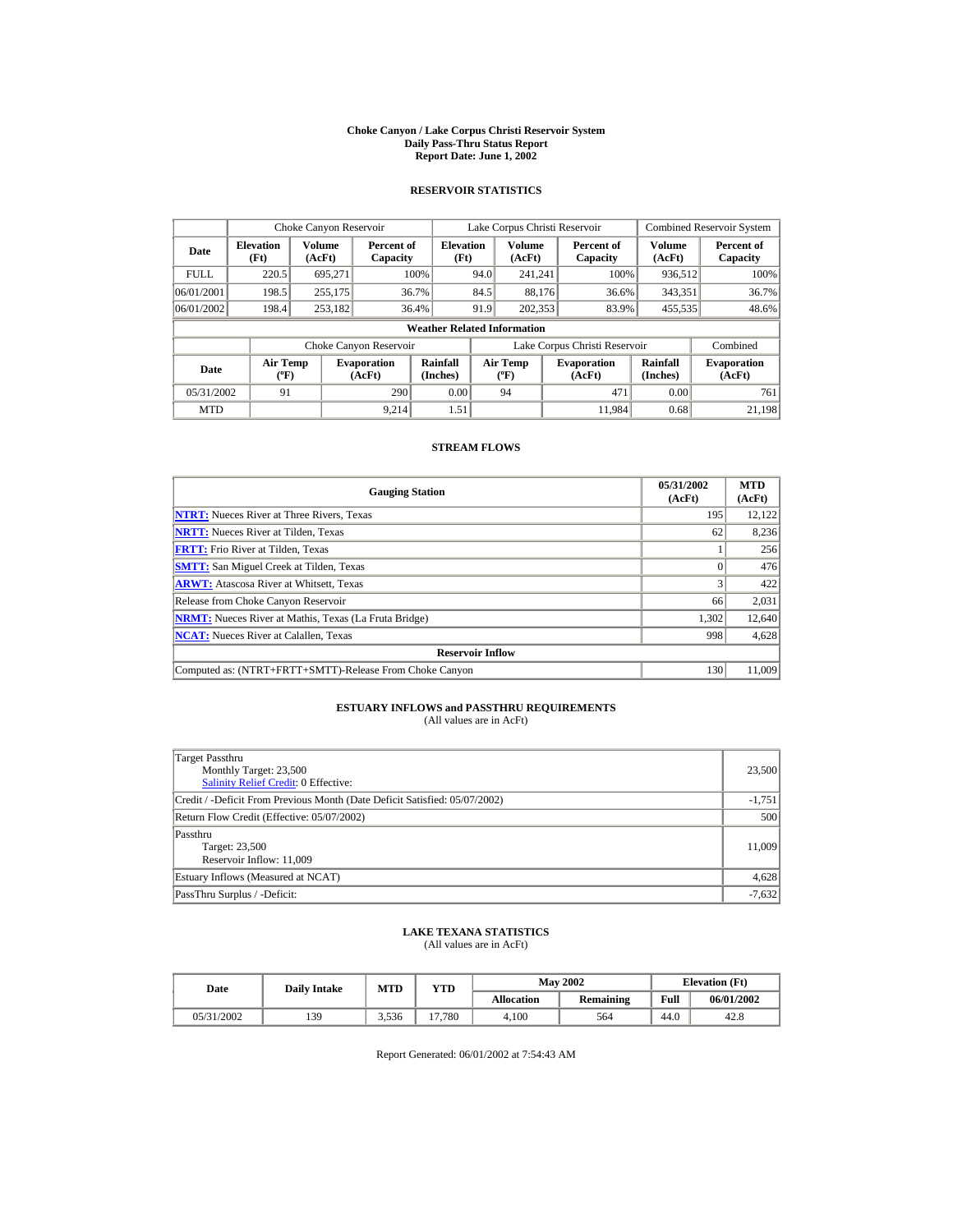#### **Choke Canyon / Lake Corpus Christi Reservoir System Daily Pass-Thru Status Report Report Date: June 2, 2002**

### **RESERVOIR STATISTICS**

|             | Choke Canyon Reservoir                      |                         |                              |                          | Lake Corpus Christi Reservoir |                                          |  |                               |                      | <b>Combined Reservoir System</b> |  |  |
|-------------|---------------------------------------------|-------------------------|------------------------------|--------------------------|-------------------------------|------------------------------------------|--|-------------------------------|----------------------|----------------------------------|--|--|
| Date        | <b>Elevation</b><br>(Ft)                    | <b>Volume</b><br>(AcFt) | Percent of<br>Capacity       | <b>Elevation</b><br>(Ft) |                               | Volume<br>(AcFt)                         |  | Percent of<br>Capacity        | Volume<br>(AcFt)     | Percent of<br>Capacity           |  |  |
| <b>FULL</b> | 220.5                                       | 695.271                 |                              | 100%                     | 94.0                          | 241.241                                  |  | 100%                          | 936,512              | 100%                             |  |  |
| 06/02/2001  | 198.5                                       | 254,747                 | 36.6%                        |                          | 84.4                          | 87,234                                   |  | 36.2%                         | 341,981              | 36.5%                            |  |  |
| 06/02/2002  | 198.4                                       | 253,040                 | 36.4%                        |                          | 91.8                          | 200,560                                  |  | 83.1%                         | 453,600              | 48.4%                            |  |  |
|             | <b>Weather Related Information</b>          |                         |                              |                          |                               |                                          |  |                               |                      |                                  |  |  |
|             |                                             |                         | Choke Canyon Reservoir       |                          |                               |                                          |  | Lake Corpus Christi Reservoir |                      | Combined                         |  |  |
| Date        | <b>Air Temp</b><br>$({}^{\circ}\mathrm{F})$ |                         | <b>Evaporation</b><br>(AcFt) | Rainfall<br>(Inches)     |                               | <b>Air Temp</b><br>$({}^{\circ}{\rm F})$ |  | <b>Evaporation</b><br>(AcFt)  | Rainfall<br>(Inches) | <b>Evaporation</b><br>(AcFt)     |  |  |
| 06/01/2002  | 92                                          |                         | 281                          | 0.00                     |                               | 89                                       |  | 365                           | 0.00                 | 646                              |  |  |
| <b>MTD</b>  |                                             |                         | 281                          | 0.00                     |                               |                                          |  | 365                           | 0.00                 | 646                              |  |  |

### **STREAM FLOWS**

| <b>Gauging Station</b>                                       | 06/01/2002<br>(AcFt) | <b>MTD</b><br>(AcFt) |
|--------------------------------------------------------------|----------------------|----------------------|
| <b>NTRT:</b> Nueces River at Three Rivers, Texas             | 147                  | 147                  |
| <b>NRTT:</b> Nueces River at Tilden, Texas                   | 40                   | 40                   |
| <b>FRTT:</b> Frio River at Tilden, Texas                     |                      | $\mathbf{0}$         |
| <b>SMTT:</b> San Miguel Creek at Tilden, Texas               |                      | $\Omega$             |
| <b>ARWT:</b> Atascosa River at Whitsett, Texas               |                      |                      |
| Release from Choke Canyon Reservoir                          | 66                   | 66                   |
| <b>NRMT:</b> Nueces River at Mathis, Texas (La Fruta Bridge) | 1.296                | 1,296                |
| <b>NCAT:</b> Nueces River at Calallen, Texas                 | 1.018                | 1.018                |
| <b>Reservoir Inflow</b>                                      |                      |                      |
| Computed as: (NTRT+FRTT+SMTT)-Release From Choke Canyon      | 82                   | 82                   |

# **ESTUARY INFLOWS and PASSTHRU REQUIREMENTS**<br>(All values are in AcFt)

| Target Passthru<br>Monthly Target: 23,000<br>Salinity Relief Credit: 0 Effective: | 23,000    |
|-----------------------------------------------------------------------------------|-----------|
| Credit / -Deficit From Previous Month (Date Deficit Satisfied:)                   | $-7,632$  |
| Return Flow Credit (Effective: )                                                  | $\vert$ 0 |
| Passthru<br>Target: 23,000<br>Reservoir Inflow: 82                                | 82        |
| Estuary Inflows (Measured at NCAT)                                                | 1,018     |
| PassThru Surplus / -Deficit:                                                      | $-6.695$  |

## **LAKE TEXANA STATISTICS**

(All values are in AcFt)

| Date       | <b>Daily Intake</b> | <b>MTD</b> | YTD   |                   | <b>June 2002</b> | <b>Elevation</b> (Ft) |            |
|------------|---------------------|------------|-------|-------------------|------------------|-----------------------|------------|
|            |                     |            |       | <b>Allocation</b> | <b>Remaining</b> | Full                  | 06/02/2002 |
| 06/01/2002 | 139                 | 139        | 7.920 | 4.100             | 3.961            | 44.0                  | 42.8       |

Report Generated: 06/02/2002 at 8:46:55 AM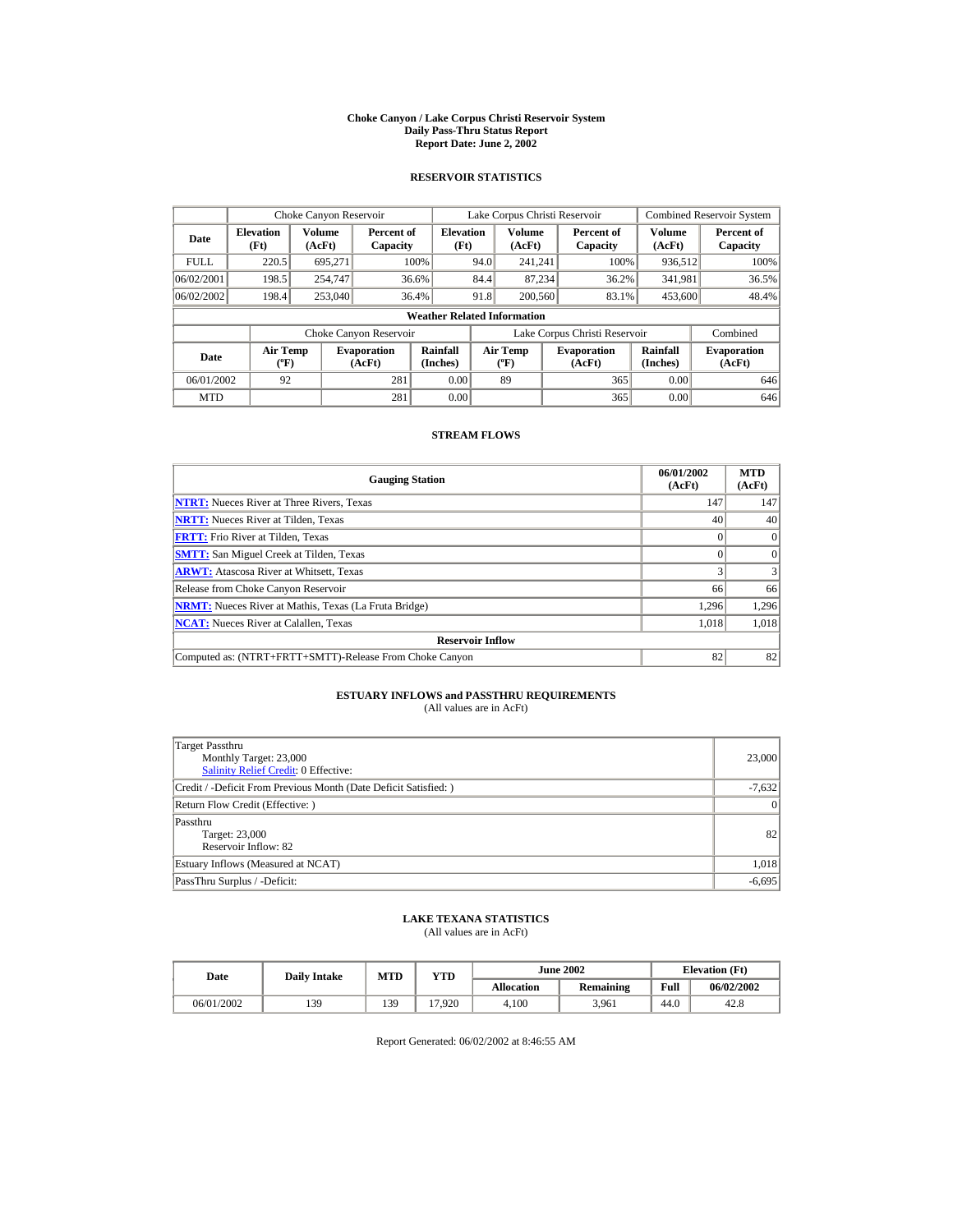#### **Choke Canyon / Lake Corpus Christi Reservoir System Daily Pass-Thru Status Report Report Date: June 3, 2002**

### **RESERVOIR STATISTICS**

|             | Choke Canyon Reservoir                      |                  |                              |                          | Lake Corpus Christi Reservoir |                                          |  |                               |                      | <b>Combined Reservoir System</b> |  |  |
|-------------|---------------------------------------------|------------------|------------------------------|--------------------------|-------------------------------|------------------------------------------|--|-------------------------------|----------------------|----------------------------------|--|--|
| Date        | <b>Elevation</b><br>(Ft)                    | Volume<br>(AcFt) | Percent of<br>Capacity       | <b>Elevation</b><br>(Ft) |                               | Volume<br>(AcFt)                         |  | Percent of<br>Capacity        | Volume<br>(AcFt)     | Percent of<br>Capacity           |  |  |
| <b>FULL</b> | 220.5                                       | 695.271          |                              | 100%                     | 94.0                          | 241.241                                  |  | 100%                          | 936,512              | 100%                             |  |  |
| 06/03/2001  | 198.4                                       | 254,177          |                              | 36.6%                    | 84.4                          | 87,234                                   |  | 36.2%                         | 341,411              | 36.5%                            |  |  |
| 06/03/2002  | 198.3                                       | 252,756          |                              | 36.4%                    | 91.7                          | 198,773                                  |  | 82.4%                         | 451,529              | 48.2%                            |  |  |
|             | <b>Weather Related Information</b>          |                  |                              |                          |                               |                                          |  |                               |                      |                                  |  |  |
|             |                                             |                  | Choke Canyon Reservoir       |                          |                               |                                          |  | Lake Corpus Christi Reservoir |                      | Combined                         |  |  |
| Date        | <b>Air Temp</b><br>$({}^{\circ}\mathrm{F})$ |                  | <b>Evaporation</b><br>(AcFt) | Rainfall<br>(Inches)     |                               | <b>Air Temp</b><br>$({}^{\circ}{\rm F})$ |  | <b>Evaporation</b><br>(AcFt)  | Rainfall<br>(Inches) | <b>Evaporation</b><br>(AcFt)     |  |  |
| 06/02/2002  | 93                                          |                  | 248                          | 0.00                     |                               | 91                                       |  | 301                           | 0.00                 | 549                              |  |  |
| <b>MTD</b>  |                                             |                  | 529                          | 0.00                     |                               |                                          |  | 666                           | 0.00                 | 1.195                            |  |  |

### **STREAM FLOWS**

| <b>Gauging Station</b>                                       | 06/02/2002<br>(AcFt) | <b>MTD</b><br>(AcFt) |
|--------------------------------------------------------------|----------------------|----------------------|
| <b>NTRT:</b> Nueces River at Three Rivers, Texas             | 117                  | 264                  |
| <b>NRTT:</b> Nueces River at Tilden, Texas                   | 26                   | 66                   |
| <b>FRTT:</b> Frio River at Tilden, Texas                     |                      | $\vert$ 0            |
| <b>SMTT:</b> San Miguel Creek at Tilden, Texas               |                      | $\Omega$             |
| <b>ARWT:</b> Atascosa River at Whitsett, Texas               |                      |                      |
| Release from Choke Canyon Reservoir                          | 66                   | 131                  |
| <b>NRMT:</b> Nueces River at Mathis, Texas (La Fruta Bridge) | 1.169                | 2,465                |
| <b>NCAT:</b> Nueces River at Calallen, Texas                 | 1,036                | 2,054                |
| <b>Reservoir Inflow</b>                                      |                      |                      |
| Computed as: (NTRT+FRTT+SMTT)-Release From Choke Canyon      | 52                   | 133                  |

# **ESTUARY INFLOWS and PASSTHRU REQUIREMENTS**<br>(All values are in AcFt)

| Target Passthru<br>Monthly Target: 23,000<br>Salinity Relief Credit: 0 Effective: | 23,000          |
|-----------------------------------------------------------------------------------|-----------------|
| Credit / -Deficit From Previous Month (Date Deficit Satisfied:)                   | $-7,632$        |
| Return Flow Credit (Effective: )                                                  | $\vert 0 \vert$ |
| Passthru<br>Target: 23,000<br>Reservoir Inflow: 133                               | 133             |
| Estuary Inflows (Measured at NCAT)                                                | 2,054           |
| PassThru Surplus / -Deficit:                                                      | $-5,711$        |

## **LAKE TEXANA STATISTICS**

(All values are in AcFt)

| Date       | <b>Daily Intake</b> | <b>MTD</b> | YTD    |                   | <b>June 2002</b> | <b>Elevation</b> (Ft) |            |
|------------|---------------------|------------|--------|-------------------|------------------|-----------------------|------------|
|            |                     |            |        | <b>Allocation</b> | <b>Remaining</b> | Full                  | 06/03/2002 |
| 06/02/2002 | 139                 | 278        | 18.059 | 4.100             | 3.822            | 44.0                  | 42.8       |

Report Generated: 06/03/2002 at 8:38:32 AM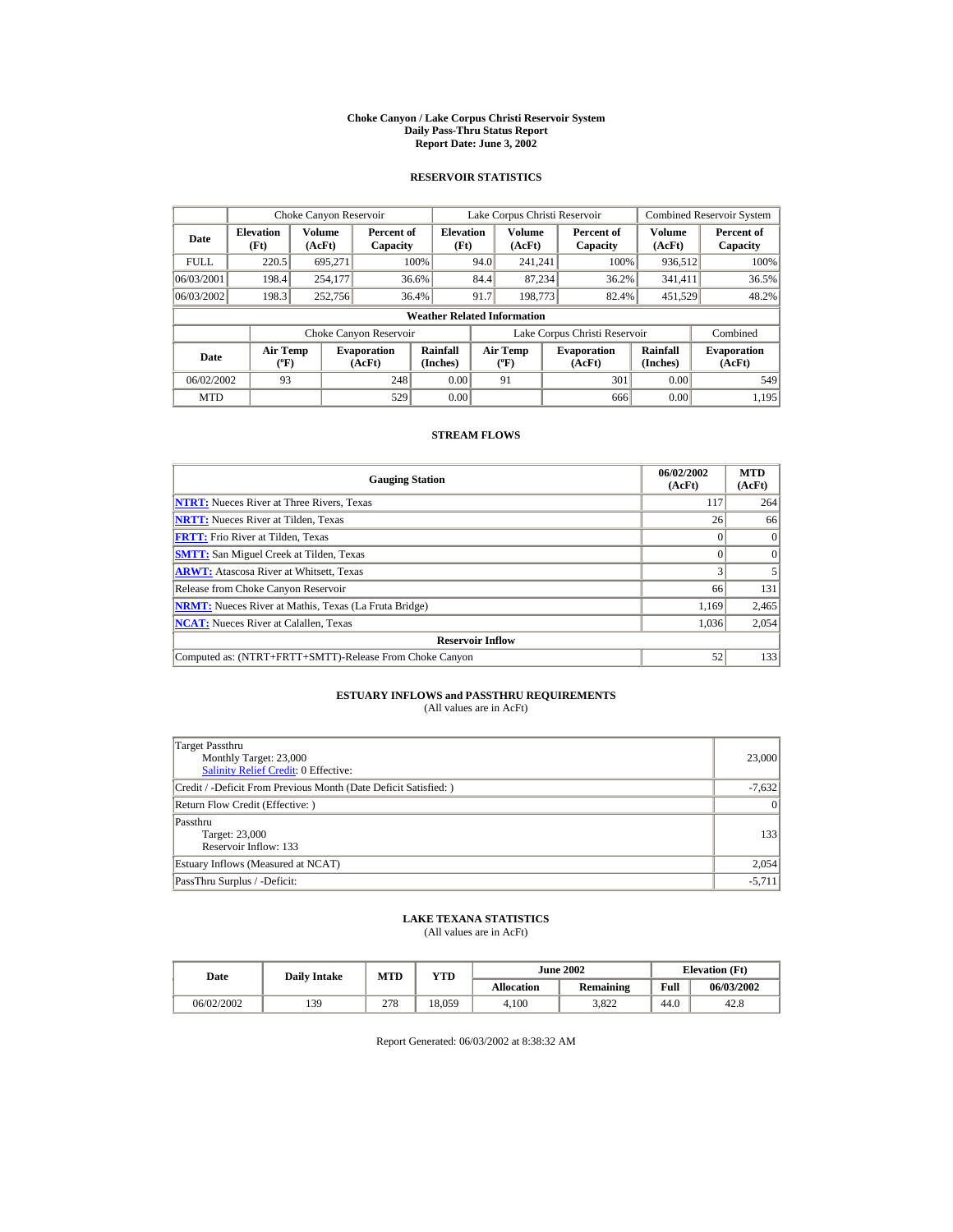#### **Choke Canyon / Lake Corpus Christi Reservoir System Daily Pass-Thru Status Report Report Date: June 4, 2002**

### **RESERVOIR STATISTICS**

|             | Choke Canyon Reservoir                      |                  |                              |                          | Lake Corpus Christi Reservoir |                                           |  |                               |                      | <b>Combined Reservoir System</b> |  |  |
|-------------|---------------------------------------------|------------------|------------------------------|--------------------------|-------------------------------|-------------------------------------------|--|-------------------------------|----------------------|----------------------------------|--|--|
| Date        | <b>Elevation</b><br>(Ft)                    | Volume<br>(AcFt) | Percent of<br>Capacity       | <b>Elevation</b><br>(Ft) |                               | Volume<br>(AcFt)                          |  | Percent of<br>Capacity        | Volume<br>(AcFt)     | Percent of<br>Capacity           |  |  |
| <b>FULL</b> | 220.5                                       | 695.271          |                              | 100%                     | 94.0                          | 241.241                                   |  | 100%                          | 936,512              | 100%                             |  |  |
| 06/04/2001  | 198.4                                       | 253,608          |                              | 36.5%                    | 84.3                          | 86.417                                    |  | 35.8%                         | 340,025              | 36.3%                            |  |  |
| 06/04/2002  | 198.3                                       | 252,472          |                              | 36.3%                    | 91.7                          | 197.704                                   |  | 82.0%                         | 450.176              | 48.1%                            |  |  |
|             | <b>Weather Related Information</b>          |                  |                              |                          |                               |                                           |  |                               |                      |                                  |  |  |
|             |                                             |                  | Choke Canyon Reservoir       |                          |                               |                                           |  | Lake Corpus Christi Reservoir |                      | Combined                         |  |  |
| Date        | <b>Air Temp</b><br>$({}^{\circ}\mathrm{F})$ |                  | <b>Evaporation</b><br>(AcFt) | Rainfall<br>(Inches)     |                               | <b>Air Temp</b><br>$({}^{\circ}\text{F})$ |  | <b>Evaporation</b><br>(AcFt)  | Rainfall<br>(Inches) | <b>Evaporation</b><br>(AcFt)     |  |  |
| 06/03/2002  | 95                                          |                  | 322                          | 0.00                     |                               | 92                                        |  | 342                           | 0.00                 | 664                              |  |  |
| <b>MTD</b>  |                                             |                  | 851                          | 0.00                     |                               |                                           |  | 1.008                         | 0.00                 | 1,859                            |  |  |

### **STREAM FLOWS**

| <b>Gauging Station</b>                                       | 06/03/2002<br>(AcFt) | <b>MTD</b><br>(AcFt) |
|--------------------------------------------------------------|----------------------|----------------------|
| <b>NTRT:</b> Nueces River at Three Rivers, Texas             | 97                   | 361                  |
| <b>NRTT:</b> Nueces River at Tilden, Texas                   |                      | 82                   |
| <b>FRTT:</b> Frio River at Tilden. Texas                     |                      |                      |
| <b>SMTT:</b> San Miguel Creek at Tilden, Texas               |                      | $\Omega$             |
| <b>ARWT:</b> Atascosa River at Whitsett, Texas               |                      | 8                    |
| Release from Choke Canyon Reservoir                          | 66                   | 197                  |
| <b>NRMT:</b> Nueces River at Mathis, Texas (La Fruta Bridge) | 927                  | 3,392                |
| <b>NCAT:</b> Nueces River at Calallen, Texas                 | 881                  | 2,936                |
| <b>Reservoir Inflow</b>                                      |                      |                      |
| Computed as: (NTRT+FRTT+SMTT)-Release From Choke Canyon      | 32                   | 165                  |

# **ESTUARY INFLOWS and PASSTHRU REQUIREMENTS**<br>(All values are in AcFt)

| Target Passthru<br>Monthly Target: 23,000<br>Salinity Relief Credit: 0 Effective: | 23,000          |
|-----------------------------------------------------------------------------------|-----------------|
| Credit / -Deficit From Previous Month (Date Deficit Satisfied: )                  | $-7,632$        |
| Return Flow Credit (Effective: )                                                  | $\vert 0 \vert$ |
| Passthru<br>Target: 23,000<br>Reservoir Inflow: 165                               | 165             |
| Estuary Inflows (Measured at NCAT)                                                | 2,936           |
| PassThru Surplus / -Deficit:                                                      | $-4,862$        |

### **LAKE TEXANA STATISTICS**

(All values are in AcFt)

| Date       | <b>Daily Intake</b> | <b>MTD</b> | YTD    |                   | <b>June 2002</b> | <b>Elevation</b> (Ft) |            |
|------------|---------------------|------------|--------|-------------------|------------------|-----------------------|------------|
|            |                     |            |        | <b>Allocation</b> | Remaining        | Full                  | 06/04/2002 |
| 06/03/2002 | 139                 | 418        | 18.198 | 4.100             | 3.682            | 44.0                  | 42.7       |

Report Generated: 06/04/2002 at 8:06:06 AM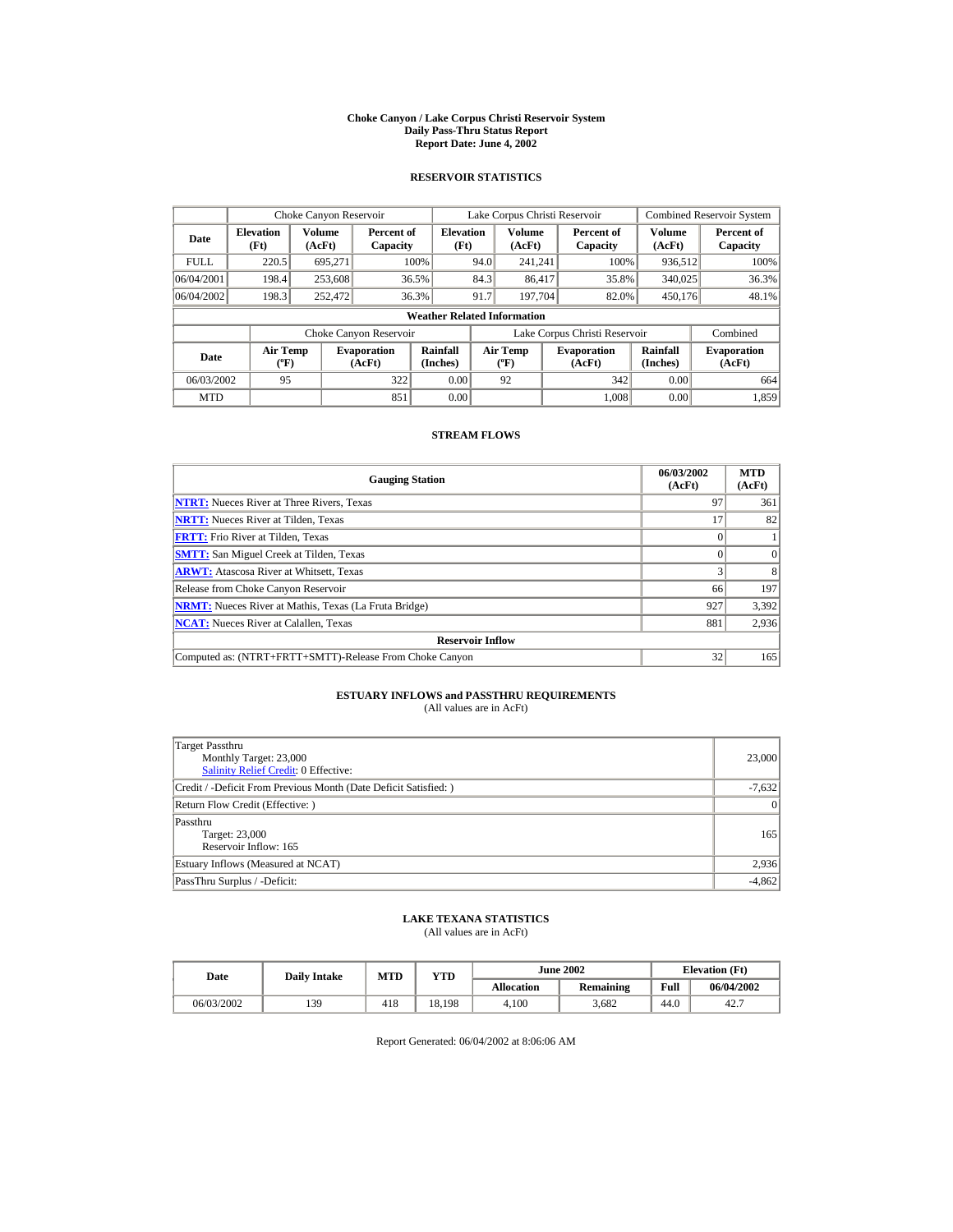#### **Choke Canyon / Lake Corpus Christi Reservoir System Daily Pass-Thru Status Report Report Date: June 5, 2002**

### **RESERVOIR STATISTICS**

|             | Choke Canyon Reservoir                      |                  |                              |                          | Lake Corpus Christi Reservoir |                                  |  |                               |                      | <b>Combined Reservoir System</b> |  |  |
|-------------|---------------------------------------------|------------------|------------------------------|--------------------------|-------------------------------|----------------------------------|--|-------------------------------|----------------------|----------------------------------|--|--|
| Date        | <b>Elevation</b><br>(Ft)                    | Volume<br>(AcFt) | Percent of<br>Capacity       | <b>Elevation</b><br>(Ft) |                               | Volume<br>(AcFt)                 |  | Percent of<br>Capacity        | Volume<br>(AcFt)     | Percent of<br>Capacity           |  |  |
| <b>FULL</b> | 220.5                                       | 695.271          |                              | 100%                     | 94.0                          | 241.241                          |  | 100%                          | 936,512              | 100%                             |  |  |
| 06/05/2001  | 198.4                                       | 253,182          |                              | 36.4%                    | 84.3                          | 86,417                           |  | 35.8%                         | 339.599              | 36.3%                            |  |  |
| 06/05/2002  | 198.3                                       | 252.189          |                              | 36.3%                    | 91.6                          | 197.170                          |  | 81.7%                         | 449.359              | 48.0%                            |  |  |
|             | <b>Weather Related Information</b>          |                  |                              |                          |                               |                                  |  |                               |                      |                                  |  |  |
|             |                                             |                  | Choke Canyon Reservoir       |                          |                               |                                  |  | Lake Corpus Christi Reservoir |                      | Combined                         |  |  |
| Date        | <b>Air Temp</b><br>$({}^{\circ}\mathrm{F})$ |                  | <b>Evaporation</b><br>(AcFt) | Rainfall<br>(Inches)     |                               | <b>Air Temp</b><br>$(^{\circ}F)$ |  | <b>Evaporation</b><br>(AcFt)  | Rainfall<br>(Inches) | <b>Evaporation</b><br>(AcFt)     |  |  |
| 06/04/2002  | 95                                          |                  | 371                          | 0.00                     |                               | 93                               |  | 466                           | 0.00                 | 837                              |  |  |
| <b>MTD</b>  |                                             |                  | 1.222                        | 0.00                     |                               |                                  |  | 1.475                         | 0.00                 | 2.697                            |  |  |

### **STREAM FLOWS**

| <b>Gauging Station</b>                                       | 06/04/2002<br>(AcFt) | <b>MTD</b><br>(AcFt) |
|--------------------------------------------------------------|----------------------|----------------------|
| <b>NTRT:</b> Nueces River at Three Rivers, Texas             | 97                   | 459                  |
| <b>NRTT:</b> Nueces River at Tilden, Texas                   |                      | 93                   |
| <b>FRTT:</b> Frio River at Tilden. Texas                     |                      |                      |
| <b>SMTT:</b> San Miguel Creek at Tilden, Texas               |                      |                      |
| <b>ARWT:</b> Atascosa River at Whitsett, Texas               |                      | 10                   |
| Release from Choke Canyon Reservoir                          | 66                   | 262                  |
| <b>NRMT:</b> Nueces River at Mathis, Texas (La Fruta Bridge) | 1.038                | 4,431                |
| <b>NCAT:</b> Nueces River at Calallen, Texas                 | 834                  | 3,770                |
| <b>Reservoir Inflow</b>                                      |                      |                      |
| Computed as: (NTRT+FRTT+SMTT)-Release From Choke Canyon      | 32                   | 197                  |

# **ESTUARY INFLOWS and PASSTHRU REQUIREMENTS**<br>(All values are in AcFt)

| Target Passthru<br>Monthly Target: 23,000<br>Salinity Relief Credit: 0 Effective: | 23,000          |
|-----------------------------------------------------------------------------------|-----------------|
| Credit / -Deficit From Previous Month (Date Deficit Satisfied:)                   | $-7,632$        |
| Return Flow Credit (Effective: )                                                  | $\vert 0 \vert$ |
| Passthru<br>Target: 23,000<br>Reservoir Inflow: 197                               | 197             |
| Estuary Inflows (Measured at NCAT)                                                | 3,770           |
| PassThru Surplus / -Deficit:                                                      | $-4,060$        |

## **LAKE TEXANA STATISTICS**

(All values are in AcFt)

| Date       | <b>Daily Intake</b> | <b>MTD</b> | $_{\rm VTD}$ |                   | <b>June 2002</b> | <b>Elevation</b> (Ft) |            |
|------------|---------------------|------------|--------------|-------------------|------------------|-----------------------|------------|
|            |                     |            |              | <b>Allocation</b> | <b>Remaining</b> | Full                  | 06/05/2002 |
| 06/04/2002 | 139                 | 556        | 18.336       | 4.100             | 3.544            | 44.0                  | 42.6       |

Report Generated: 06/05/2002 at 8:29:54 AM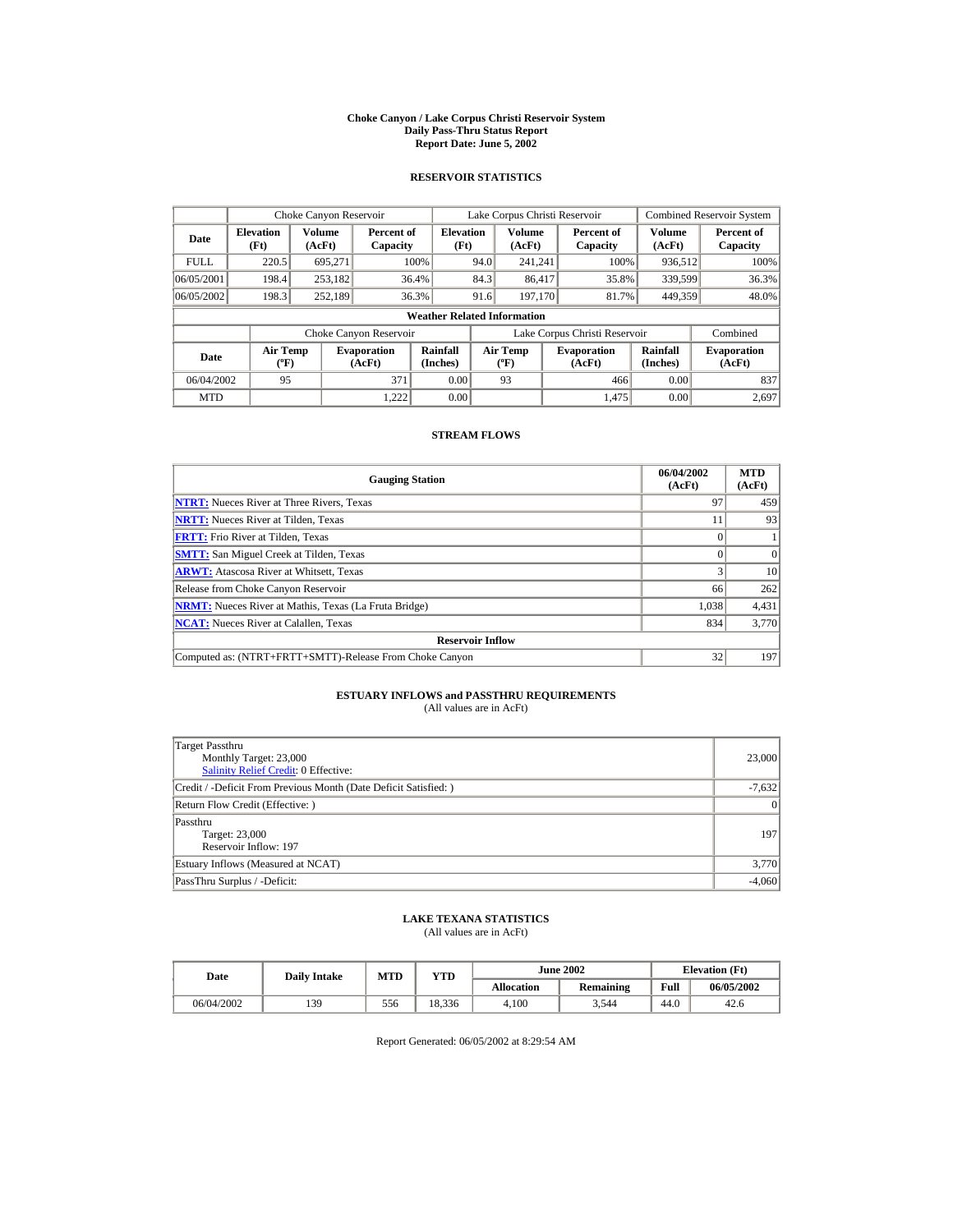#### **Choke Canyon / Lake Corpus Christi Reservoir System Daily Pass-Thru Status Report Report Date: June 6, 2002**

### **RESERVOIR STATISTICS**

|             | Choke Canyon Reservoir                |                  |                              |                          | Lake Corpus Christi Reservoir |                                   |  |                               |                         | <b>Combined Reservoir System</b> |  |  |
|-------------|---------------------------------------|------------------|------------------------------|--------------------------|-------------------------------|-----------------------------------|--|-------------------------------|-------------------------|----------------------------------|--|--|
| Date        | <b>Elevation</b><br>(Ft)              | Volume<br>(AcFt) | Percent of<br>Capacity       | <b>Elevation</b><br>(Ft) |                               | <b>Volume</b><br>(AcFt)           |  | Percent of<br>Capacity        | <b>Volume</b><br>(AcFt) | Percent of<br>Capacity           |  |  |
| <b>FULL</b> | 220.5                                 | 695.271          |                              | 100%                     | 94.0                          | 241.241                           |  | 100%                          | 936,512                 | 100%                             |  |  |
| 06/06/2001  | 198.4                                 | 252,898          |                              | 36.4%                    | 84.3                          | 86,185                            |  | 35.7%                         | 339,083                 | 36.2%                            |  |  |
| 06/06/2002  | 198.3                                 | 251.906          |                              | 36.2%                    | 91.6                          | 197.348                           |  | 81.8%                         | 449.254                 | 48.0%                            |  |  |
|             | <b>Weather Related Information</b>    |                  |                              |                          |                               |                                   |  |                               |                         |                                  |  |  |
|             |                                       |                  | Choke Canyon Reservoir       |                          |                               |                                   |  | Lake Corpus Christi Reservoir |                         | Combined                         |  |  |
| Date        | <b>Air Temp</b><br>$({}^o\mathrm{F})$ |                  | <b>Evaporation</b><br>(AcFt) | Rainfall<br>(Inches)     |                               | Air Temp<br>$({}^{\circ}{\rm F})$ |  | <b>Evaporation</b><br>(AcFt)  | Rainfall<br>(Inches)    | <b>Evaporation</b><br>(AcFt)     |  |  |
| 06/05/2002  | 97                                    |                  | 264                          | 0.00                     |                               | 94                                |  | 311                           | 0.00                    | 575                              |  |  |
| <b>MTD</b>  |                                       |                  | 1.486                        | 0.00                     |                               |                                   |  | 1.786                         | 0.00                    | 3.272                            |  |  |

### **STREAM FLOWS**

| <b>Gauging Station</b>                                       | 06/05/2002<br>(AcFt) | <b>MTD</b><br>(AcFt) |
|--------------------------------------------------------------|----------------------|----------------------|
| <b>NTRT:</b> Nueces River at Three Rivers, Texas             | 87                   | 546                  |
| <b>NRTT:</b> Nueces River at Tilden, Texas                   |                      | 100                  |
| <b>FRTT:</b> Frio River at Tilden, Texas                     |                      |                      |
| <b>SMTT:</b> San Miguel Creek at Tilden, Texas               |                      | $\Omega$             |
| <b>ARWT:</b> Atascosa River at Whitsett, Texas               |                      | 13                   |
| Release from Choke Canyon Reservoir                          | 66                   | 328                  |
| <b>NRMT:</b> Nueces River at Mathis, Texas (La Fruta Bridge) | 204                  | 4,635                |
| <b>NCAT:</b> Nueces River at Calallen, Texas                 | 740                  | 4,510                |
| <b>Reservoir Inflow</b>                                      |                      |                      |
| Computed as: (NTRT+FRTT+SMTT)-Release From Choke Canyon      | 22                   | 219                  |

# **ESTUARY INFLOWS and PASSTHRU REQUIREMENTS**<br>(All values are in AcFt)

| Target Passthru<br>Monthly Target: 23,000<br>Salinity Relief Credit: 0 Effective: | 23,000          |
|-----------------------------------------------------------------------------------|-----------------|
| Credit / -Deficit From Previous Month (Date Deficit Satisfied: )                  | $-7,632$        |
| Return Flow Credit (Effective: )                                                  | $\vert 0 \vert$ |
| Passthru<br>Target: 23,000<br>Reservoir Inflow: 219                               | 219             |
| Estuary Inflows (Measured at NCAT)                                                | 4,510           |
| PassThru Surplus / -Deficit:                                                      | $-3,341$        |

### **LAKE TEXANA STATISTICS**

(All values are in AcFt)

| Date       | <b>Daily Intake</b> | <b>MTD</b> | YTD    |                   | <b>June 2002</b> |      | <b>Elevation</b> (Ft) |
|------------|---------------------|------------|--------|-------------------|------------------|------|-----------------------|
|            |                     |            |        | <b>Allocation</b> | <b>Remaining</b> | Full | 06/06/2002            |
| 06/05/2002 | 138                 | 695        | 18.475 | 4.100             | 3.405            | 44.0 | 42                    |

Report Generated: 06/06/2002 at 8:25:21 AM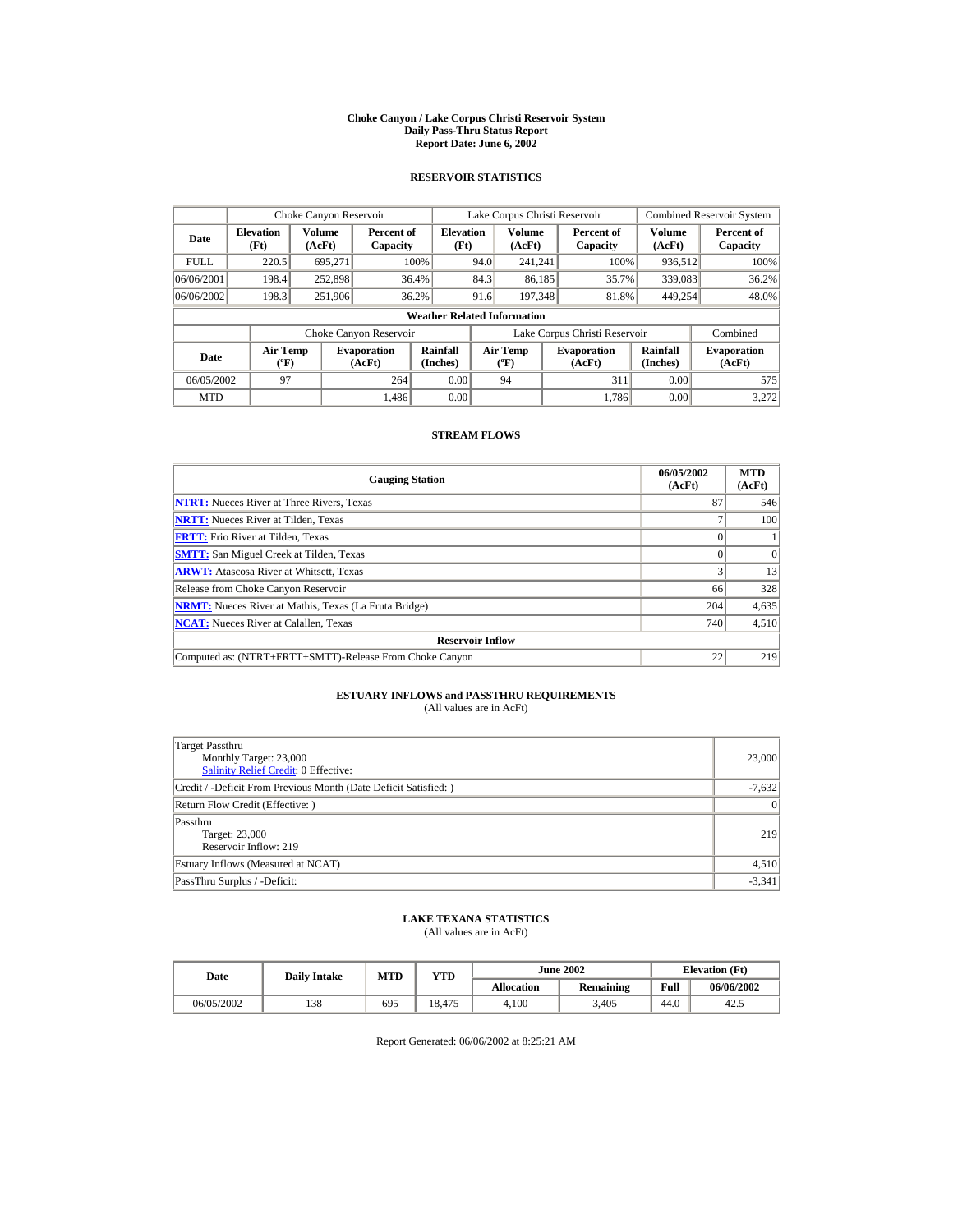#### **Choke Canyon / Lake Corpus Christi Reservoir System Daily Pass-Thru Status Report Report Date: June 7, 2002**

### **RESERVOIR STATISTICS**

|             | Choke Canyon Reservoir                      |                  |                              |                          | Lake Corpus Christi Reservoir |                                         |  |                               |                      | <b>Combined Reservoir System</b> |  |  |
|-------------|---------------------------------------------|------------------|------------------------------|--------------------------|-------------------------------|-----------------------------------------|--|-------------------------------|----------------------|----------------------------------|--|--|
| Date        | <b>Elevation</b><br>(Ft)                    | Volume<br>(AcFt) | Percent of<br>Capacity       | <b>Elevation</b><br>(Ft) |                               | <b>Volume</b><br>(AcFt)                 |  | Percent of<br>Capacity        | Volume<br>(AcFt)     | Percent of<br>Capacity           |  |  |
| <b>FULL</b> | 220.5                                       | 695.271          |                              | 100%                     | 94.0                          | 241.241                                 |  | 100%                          | 936,512              | 100%                             |  |  |
| 06/07/2001  | 198.3                                       | 252,472          |                              | 36.3%                    | 84.2                          | 85,260                                  |  | 35.3%                         | 337,732              | 36.1%                            |  |  |
| 06/07/2002  | 198.2                                       | 251,340          |                              | 36.1%                    | 91.6                          | 195.927                                 |  | 81.2%                         | 447,267              | 47.8%                            |  |  |
|             | <b>Weather Related Information</b>          |                  |                              |                          |                               |                                         |  |                               |                      |                                  |  |  |
|             |                                             |                  | Choke Canyon Reservoir       |                          |                               |                                         |  | Lake Corpus Christi Reservoir |                      | Combined                         |  |  |
| <b>Date</b> | <b>Air Temp</b><br>$({}^{\circ}\mathrm{F})$ |                  | <b>Evaporation</b><br>(AcFt) | Rainfall<br>(Inches)     |                               | <b>Air Temp</b><br>$(^{\circ}\text{F})$ |  | <b>Evaporation</b><br>(AcFt)  | Rainfall<br>(Inches) | <b>Evaporation</b><br>(AcFt)     |  |  |
| 06/06/2002  | 98                                          |                  | 337                          | 0.00                     |                               | 93                                      |  | 248                           | 0.00                 | 585                              |  |  |
| <b>MTD</b>  |                                             |                  | 1.823                        | 0.00                     |                               |                                         |  | 2.034                         | 0.00                 | 3.857                            |  |  |

### **STREAM FLOWS**

| <b>Gauging Station</b>                                       | 06/06/2002<br>(AcFt) | <b>MTD</b><br>(AcFt) |
|--------------------------------------------------------------|----------------------|----------------------|
| <b>NTRT:</b> Nueces River at Three Rivers, Texas             | 79                   | 625                  |
| <b>NRTT:</b> Nueces River at Tilden, Texas                   |                      | 105                  |
| <b>FRTT:</b> Frio River at Tilden. Texas                     |                      |                      |
| <b>SMTT:</b> San Miguel Creek at Tilden, Texas               |                      | $\Omega$             |
| <b>ARWT:</b> Atascosa River at Whitsett, Texas               |                      | 15                   |
| Release from Choke Canyon Reservoir                          | 66                   | 393                  |
| <b>NRMT:</b> Nueces River at Mathis, Texas (La Fruta Bridge) | 457                  | 5,092                |
| <b>NCAT:</b> Nueces River at Calallen, Texas                 | 202                  | 4,712                |
| <b>Reservoir Inflow</b>                                      |                      |                      |
| Computed as: (NTRT+FRTT+SMTT)-Release From Choke Canyon      | 14                   | 233                  |

# **ESTUARY INFLOWS and PASSTHRU REQUIREMENTS**<br>(All values are in AcFt)

| Target Passthru<br>Monthly Target: 23,000<br>Salinity Relief Credit: 0 Effective: | 23,000          |
|-----------------------------------------------------------------------------------|-----------------|
| Credit / -Deficit From Previous Month (Date Deficit Satisfied:)                   | $-7,632$        |
| Return Flow Credit (Effective: )                                                  | $\vert 0 \vert$ |
| Passthru<br>Target: 23,000<br>Reservoir Inflow: 233                               | 233             |
| Estuary Inflows (Measured at NCAT)                                                | 4,712           |
| PassThru Surplus / -Deficit:                                                      | $-3,153$        |

## **LAKE TEXANA STATISTICS**

(All values are in AcFt)

| Date       | <b>Daily Intake</b> | <b>MTD</b> | YTD    |                   | <b>June 2002</b> | <b>Elevation</b> (Ft) |            |
|------------|---------------------|------------|--------|-------------------|------------------|-----------------------|------------|
|            |                     |            |        | <b>Allocation</b> | <b>Remaining</b> | Full                  | 06/07/2002 |
| 06/06/2002 | 139                 | 833        | 18.613 | 4.100             | 3.267            | 44.0                  | 42         |

Report Generated: 06/07/2002 at 8:02:16 AM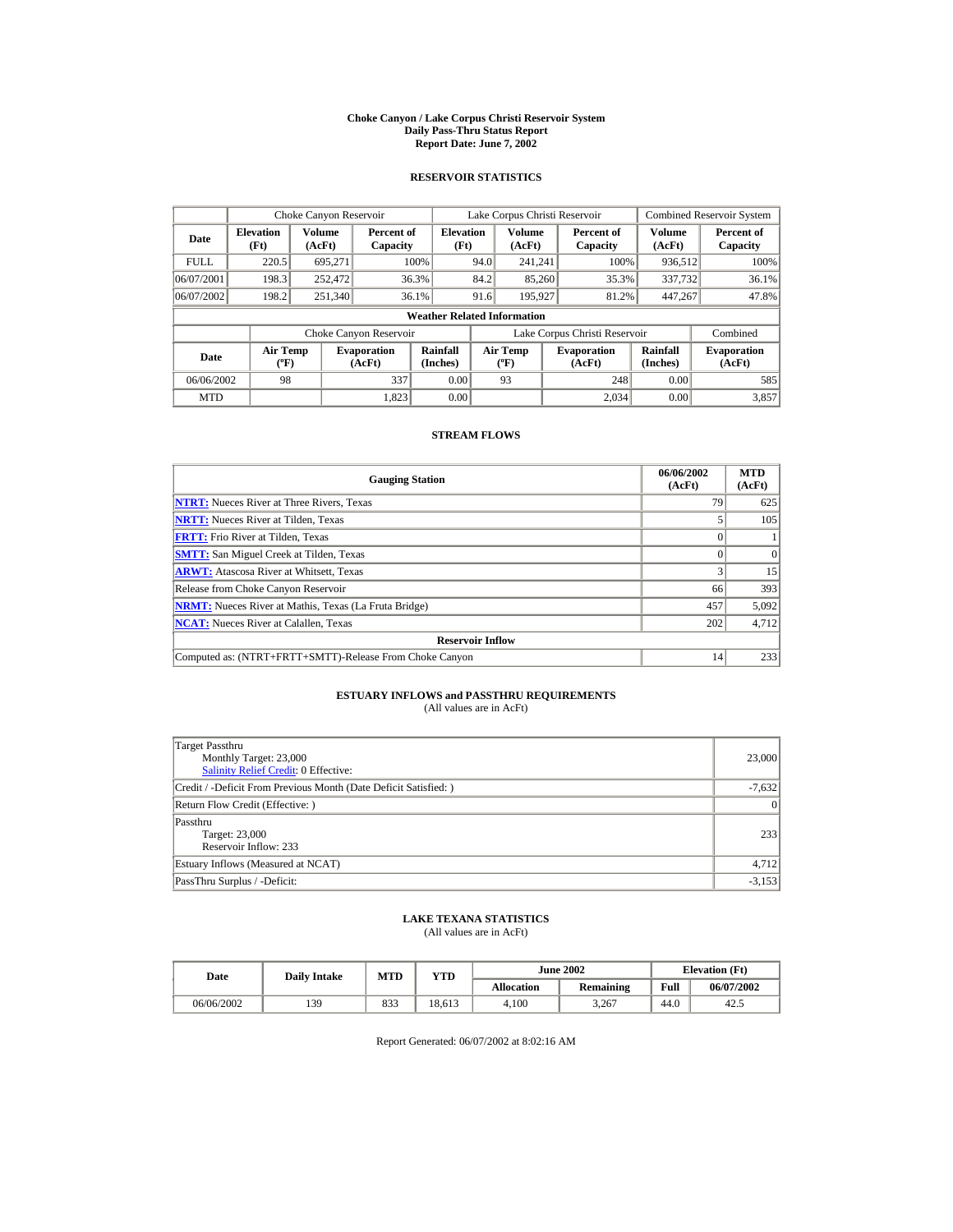#### **Choke Canyon / Lake Corpus Christi Reservoir System Daily Pass-Thru Status Report Report Date: June 8, 2002**

### **RESERVOIR STATISTICS**

|             | Choke Canyon Reservoir                      |                  |                              |                          | Lake Corpus Christi Reservoir |                                  |  |                               |                      | Combined Reservoir System    |  |  |
|-------------|---------------------------------------------|------------------|------------------------------|--------------------------|-------------------------------|----------------------------------|--|-------------------------------|----------------------|------------------------------|--|--|
| Date        | <b>Elevation</b><br>(Ft)                    | Volume<br>(AcFt) | Percent of<br>Capacity       | <b>Elevation</b><br>(Ft) |                               | Volume<br>(AcFt)                 |  | Percent of<br>Capacity        | Volume<br>(AcFt)     | Percent of<br>Capacity       |  |  |
| <b>FULL</b> | 220.5                                       | 695.271          |                              | 100%                     | 94.0                          | 241.241                          |  | 100%                          | 936,512              | 100%                         |  |  |
| 06/08/2001  | 198.3                                       | 252,048          |                              | 36.3%                    | 84.2                          | 84,687                           |  | 35.1%                         | 336,735              | 36.0%                        |  |  |
| 06/08/2002  | 198.2                                       | 250.917          |                              | 36.1%                    | 91.5                          | 194.156                          |  | 80.5%                         | 445.073              | 47.5%                        |  |  |
|             | <b>Weather Related Information</b>          |                  |                              |                          |                               |                                  |  |                               |                      |                              |  |  |
|             |                                             |                  | Choke Canyon Reservoir       |                          |                               |                                  |  | Lake Corpus Christi Reservoir |                      | Combined                     |  |  |
| Date        | <b>Air Temp</b><br>$({}^{\circ}\mathrm{F})$ |                  | <b>Evaporation</b><br>(AcFt) | Rainfall<br>(Inches)     |                               | <b>Air Temp</b><br>$(^{\circ}F)$ |  | <b>Evaporation</b><br>(AcFt)  | Rainfall<br>(Inches) | <b>Evaporation</b><br>(AcFt) |  |  |
| 06/07/2002  | 97                                          |                  | 329                          | 0.00                     |                               | 95                               |  | 391                           | 0.00                 | 720                          |  |  |
| <b>MTD</b>  |                                             |                  | 2.152                        | 0.00                     |                               |                                  |  | 2.425                         | 0.00                 | 4,577                        |  |  |

### **STREAM FLOWS**

| <b>Gauging Station</b>                                       | 06/07/2002<br>(AcFt) | <b>MTD</b><br>(AcFt) |
|--------------------------------------------------------------|----------------------|----------------------|
| <b>NTRT:</b> Nueces River at Three Rivers, Texas             | 73                   | 699                  |
| <b>NRTT:</b> Nueces River at Tilden, Texas                   |                      | 108                  |
| <b>FRTT:</b> Frio River at Tilden. Texas                     |                      |                      |
| <b>SMTT:</b> San Miguel Creek at Tilden, Texas               |                      | $\Omega$             |
| <b>ARWT:</b> Atascosa River at Whitsett, Texas               |                      | 18                   |
| Release from Choke Canyon Reservoir                          | 66                   | 459                  |
| <b>NRMT:</b> Nueces River at Mathis, Texas (La Fruta Bridge) | 1,245                | 6,336                |
| <b>NCAT:</b> Nueces River at Calallen, Texas                 | 314                  | 5,026                |
| <b>Reservoir Inflow</b>                                      |                      |                      |
| Computed as: (NTRT+FRTT+SMTT)-Release From Choke Canyon      | 8                    | 241                  |

# **ESTUARY INFLOWS and PASSTHRU REQUIREMENTS**<br>(All values are in AcFt)

| Target Passthru<br>Monthly Target: 23,000<br>Salinity Relief Credit: 0 Effective: | 23,000          |
|-----------------------------------------------------------------------------------|-----------------|
| Credit / -Deficit From Previous Month (Date Deficit Satisfied: )                  | $-7,632$        |
| Return Flow Credit (Effective: )                                                  | $\vert 0 \vert$ |
| Passthru<br>Target: 23,000<br>Reservoir Inflow: 241                               | 241             |
| Estuary Inflows (Measured at NCAT)                                                | 5,026           |
| PassThru Surplus / -Deficit:                                                      | $-2.847$        |

### **LAKE TEXANA STATISTICS**

(All values are in AcFt)

| Date       | <b>Daily Intake</b> | <b>MTD</b> | YTD    |                   | <b>June 2002</b> | <b>Elevation</b> (Ft) |            |
|------------|---------------------|------------|--------|-------------------|------------------|-----------------------|------------|
|            |                     |            |        | <b>Allocation</b> | <b>Remaining</b> | Full                  | 06/08/2002 |
| 06/07/2002 | 139                 | 072<br>ے ہ | 18.752 | 4.100             | 3.128            | 44.0                  | 42         |

Report Generated: 06/08/2002 at 7:43:52 AM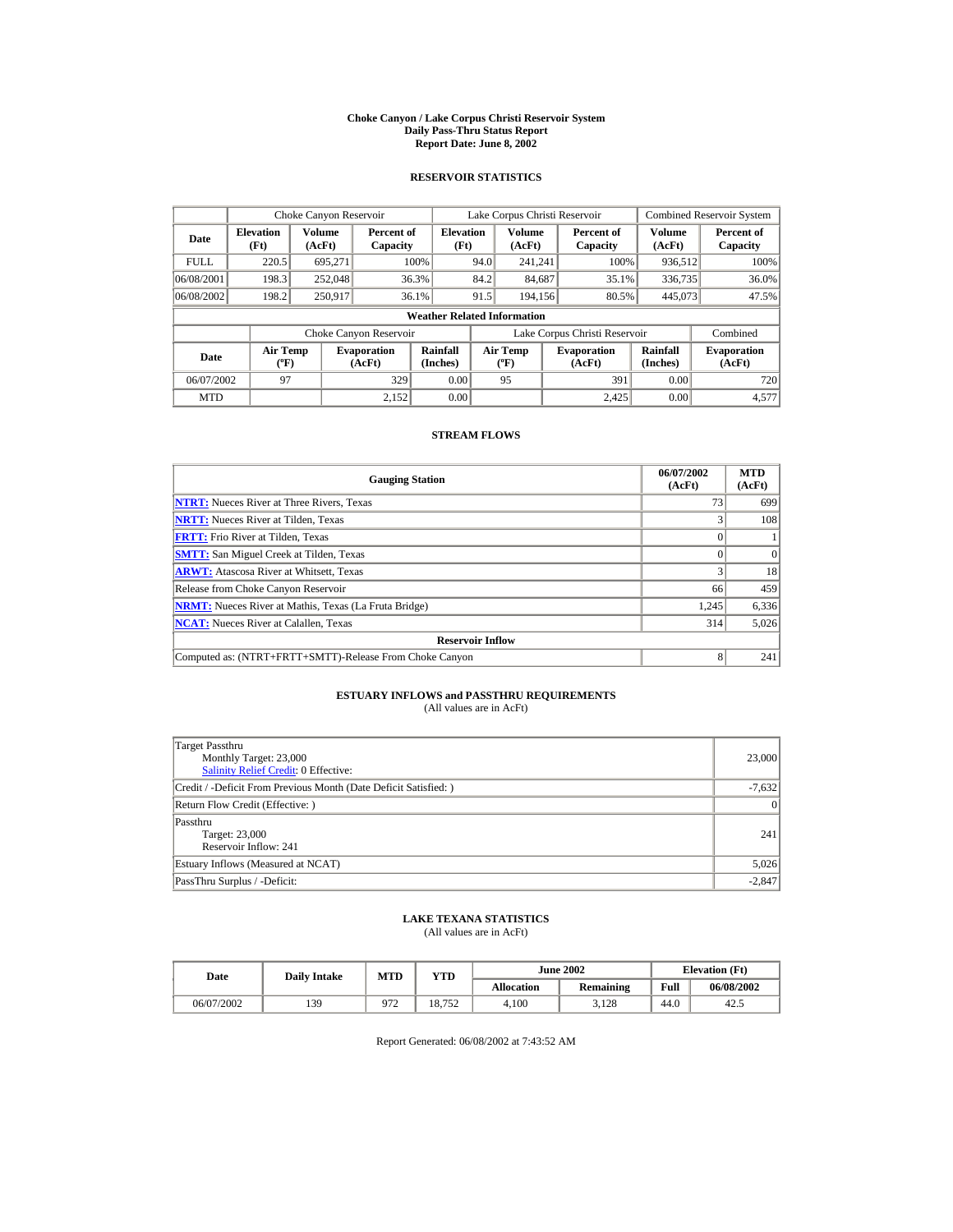#### **Choke Canyon / Lake Corpus Christi Reservoir System Daily Pass-Thru Status Report Report Date: June 9, 2002**

### **RESERVOIR STATISTICS**

|             | Choke Canyon Reservoir                |                  |                              |                          | Lake Corpus Christi Reservoir |                                   |  |                               |                         | <b>Combined Reservoir System</b> |  |  |
|-------------|---------------------------------------|------------------|------------------------------|--------------------------|-------------------------------|-----------------------------------|--|-------------------------------|-------------------------|----------------------------------|--|--|
| Date        | <b>Elevation</b><br>(Ft)              | Volume<br>(AcFt) | Percent of<br>Capacity       | <b>Elevation</b><br>(Ft) |                               | <b>Volume</b><br>(AcFt)           |  | Percent of<br>Capacity        | <b>Volume</b><br>(AcFt) | Percent of<br>Capacity           |  |  |
| <b>FULL</b> | 220.5                                 | 695.271          |                              | 100%                     | 94.0                          | 241.241                           |  | 100%                          | 936,512                 | 100%                             |  |  |
| 06/09/2001  | 198.3                                 | 251.906          |                              | 36.2%                    | 84.2                          | 84,687                            |  | 35.1%                         | 336,593                 | 35.9%                            |  |  |
| 06/09/2002  | 198.2                                 | 250,635          |                              | 36.0%                    | 91.4                          | 193.626                           |  | 80.3%                         | 444.261                 | 47.4%                            |  |  |
|             | <b>Weather Related Information</b>    |                  |                              |                          |                               |                                   |  |                               |                         |                                  |  |  |
|             |                                       |                  | Choke Canyon Reservoir       |                          |                               |                                   |  | Lake Corpus Christi Reservoir |                         | Combined                         |  |  |
| Date        | <b>Air Temp</b><br>$({}^o\mathrm{F})$ |                  | <b>Evaporation</b><br>(AcFt) | Rainfall<br>(Inches)     |                               | Air Temp<br>$({}^{\circ}{\rm F})$ |  | <b>Evaporation</b><br>(AcFt)  | Rainfall<br>(Inches)    | <b>Evaporation</b><br>(AcFt)     |  |  |
| 06/08/2002  | 96                                    |                  | 329                          | 0.00                     |                               | 94                                |  | 298                           | 0.14                    | 627                              |  |  |
| <b>MTD</b>  |                                       |                  | 2.481                        | 0.00                     |                               |                                   |  | 2.723                         | 0.14                    | 5.204                            |  |  |

### **STREAM FLOWS**

| <b>Gauging Station</b>                                       | 06/08/2002<br>(AcFt) | <b>MTD</b><br>(AcFt) |
|--------------------------------------------------------------|----------------------|----------------------|
| <b>NTRT:</b> Nueces River at Three Rivers, Texas             | 67                   | 766                  |
| <b>NRTT:</b> Nueces River at Tilden, Texas                   |                      | 110                  |
| <b>FRTT:</b> Frio River at Tilden. Texas                     |                      |                      |
| <b>SMTT:</b> San Miguel Creek at Tilden, Texas               |                      | $\Omega$             |
| <b>ARWT:</b> Atascosa River at Whitsett, Texas               |                      | 21                   |
| Release from Choke Canyon Reservoir                          | 66                   | 524                  |
| <b>NRMT:</b> Nueces River at Mathis, Texas (La Fruta Bridge) | 1.260                | 7,597                |
| <b>NCAT:</b> Nueces River at Calallen, Texas                 | 933                  | 5,959                |
| <b>Reservoir Inflow</b>                                      |                      |                      |
| Computed as: (NTRT+FRTT+SMTT)-Release From Choke Canyon      |                      | 243                  |

# **ESTUARY INFLOWS and PASSTHRU REQUIREMENTS**<br>(All values are in AcFt)

| Target Passthru<br>Monthly Target: 23,000<br>Salinity Relief Credit: 0 Effective: | 23,000          |
|-----------------------------------------------------------------------------------|-----------------|
| Credit / -Deficit From Previous Month (Date Deficit Satisfied:)                   | $-7,632$        |
| Return Flow Credit (Effective: )                                                  | $\vert 0 \vert$ |
| Passthru<br>Target: 23,000<br>Reservoir Inflow: 243                               | 243             |
| Estuary Inflows (Measured at NCAT)                                                | 5,959           |
| PassThru Surplus / -Deficit:                                                      | $-1,916$        |

## **LAKE TEXANA STATISTICS**

(All values are in AcFt)

| Date       | <b>Daily Intake</b> | <b>MTD</b> | $v_{\rm TD}$ |            | <b>June 2002</b> | <b>Elevation</b> (Ft) |            |
|------------|---------------------|------------|--------------|------------|------------------|-----------------------|------------|
|            |                     |            |              | Allocation | Remaining        | Full                  | 06/09/2002 |
| 06/08/2002 | 139                 | .          | 18.891       | 4.100      | 2.989            | 44.0                  | 42         |

Report Generated: 06/09/2002 at 8:34:15 AM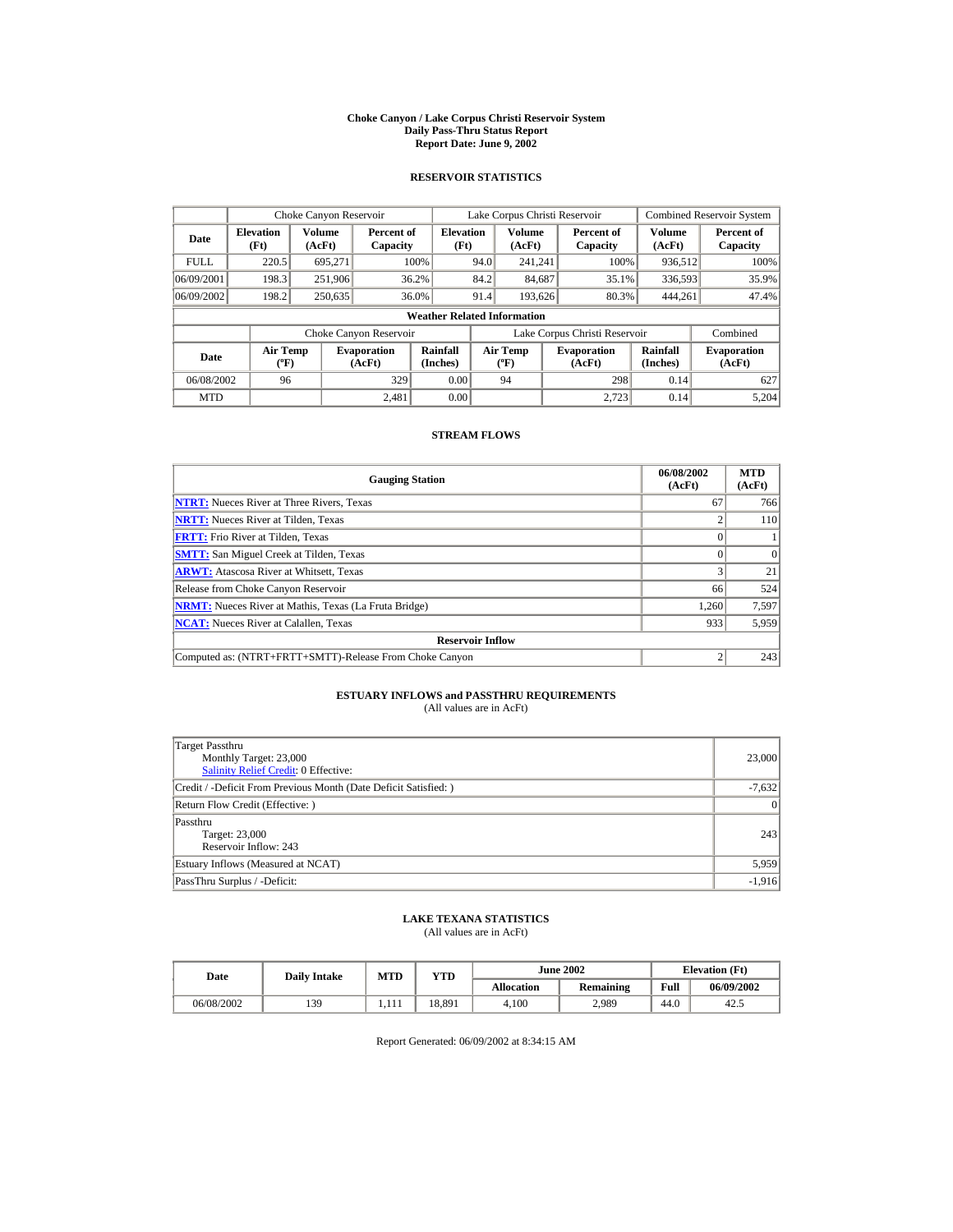#### **Choke Canyon / Lake Corpus Christi Reservoir System Daily Pass-Thru Status Report Report Date: June 10, 2002**

### **RESERVOIR STATISTICS**

|             | Choke Canyon Reservoir                      |                  |                              |                          | Lake Corpus Christi Reservoir |                                             |  |                               |                      | Combined Reservoir System    |  |  |
|-------------|---------------------------------------------|------------------|------------------------------|--------------------------|-------------------------------|---------------------------------------------|--|-------------------------------|----------------------|------------------------------|--|--|
| Date        | <b>Elevation</b><br>(Ft)                    | Volume<br>(AcFt) | Percent of<br>Capacity       | <b>Elevation</b><br>(Ft) |                               | Volume<br>(AcFt)                            |  | Percent of<br>Capacity        | Volume<br>(AcFt)     | Percent of<br>Capacity       |  |  |
| <b>FULL</b> | 220.5                                       | 695.271          |                              | 100%                     | 94.0                          | 241.241                                     |  | 100%                          | 936,512              | 100%                         |  |  |
| 06/10/2001  | 198.3                                       | 251,482          |                              | 36.2%                    | 84.2                          | 84,573                                      |  | 35.1%                         | 336,055              | 35.9%                        |  |  |
| 06/10/2002  | 198.2                                       | 250.212          |                              | 36.0%                    | 91.4                          | 193.273                                     |  | 80.1%                         | 443,485              | 47.4%                        |  |  |
|             | <b>Weather Related Information</b>          |                  |                              |                          |                               |                                             |  |                               |                      |                              |  |  |
|             |                                             |                  | Choke Canyon Reservoir       |                          |                               |                                             |  | Lake Corpus Christi Reservoir |                      | Combined                     |  |  |
| Date        | <b>Air Temp</b><br>$({}^{\circ}\mathrm{F})$ |                  | <b>Evaporation</b><br>(AcFt) | Rainfall<br>(Inches)     |                               | <b>Air Temp</b><br>$({}^{\circ}\mathbf{F})$ |  | <b>Evaporation</b><br>(AcFt)  | Rainfall<br>(Inches) | <b>Evaporation</b><br>(AcFt) |  |  |
| 06/09/2002  | 95                                          |                  | 329                          | 0.00                     |                               | 95                                          |  | 391                           | 0.01                 | 720                          |  |  |
| <b>MTD</b>  |                                             |                  | 2.810                        | 0.00                     |                               |                                             |  | 3.114                         | 0.15                 | 5.924                        |  |  |

### **STREAM FLOWS**

| <b>Gauging Station</b>                                       | 06/09/2002<br>(AcFt) | <b>MTD</b><br>(AcFt) |
|--------------------------------------------------------------|----------------------|----------------------|
| <b>NTRT:</b> Nueces River at Three Rivers, Texas             | 66                   | 832                  |
| <b>NRTT:</b> Nueces River at Tilden, Texas                   |                      | 111                  |
| <b>FRTT:</b> Frio River at Tilden, Texas                     |                      |                      |
| <b>SMTT:</b> San Miguel Creek at Tilden, Texas               |                      | $\Omega$             |
| <b>ARWT:</b> Atascosa River at Whitsett, Texas               |                      | 23                   |
| Release from Choke Canyon Reservoir                          | 66                   | 590                  |
| <b>NRMT:</b> Nueces River at Mathis, Texas (La Fruta Bridge) | 399                  | 7.996                |
| <b>NCAT:</b> Nueces River at Calallen, Texas                 | 983                  | 6,942                |
| <b>Reservoir Inflow</b>                                      |                      |                      |
| Computed as: (NTRT+FRTT+SMTT)-Release From Choke Canyon      |                      | 243                  |

# **ESTUARY INFLOWS and PASSTHRU REQUIREMENTS**<br>(All values are in AcFt)

| Target Passthru<br>Monthly Target: 23,000<br>Salinity Relief Credit: 0 Effective: | 23,000          |
|-----------------------------------------------------------------------------------|-----------------|
| Credit / -Deficit From Previous Month (Date Deficit Satisfied:)                   | $-7,632$        |
| Return Flow Credit (Effective: )                                                  | $\vert 0 \vert$ |
| Passthru<br>Target: 23,000<br>Reservoir Inflow: 243                               | 243             |
| Estuary Inflows (Measured at NCAT)                                                | 6,942           |
| PassThru Surplus / -Deficit:                                                      | $-934$          |

## **LAKE TEXANA STATISTICS**

(All values are in AcFt)

| Date       | <b>Daily Intake</b> | <b>MTD</b> | YTD    |                   | <b>June 2002</b> | <b>Elevation</b> (Ft) |            |
|------------|---------------------|------------|--------|-------------------|------------------|-----------------------|------------|
|            |                     |            |        | <b>Allocation</b> | <b>Remaining</b> | Full                  | 06/10/2002 |
| 06/09/2002 | 139                 | . 250      | 19.030 | 4.100             | 2.850            | 44.0                  | 42         |

Report Generated: 06/10/2002 at 8:08:22 AM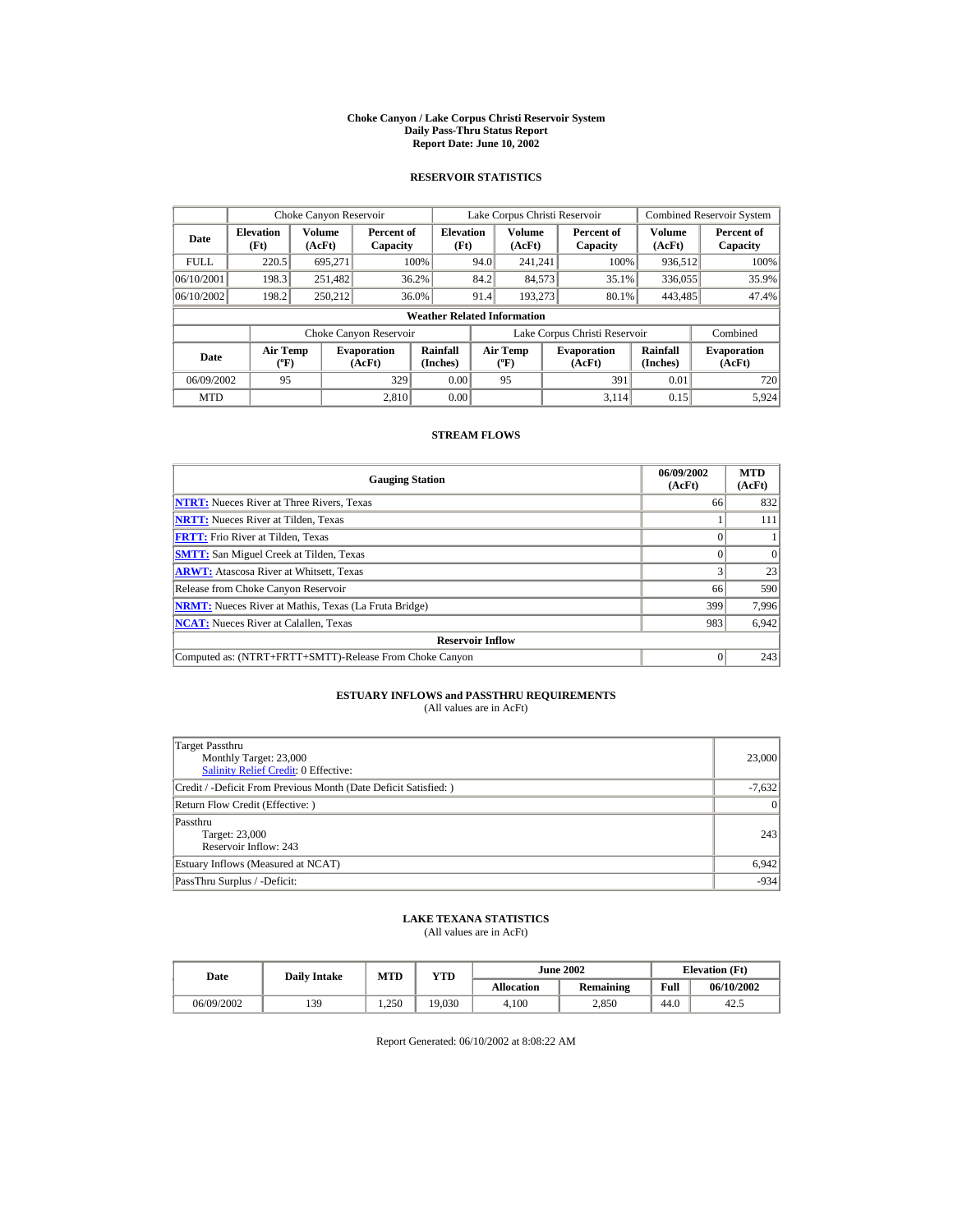#### **Choke Canyon / Lake Corpus Christi Reservoir System Daily Pass-Thru Status Report Report Date: June 11, 2002**

### **RESERVOIR STATISTICS**

|             | Choke Canyon Reservoir                      |                  |                              |                          | Lake Corpus Christi Reservoir |                                             |  |                               |                      | <b>Combined Reservoir System</b> |  |  |
|-------------|---------------------------------------------|------------------|------------------------------|--------------------------|-------------------------------|---------------------------------------------|--|-------------------------------|----------------------|----------------------------------|--|--|
| Date        | <b>Elevation</b><br>(Ft)                    | Volume<br>(AcFt) | Percent of<br>Capacity       | <b>Elevation</b><br>(Ft) |                               | Volume<br>(AcFt)                            |  | Percent of<br>Capacity        | Volume<br>(AcFt)     | Percent of<br>Capacity           |  |  |
| <b>FULL</b> | 220.5                                       | 695.271          |                              | 100%                     | 94.0                          | 241.241                                     |  | 100%                          | 936,512              | 100%                             |  |  |
| 06/11/2001  | 198.2                                       | 251,199          |                              | 36.1%                    | 84.1                          | 83,890                                      |  | 34.8%                         | 335,089              | 35.8%                            |  |  |
| 06/11/2002  | 198.1                                       | 249.789          |                              | 35.9%                    | 91.4                          | 192,567                                     |  | 79.8%                         | 442,356              | 47.2%                            |  |  |
|             | <b>Weather Related Information</b>          |                  |                              |                          |                               |                                             |  |                               |                      |                                  |  |  |
|             |                                             |                  | Choke Canyon Reservoir       |                          |                               |                                             |  | Lake Corpus Christi Reservoir |                      | Combined                         |  |  |
| Date        | <b>Air Temp</b><br>$({}^{\circ}\mathrm{F})$ |                  | <b>Evaporation</b><br>(AcFt) | Rainfall<br>(Inches)     |                               | <b>Air Temp</b><br>$({}^{\circ}\mathbf{F})$ |  | <b>Evaporation</b><br>(AcFt)  | Rainfall<br>(Inches) | <b>Evaporation</b><br>(AcFt)     |  |  |
| 06/10/2002  | 96                                          |                  | 328                          | 0.00                     |                               | 96                                          |  | 411                           | 0.00                 | 739                              |  |  |
| <b>MTD</b>  |                                             |                  | 3.137                        | 0.00                     |                               |                                             |  | 3.525                         | 0.15                 | 6,662                            |  |  |

### **STREAM FLOWS**

| <b>Gauging Station</b>                                       | 06/10/2002<br>(AcFt) | <b>MTD</b><br>(AcFt) |
|--------------------------------------------------------------|----------------------|----------------------|
| <b>NTRT:</b> Nueces River at Three Rivers, Texas             | 64                   | 895                  |
| <b>NRTT:</b> Nueces River at Tilden, Texas                   |                      | 112                  |
| <b>FRTT:</b> Frio River at Tilden, Texas                     |                      |                      |
| <b>SMTT:</b> San Miguel Creek at Tilden, Texas               | $\Omega$             | $\Omega$             |
| <b>ARWT:</b> Atascosa River at Whitsett, Texas               | 3                    | 26                   |
| Release from Choke Canyon Reservoir                          | 66                   | 655                  |
| <b>NRMT:</b> Nueces River at Mathis, Texas (La Fruta Bridge) | 324                  | 8,319                |
| <b>NCAT:</b> Nueces River at Calallen, Texas                 | 343                  | 7,285                |
| <b>Reservoir Inflow</b>                                      |                      |                      |
| Computed as: NRTT+FRTT+SMTT+ARWT                             | 3                    | 246                  |

# **ESTUARY INFLOWS and PASSTHRU REQUIREMENTS**<br>(All values are in AcFt)

| Target Passthru<br>Monthly Target: 23,000<br>Salinity Relief Credit: 0 Effective: | 23,000          |
|-----------------------------------------------------------------------------------|-----------------|
| Credit / -Deficit From Previous Month (Date Deficit Satisfied: )                  | $-7,632$        |
| Return Flow Credit (Effective: )                                                  | $\vert 0 \vert$ |
| Passthru<br>Target: 23,000<br>Reservoir Inflow: 246                               | 246             |
| Estuary Inflows (Measured at NCAT)                                                | 7,285           |
| PassThru Surplus / -Deficit:                                                      | $-593$          |

## **LAKE TEXANA STATISTICS**

(All values are in AcFt)

| Date       | <b>Daily Intake</b> | <b>MTD</b> | YTD    |                   | <b>June 2002</b>   | <b>Elevation</b> (Ft) |            |
|------------|---------------------|------------|--------|-------------------|--------------------|-----------------------|------------|
|            |                     |            |        | <b>Allocation</b> | Remaining          | Full                  | 06/11/2002 |
| 06/10/2002 | 139                 | 1,389      | 19.169 | 4.100             | 2711<br>، ،<br>- 1 | 44.0                  | 42.3       |

Report Generated: 06/11/2002 at 8:10:58 AM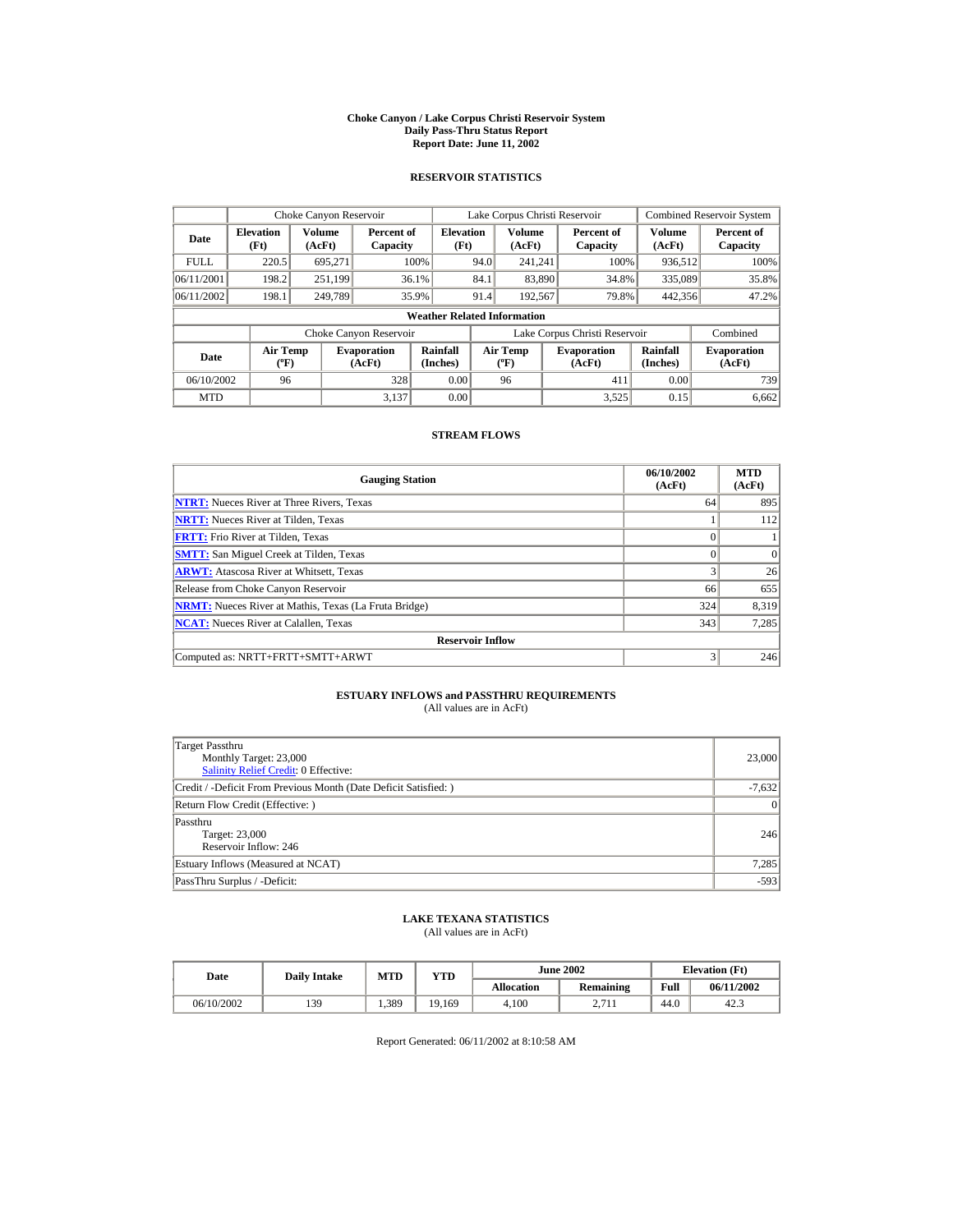#### **Choke Canyon / Lake Corpus Christi Reservoir System Daily Pass-Thru Status Report Report Date: June 12, 2002**

### **RESERVOIR STATISTICS**

|             | Choke Canyon Reservoir                      |                  |                              |                          | Lake Corpus Christi Reservoir |                                             |  |                               |                      | Combined Reservoir System    |  |  |
|-------------|---------------------------------------------|------------------|------------------------------|--------------------------|-------------------------------|---------------------------------------------|--|-------------------------------|----------------------|------------------------------|--|--|
| Date        | <b>Elevation</b><br>(Ft)                    | Volume<br>(AcFt) | Percent of<br>Capacity       | <b>Elevation</b><br>(Ft) |                               | Volume<br>(AcFt)                            |  | Percent of<br>Capacity        | Volume<br>(AcFt)     | Percent of<br>Capacity       |  |  |
| <b>FULL</b> | 220.5                                       | 695.271          |                              | 100%                     | 94.0                          | 241.241                                     |  | 100%                          | 936,512              | 100%                         |  |  |
| 06/12/2001  | 198.2                                       | 250,776          |                              | 36.1%                    | 84.1                          | 83,437                                      |  | 34.6%                         | 334,213              | 35.7%                        |  |  |
| 06/12/2002  | 198.1                                       | 249,368          |                              | 35.9%                    | 91.3                          | 191.863                                     |  | 79.5%                         | 441.231              | 47.1%                        |  |  |
|             | <b>Weather Related Information</b>          |                  |                              |                          |                               |                                             |  |                               |                      |                              |  |  |
|             |                                             |                  | Choke Canyon Reservoir       |                          |                               |                                             |  | Lake Corpus Christi Reservoir |                      | Combined                     |  |  |
| Date        | <b>Air Temp</b><br>$({}^{\circ}\mathrm{F})$ |                  | <b>Evaporation</b><br>(AcFt) | Rainfall<br>(Inches)     |                               | <b>Air Temp</b><br>$({}^{\circ}\mathbf{F})$ |  | <b>Evaporation</b><br>(AcFt)  | Rainfall<br>(Inches) | <b>Evaporation</b><br>(AcFt) |  |  |
| 06/11/2002  | 98                                          |                  | 327                          | 0.00                     |                               | 94                                          |  | 359                           | 0.00                 | 686                          |  |  |
| <b>MTD</b>  |                                             |                  | 3.464                        | 0.00                     |                               |                                             |  | 3.884                         | 0.15                 | 7.348                        |  |  |

### **STREAM FLOWS**

| <b>Gauging Station</b>                                       | 06/11/2002<br>(AcFt) | <b>MTD</b><br>(AcFt) |
|--------------------------------------------------------------|----------------------|----------------------|
| <b>NTRT:</b> Nueces River at Three Rivers, Texas             | 62                   | 957                  |
| <b>NRTT:</b> Nueces River at Tilden, Texas                   | 32                   | 143                  |
| <b>FRTT:</b> Frio River at Tilden, Texas                     | $\theta$             |                      |
| <b>SMTT:</b> San Miguel Creek at Tilden, Texas               | $\Omega$             | $\Omega$             |
| <b>ARWT:</b> Atascosa River at Whitsett, Texas               | 3                    | 28                   |
| Release from Choke Canyon Reservoir                          | 66                   | 721                  |
| <b>NRMT:</b> Nueces River at Mathis, Texas (La Fruta Bridge) | 484                  | 8,803                |
| <b>NCAT:</b> Nueces River at Calallen, Texas                 | 139                  | 7,424                |
| <b>Reservoir Inflow</b>                                      |                      |                      |
| Computed as: NRTT+FRTT+SMTT+ARWT                             | 34                   | 281                  |

# **ESTUARY INFLOWS and PASSTHRU REQUIREMENTS**<br>(All values are in AcFt)

| Target Passthru<br>Monthly Target: 23,000<br><b>Salinity Relief Credit: 0 Effective:</b> | 23,000          |
|------------------------------------------------------------------------------------------|-----------------|
| Credit / -Deficit From Previous Month (Date Deficit Satisfied: )                         | $-7,632$        |
| Return Flow Credit (Effective: )                                                         | $\vert 0 \vert$ |
| Passthru<br>Target: 23,000<br>Reservoir Inflow: 281                                      | 281             |
| Estuary Inflows (Measured at NCAT)                                                       | 7,424           |
| PassThru Surplus / -Deficit:                                                             | $-489$          |

## **LAKE TEXANA STATISTICS**

(All values are in AcFt)

| Date       | <b>Daily Intake</b> | <b>MTD</b> | YTD    |                   | <b>June 2002</b> | <b>Elevation</b> (Ft) |            |
|------------|---------------------|------------|--------|-------------------|------------------|-----------------------|------------|
|            |                     |            |        | <b>Allocation</b> | Remaining        | Full                  | 06/12/2002 |
| 06/11/2002 | 140                 | 1,529      | 19,309 | 4.100             | , 571<br>2.71    | 44.0                  | 42.3       |

Report Generated: 06/12/2002 at 8:44:17 AM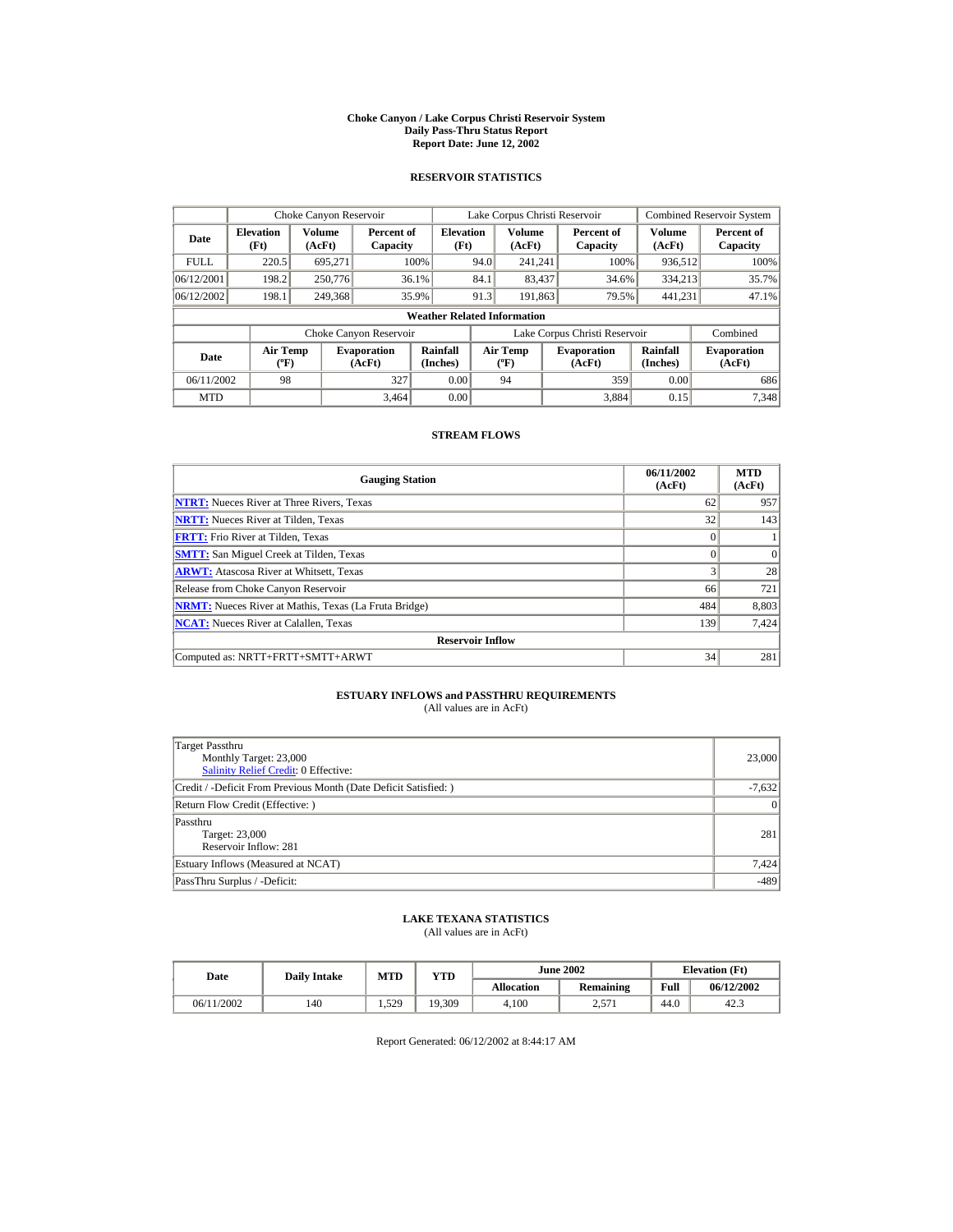#### **Choke Canyon / Lake Corpus Christi Reservoir System Daily Pass-Thru Status Report Report Date: June 13, 2002**

### **RESERVOIR STATISTICS**

|             | Choke Canyon Reservoir                      |                  |                              |                          | Lake Corpus Christi Reservoir |                                             |  |                               | Combined Reservoir System |                              |  |  |
|-------------|---------------------------------------------|------------------|------------------------------|--------------------------|-------------------------------|---------------------------------------------|--|-------------------------------|---------------------------|------------------------------|--|--|
| Date        | <b>Elevation</b><br>(Ft)                    | Volume<br>(AcFt) | Percent of<br>Capacity       | <b>Elevation</b><br>(Ft) |                               | Volume<br>(AcFt)                            |  | Percent of<br>Capacity        | Volume<br>(AcFt)          | Percent of<br>Capacity       |  |  |
| <b>FULL</b> | 220.5                                       | 695.271          |                              | 100%                     | 94.0                          | 241.241                                     |  | 100%                          | 936,512                   | 100%                         |  |  |
| 06/13/2001  | 198.2                                       | 250,494          |                              | 36.0%                    | 84.0                          | 82,762                                      |  | 34.3%                         | 333,256                   | 35.6%                        |  |  |
| 06/13/2002  | 198.1                                       | 248,806          |                              | 35.8%                    | 91.3                          | 191.159                                     |  | 79.2%                         | 439,965                   | 47.0%                        |  |  |
|             | <b>Weather Related Information</b>          |                  |                              |                          |                               |                                             |  |                               |                           |                              |  |  |
|             |                                             |                  | Choke Canyon Reservoir       |                          |                               |                                             |  | Lake Corpus Christi Reservoir |                           | Combined                     |  |  |
| Date        | <b>Air Temp</b><br>$({}^{\circ}\mathrm{F})$ |                  | <b>Evaporation</b><br>(AcFt) | Rainfall<br>(Inches)     |                               | <b>Air Temp</b><br>$({}^{\circ}\mathbf{F})$ |  | <b>Evaporation</b><br>(AcFt)  | Rainfall<br>(Inches)      | <b>Evaporation</b><br>(AcFt) |  |  |
| 06/12/2002  | 99                                          |                  | 335                          | 0.00                     |                               | 96                                          |  | 409                           | 0.00                      | 744                          |  |  |
| <b>MTD</b>  |                                             |                  | 3.799                        | 0.00                     |                               |                                             |  | 4.293                         | 0.15                      | 8.092                        |  |  |

### **STREAM FLOWS**

| <b>Gauging Station</b>                                       | 06/12/2002<br>(AcFt) | <b>MTD</b><br>(AcFt) |  |  |  |  |  |  |
|--------------------------------------------------------------|----------------------|----------------------|--|--|--|--|--|--|
| <b>NTRT:</b> Nueces River at Three Rivers, Texas             | 62                   | 1,018                |  |  |  |  |  |  |
| <b>NRTT:</b> Nueces River at Tilden, Texas                   | 50                   | 193                  |  |  |  |  |  |  |
| <b>FRTT:</b> Frio River at Tilden, Texas                     | $\theta$             |                      |  |  |  |  |  |  |
| <b>SMTT:</b> San Miguel Creek at Tilden, Texas               | $\Omega$             | $\vert$ 0            |  |  |  |  |  |  |
| <b>ARWT:</b> Atascosa River at Whitsett, Texas               | 4                    | 32                   |  |  |  |  |  |  |
| Release from Choke Canyon Reservoir                          | 66                   | 786                  |  |  |  |  |  |  |
| <b>NRMT:</b> Nueces River at Mathis, Texas (La Fruta Bridge) | 276                  | 9.079                |  |  |  |  |  |  |
| <b>NCAT:</b> Nueces River at Calallen, Texas                 | 195                  | 7,618                |  |  |  |  |  |  |
| <b>Reservoir Inflow</b>                                      |                      |                      |  |  |  |  |  |  |
| Computed as: NRTT+FRTT+SMTT+ARWT                             | 54                   | 334                  |  |  |  |  |  |  |

# **ESTUARY INFLOWS and PASSTHRU REQUIREMENTS**<br>(All values are in AcFt)

| <b>Target Passthru</b><br>Monthly Target: 23,000<br>Salinity Relief Credit: 0 Effective: | 23,000          |  |  |  |  |
|------------------------------------------------------------------------------------------|-----------------|--|--|--|--|
| Credit / -Deficit From Previous Month (Date Deficit Satisfied:)                          | $-7,632$        |  |  |  |  |
| Return Flow Credit (Effective: )                                                         | $\vert 0 \vert$ |  |  |  |  |
| Passthru<br>Target: 23,000<br>Reservoir Inflow: 334                                      | 334             |  |  |  |  |
| Estuary Inflows (Measured at NCAT)                                                       |                 |  |  |  |  |
| PassThru Surplus / -Deficit:                                                             | $-348$          |  |  |  |  |

## **LAKE TEXANA STATISTICS**

(All values are in AcFt)

| Date       | <b>Daily Intake</b> | <b>MTD</b> | YTD    |                   | <b>June 2002</b> | <b>Elevation</b> (Ft) |            |
|------------|---------------------|------------|--------|-------------------|------------------|-----------------------|------------|
|            |                     |            |        | <b>Allocation</b> | Remaining        | Full                  | 06/13/2002 |
| 06/12/2002 | 140                 | . 669      | 19.449 | 4.100             | 2.431            | 44.0                  | 42.2       |

Report Generated: 06/13/2002 at 8:26:54 AM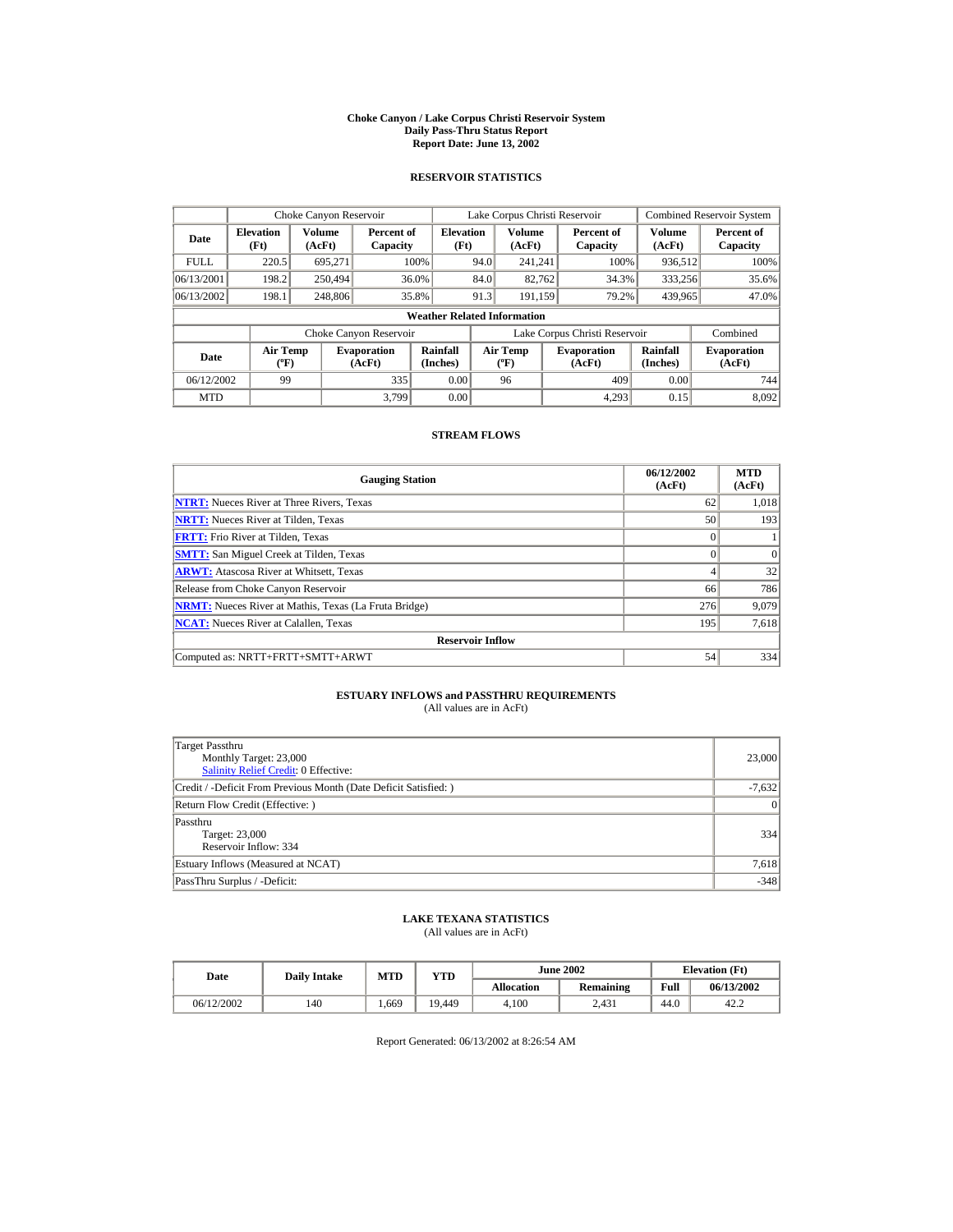#### **Choke Canyon / Lake Corpus Christi Reservoir System Daily Pass-Thru Status Report Report Date: June 14, 2002**

### **RESERVOIR STATISTICS**

|             | Choke Canyon Reservoir                                                                                                                             |                  |                        |                                    | Lake Corpus Christi Reservoir |                              |  |                               | <b>Combined Reservoir System</b> |                        |
|-------------|----------------------------------------------------------------------------------------------------------------------------------------------------|------------------|------------------------|------------------------------------|-------------------------------|------------------------------|--|-------------------------------|----------------------------------|------------------------|
| Date        | <b>Elevation</b><br>(Ft)                                                                                                                           | Volume<br>(AcFt) | Percent of<br>Capacity | <b>Elevation</b><br>(Ft)           |                               | Volume<br>(AcFt)             |  | Percent of<br>Capacity        | Volume<br>(AcFt)                 | Percent of<br>Capacity |
| <b>FULL</b> | 220.5                                                                                                                                              | 695.271          |                        | 100%                               | 94.0                          | 241.241                      |  | 100%                          | 936,512                          | 100%                   |
| 06/14/2001  | 198.2                                                                                                                                              | 250,071          |                        | 36.0%                              | 83.9                          | 81,647                       |  | 33.8%                         | 331,718                          | 35.4%                  |
| 06/14/2002  | 198.0                                                                                                                                              | 248,385          |                        | 35.7%                              | 91.3                          | 190.632                      |  | 79.0%                         | 439,017                          | 46.9%                  |
|             |                                                                                                                                                    |                  |                        | <b>Weather Related Information</b> |                               |                              |  |                               |                                  |                        |
|             |                                                                                                                                                    |                  | Choke Canyon Reservoir |                                    |                               |                              |  | Lake Corpus Christi Reservoir |                                  | Combined               |
| Date        | Rainfall<br><b>Air Temp</b><br><b>Air Temp</b><br><b>Evaporation</b><br>$({}^{\circ}\mathrm{F})$<br>(Inches)<br>(AcFt)<br>$({}^{\circ}\mathbf{F})$ |                  |                        | <b>Evaporation</b><br>(AcFt)       | Rainfall<br>(Inches)          | <b>Evaporation</b><br>(AcFt) |  |                               |                                  |                        |
| 06/13/2002  | 99                                                                                                                                                 |                  | 351                    | 0.00                               |                               | 96                           |  | 358                           | 0.00                             | 709                    |
| <b>MTD</b>  |                                                                                                                                                    |                  | 4.150                  | 0.00                               |                               |                              |  | 4.651                         | 0.15                             | 8.801                  |

### **STREAM FLOWS**

| <b>Gauging Station</b>                                       | 06/13/2002<br>(AcFt) | <b>MTD</b><br>(AcFt) |
|--------------------------------------------------------------|----------------------|----------------------|
| <b>NTRT:</b> Nueces River at Three Rivers, Texas             | 77                   | 1,096                |
| <b>NRTT:</b> Nueces River at Tilden, Texas                   | 19                   | 212                  |
| <b>FRTT:</b> Frio River at Tilden. Texas                     |                      |                      |
| <b>SMTT:</b> San Miguel Creek at Tilden, Texas               |                      |                      |
| <b>ARWT:</b> Atascosa River at Whitsett, Texas               |                      | 36                   |
| Release from Choke Canyon Reservoir                          | 66                   | 852                  |
| <b>NRMT:</b> Nueces River at Mathis, Texas (La Fruta Bridge) | 248                  | 9,328                |
| <b>NCAT:</b> Nueces River at Calallen, Texas                 | 52                   | 7,670                |
| <b>Reservoir Inflow</b>                                      |                      |                      |
| Computed as: (NTRT+FRTT+SMTT)-Release From Choke Canyon      | 12                   | 346                  |

# **ESTUARY INFLOWS and PASSTHRU REQUIREMENTS**<br>(All values are in AcFt)

| Target Passthru<br>Monthly Target: 23,000<br>Salinity Relief Credit: 0 Effective: | 23,000   |
|-----------------------------------------------------------------------------------|----------|
| Credit / -Deficit From Previous Month (Date Deficit Satisfied: 06/13/2002)        | $-7,632$ |
| Return Flow Credit (Effective: )                                                  | 500      |
| Passthru<br>Target: 23,000<br>Reservoir Inflow: 346                               | 346      |
| Estuary Inflows (Measured at NCAT)                                                | 7,670    |
| PassThru Surplus / -Deficit:                                                      | 0        |

## **LAKE TEXANA STATISTICS**

(All values are in AcFt)

| Date       | <b>Daily Intake</b> | <b>MTD</b> | YTD    |                   | <b>June 2002</b> | <b>Elevation</b> (Ft) |            |
|------------|---------------------|------------|--------|-------------------|------------------|-----------------------|------------|
|            |                     |            |        | <b>Allocation</b> | Remaining        | Full                  | 06/14/2002 |
| 06/13/2002 | 140                 | . 809      | 19,589 | 4.100             | 2.291            | 44.0                  | 42.2       |

Report Generated: 06/14/2002 at 8:17:39 AM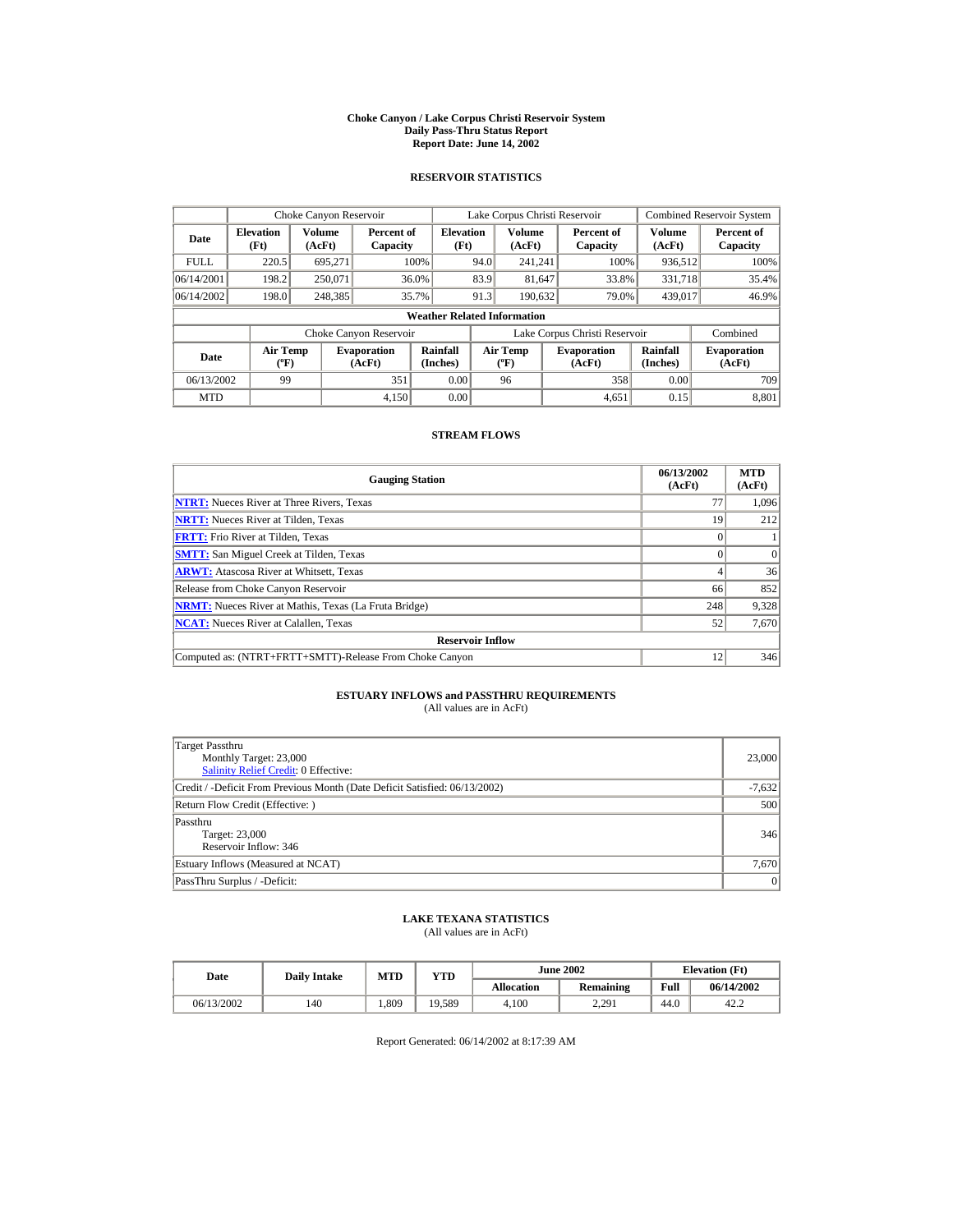#### **Choke Canyon / Lake Corpus Christi Reservoir System Daily Pass-Thru Status Report Report Date: June 15, 2002**

### **RESERVOIR STATISTICS**

|             | Choke Canyon Reservoir                      |                  |                              |                          | Lake Corpus Christi Reservoir |                                           |  |                               | <b>Combined Reservoir System</b> |                              |  |
|-------------|---------------------------------------------|------------------|------------------------------|--------------------------|-------------------------------|-------------------------------------------|--|-------------------------------|----------------------------------|------------------------------|--|
| Date        | <b>Elevation</b><br>(Ft)                    | Volume<br>(AcFt) | Percent of<br>Capacity       | <b>Elevation</b><br>(Ft) |                               | Volume<br>(AcFt)                          |  | Percent of<br>Capacity        | Volume<br>(AcFt)                 | Percent of<br>Capacity       |  |
| <b>FULL</b> | 220.5                                       | 695,271          |                              | 100%                     | 94.0                          | 241.241                                   |  | 100%                          | 936,512                          | 100%                         |  |
| 06/15/2001  | 198.1                                       | 249,649          |                              | 35.9%                    | 83.9                          | 81,647                                    |  | 33.8%                         | 331,296                          | 35.4%                        |  |
| 06/15/2002  | 198.0                                       | 248,105          |                              | 35.7%                    | 91.2                          | 190,106                                   |  | 78.8%                         | 438,211                          | 46.8%                        |  |
|             | <b>Weather Related Information</b>          |                  |                              |                          |                               |                                           |  |                               |                                  |                              |  |
|             |                                             |                  | Choke Canyon Reservoir       |                          |                               |                                           |  | Lake Corpus Christi Reservoir |                                  | Combined                     |  |
| Date        | <b>Air Temp</b><br>$({}^{\circ}\mathrm{F})$ |                  | <b>Evaporation</b><br>(AcFt) | Rainfall<br>(Inches)     |                               | <b>Air Temp</b><br>$({}^{\circ}\text{F})$ |  | <b>Evaporation</b><br>(AcFt)  | Rainfall<br>(Inches)             | <b>Evaporation</b><br>(AcFt) |  |
| 06/14/2002  | 99                                          |                  | 261                          | 0.00                     |                               | 97                                        |  | 255                           | 0.00                             | 516                          |  |
| <b>MTD</b>  |                                             |                  | 4.411                        | 0.00                     |                               |                                           |  | 4.906                         | 0.15                             | 9,317                        |  |

### **STREAM FLOWS**

| <b>Gauging Station</b>                                       | 06/14/2002<br>(AcFt) | <b>MTD</b><br>(AcFt) |
|--------------------------------------------------------------|----------------------|----------------------|
| <b>NTRT:</b> Nueces River at Three Rivers, Texas             | 103                  | 1,199                |
| <b>NRTT:</b> Nueces River at Tilden, Texas                   |                      | 220                  |
| <b>FRTT:</b> Frio River at Tilden. Texas                     |                      |                      |
| <b>SMTT:</b> San Miguel Creek at Tilden, Texas               |                      | $\Omega$             |
| <b>ARWT:</b> Atascosa River at Whitsett, Texas               |                      | 40                   |
| Release from Choke Canyon Reservoir                          | 66                   | 917                  |
| <b>NRMT:</b> Nueces River at Mathis, Texas (La Fruta Bridge) | 230                  | 9,558                |
| <b>NCAT:</b> Nueces River at Calallen, Texas                 | 16                   | 7,686                |
| <b>Reservoir Inflow</b>                                      |                      |                      |
| Computed as: (NTRT+FRTT+SMTT)-Release From Choke Canyon      | 38                   | 384                  |

# **ESTUARY INFLOWS and PASSTHRU REQUIREMENTS**<br>(All values are in AcFt)

|  | $(2.11 \times 0.005)$ are $(1.1 \times 0.00)$ |  |  |  |
|--|-----------------------------------------------|--|--|--|
|  |                                               |  |  |  |
|  |                                               |  |  |  |

| Target Passthru<br>Monthly Target: 23,000<br>Salinity Relief Credit: 0 Effective: | 23,000         |  |  |  |
|-----------------------------------------------------------------------------------|----------------|--|--|--|
| Credit / -Deficit From Previous Month (Date Deficit Satisfied: 06/13/2002)        | $-7,632$       |  |  |  |
| Return Flow Credit (Effective: )                                                  |                |  |  |  |
| Passthru<br>Target: 23,000<br>Reservoir Inflow: 384                               | 384            |  |  |  |
| Estuary Inflows (Measured at NCAT)                                                | 7,686          |  |  |  |
| PassThru Surplus / -Deficit:                                                      | $\overline{0}$ |  |  |  |

## **LAKE TEXANA STATISTICS**

(All values are in AcFt)

| Date       | <b>Daily Intake</b> | MTD   | YTD    |                   | <b>June 2002</b> | <b>Elevation</b> (Ft) |            |  |
|------------|---------------------|-------|--------|-------------------|------------------|-----------------------|------------|--|
|            |                     |       |        | <b>Allocation</b> | <b>Remaining</b> | Full                  | 06/15/2002 |  |
| 06/14/2002 | 140                 | 1.949 | 19,729 | 4.100             | 2.151            | 44.0                  | 42.2       |  |

Report Generated: 06/15/2002 at 7:48:47 AM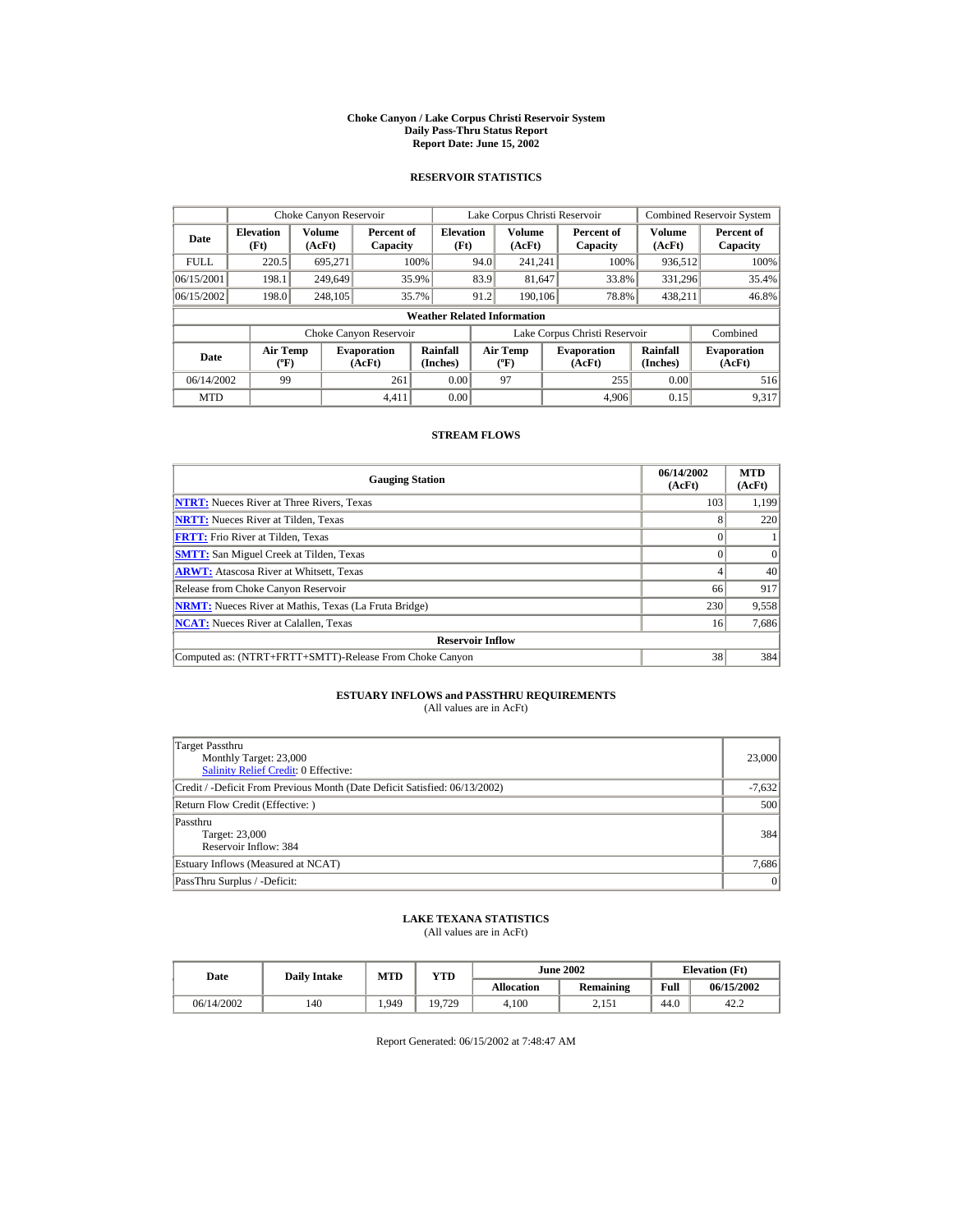#### **Choke Canyon / Lake Corpus Christi Reservoir System Daily Pass-Thru Status Report Report Date: June 16, 2002**

### **RESERVOIR STATISTICS**

|             | Choke Canyon Reservoir                      |                  |                              |                                    |      | Lake Corpus Christi Reservoir             |                               |                      | Combined Reservoir System    |
|-------------|---------------------------------------------|------------------|------------------------------|------------------------------------|------|-------------------------------------------|-------------------------------|----------------------|------------------------------|
| Date        | <b>Elevation</b><br>(Ft)                    | Volume<br>(AcFt) | Percent of<br>Capacity       | <b>Elevation</b><br>(Ft)           |      | Volume<br>(AcFt)                          | Percent of<br>Capacity        | Volume<br>(AcFt)     | Percent of<br>Capacity       |
| <b>FULL</b> | 220.5                                       | 695.271          |                              | 100%                               | 94.0 | 241.241                                   | 100%                          | 936,512              | 100%                         |
| 06/16/2001  | 198.1                                       | 249,368          |                              | 35.9%                              | 83.9 | 81,758                                    | 33.9%                         | 331,126              | 35.4%                        |
| 06/16/2002  | 198.0                                       | 247.685          |                              | 35.6%                              | 91.2 | 189,580                                   | 78.6%                         | 437.265              | 46.7%                        |
|             |                                             |                  |                              | <b>Weather Related Information</b> |      |                                           |                               |                      |                              |
|             |                                             |                  | Choke Canyon Reservoir       |                                    |      |                                           | Lake Corpus Christi Reservoir |                      | Combined                     |
| Date        | <b>Air Temp</b><br>$({}^{\circ}\mathrm{F})$ |                  | <b>Evaporation</b><br>(AcFt) | Rainfall<br>(Inches)               |      | <b>Air Temp</b><br>$({}^{\circ}\text{F})$ | <b>Evaporation</b><br>(AcFt)  | Rainfall<br>(Inches) | <b>Evaporation</b><br>(AcFt) |
| 06/15/2002  | 101                                         |                  | 383                          | 0.00                               |      | 98                                        | 469                           | 0.00                 | 852                          |
| <b>MTD</b>  |                                             |                  | 4.794                        | 0.00                               |      |                                           | 5,375                         | 0.15                 | 10.169                       |

### **STREAM FLOWS**

| <b>Gauging Station</b>                                       | 06/15/2002<br>(AcFt) | <b>MTD</b><br>(AcFt) |
|--------------------------------------------------------------|----------------------|----------------------|
| <b>NTRT:</b> Nueces River at Three Rivers, Texas             | 79                   | 1,278                |
| <b>NRTT:</b> Nueces River at Tilden, Texas                   |                      | 224                  |
| <b>FRTT:</b> Frio River at Tilden, Texas                     |                      |                      |
| <b>SMTT:</b> San Miguel Creek at Tilden, Texas               |                      | $\Omega$             |
| <b>ARWT:</b> Atascosa River at Whitsett, Texas               |                      | 43                   |
| Release from Choke Canyon Reservoir                          | 66                   | 983                  |
| <b>NRMT:</b> Nueces River at Mathis, Texas (La Fruta Bridge) | 218                  | 9,776                |
| <b>NCAT:</b> Nueces River at Calallen, Texas                 | 26                   | 7,712                |
| <b>Reservoir Inflow</b>                                      |                      |                      |
| Computed as: (NTRT+FRTT+SMTT)-Release From Choke Canyon      | 14                   | 398                  |

# **ESTUARY INFLOWS and PASSTHRU REQUIREMENTS**<br>(All values are in AcFt)

| Target Passthru<br>Monthly Target: 23,000<br>Salinity Relief Credit: 0 Effective: | 23,000   |
|-----------------------------------------------------------------------------------|----------|
| Credit / -Deficit From Previous Month (Date Deficit Satisfied: 06/13/2002)        | $-7,632$ |
| Return Flow Credit (Effective: )                                                  | 500      |
| Passthru<br>Target: 23,000<br>Reservoir Inflow: 398                               | 398      |
| Estuary Inflows (Measured at NCAT)                                                | 7.712    |
| PassThru Surplus / -Deficit:                                                      | 0        |

## **LAKE TEXANA STATISTICS**

(All values are in AcFt)

| Date       | <b>Daily Intake</b> | MTD   | $_{\rm VTD}$ |                   | <b>June 2002</b> | <b>Elevation</b> (Ft) |            |
|------------|---------------------|-------|--------------|-------------------|------------------|-----------------------|------------|
|            |                     |       |              | <b>Allocation</b> | <b>Remaining</b> | Full                  | 06/16/2002 |
| 06/15/2002 | 140                 | 2.089 | 19,870       | 4.100             | 2.011            | 44.0                  | 42.2       |

Report Generated: 06/16/2002 at 9:09:19 AM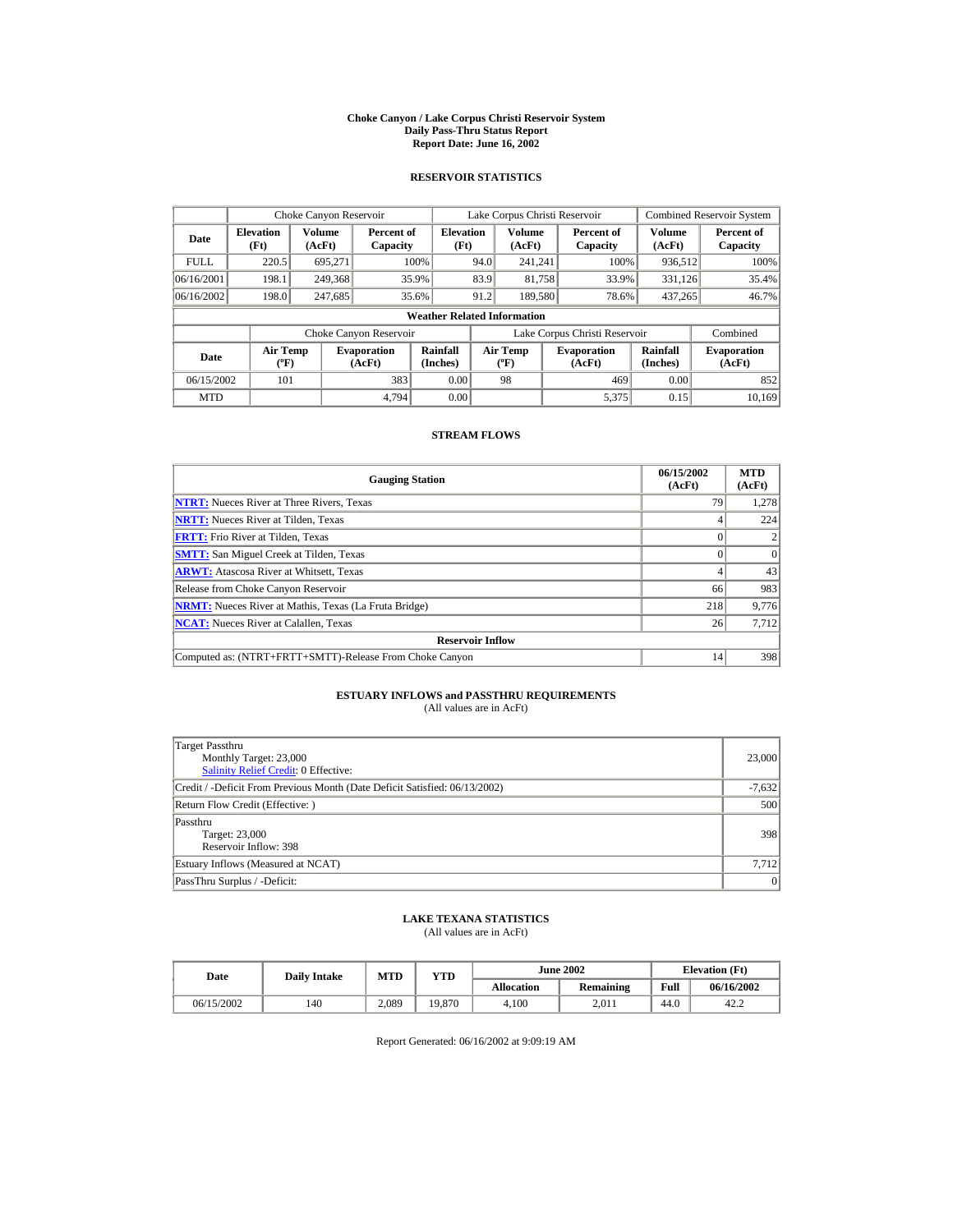#### **Choke Canyon / Lake Corpus Christi Reservoir System Daily Pass-Thru Status Report Report Date: June 17, 2002**

### **RESERVOIR STATISTICS**

|             | Choke Canyon Reservoir                       |         |                              |                                    |      | Lake Corpus Christi Reservoir    |                               |                      | <b>Combined Reservoir System</b> |
|-------------|----------------------------------------------|---------|------------------------------|------------------------------------|------|----------------------------------|-------------------------------|----------------------|----------------------------------|
| Date        | Volume<br><b>Elevation</b><br>(Ft)<br>(AcFt) |         | Percent of<br>Capacity       | <b>Elevation</b><br>(Ft)           |      | Volume<br>(AcFt)                 | Percent of<br>Capacity        | Volume<br>(AcFt)     | Percent of<br>Capacity           |
| <b>FULL</b> | 220.5                                        | 695.271 |                              | 100%                               | 94.0 | 241.241                          | 100%                          | 936,512              | 100%                             |
| 06/17/2001  | 198.1                                        | 248,946 |                              | 35.8%                              | 83.9 | 81,315                           | 33.7%                         | 330.261              | 35.3%                            |
| 06/17/2002  | 197.9                                        | 245,871 |                              | 35.4%                              | 91.2 | 189,580                          | 78.6%                         | 435,451              | 46.5%                            |
|             |                                              |         |                              | <b>Weather Related Information</b> |      |                                  |                               |                      |                                  |
|             |                                              |         | Choke Canyon Reservoir       |                                    |      |                                  | Lake Corpus Christi Reservoir |                      | Combined                         |
| Date        | <b>Air Temp</b><br>$({}^{\circ}\mathrm{F})$  |         | <b>Evaporation</b><br>(AcFt) | Rainfall<br>(Inches)               |      | <b>Air Temp</b><br>$(^{\circ}F)$ | <b>Evaporation</b><br>(AcFt)  | Rainfall<br>(Inches) | <b>Evaporation</b><br>(AcFt)     |
| 06/16/2002  | 98                                           |         | 381                          | 0.00                               |      | 95                               | 327                           | 0.00                 | 708                              |
| <b>MTD</b>  |                                              |         | 5.175                        | 0.00                               |      |                                  | 5.702                         | 0.15                 | 10.877                           |

### **STREAM FLOWS**

| <b>Gauging Station</b>                                       | 06/16/2002<br>(AcFt) | <b>MTD</b><br>(AcFt) |
|--------------------------------------------------------------|----------------------|----------------------|
| <b>NTRT:</b> Nueces River at Three Rivers, Texas             | 67                   | 1,346                |
| <b>NRTT:</b> Nueces River at Tilden, Texas                   |                      | 226                  |
| <b>FRTT:</b> Frio River at Tilden. Texas                     |                      |                      |
| <b>SMTT:</b> San Miguel Creek at Tilden, Texas               |                      | $\Omega$             |
| <b>ARWT:</b> Atascosa River at Whitsett, Texas               |                      | 47                   |
| Release from Choke Canyon Reservoir                          | 66                   | 1,048                |
| <b>NRMT:</b> Nueces River at Mathis, Texas (La Fruta Bridge) | 210                  | 9,987                |
| <b>NCAT:</b> Nueces River at Calallen, Texas                 | 28                   | 7,740                |
| <b>Reservoir Inflow</b>                                      |                      |                      |
| Computed as: (NTRT+FRTT+SMTT)-Release From Choke Canyon      |                      | 401                  |

# **ESTUARY INFLOWS and PASSTHRU REQUIREMENTS**<br>(All values are in AcFt)

| Target Passthru<br>Monthly Target: 23,000<br><b>Salinity Relief Credit: 0 Effective:</b> | 23,000   |  |  |  |
|------------------------------------------------------------------------------------------|----------|--|--|--|
| Credit / -Deficit From Previous Month (Date Deficit Satisfied: 06/13/2002)               | $-7,632$ |  |  |  |
| Return Flow Credit (Effective: )                                                         |          |  |  |  |
| Passthru<br>Target: 23,000<br>Reservoir Inflow: 401                                      | 401      |  |  |  |
| Estuary Inflows (Measured at NCAT)                                                       | 7,740    |  |  |  |
| PassThru Surplus / -Deficit:                                                             | 0        |  |  |  |

## **LAKE TEXANA STATISTICS**

(All values are in AcFt)

| Date       | <b>Daily Intake</b> | MTD   | $\mathbf{v_{TD}}$ |                   | <b>June 2002</b> | <b>Elevation</b> (Ft) |            |  |
|------------|---------------------|-------|-------------------|-------------------|------------------|-----------------------|------------|--|
|            |                     |       |                   | <b>Allocation</b> | Remaining        | Full                  | 06/17/2002 |  |
| 06/16/2002 | 140                 | 2.230 | 20.010            | 4.100             | .870             | 44.0                  | 42.2       |  |

Report Generated: 06/17/2002 at 8:06:12 AM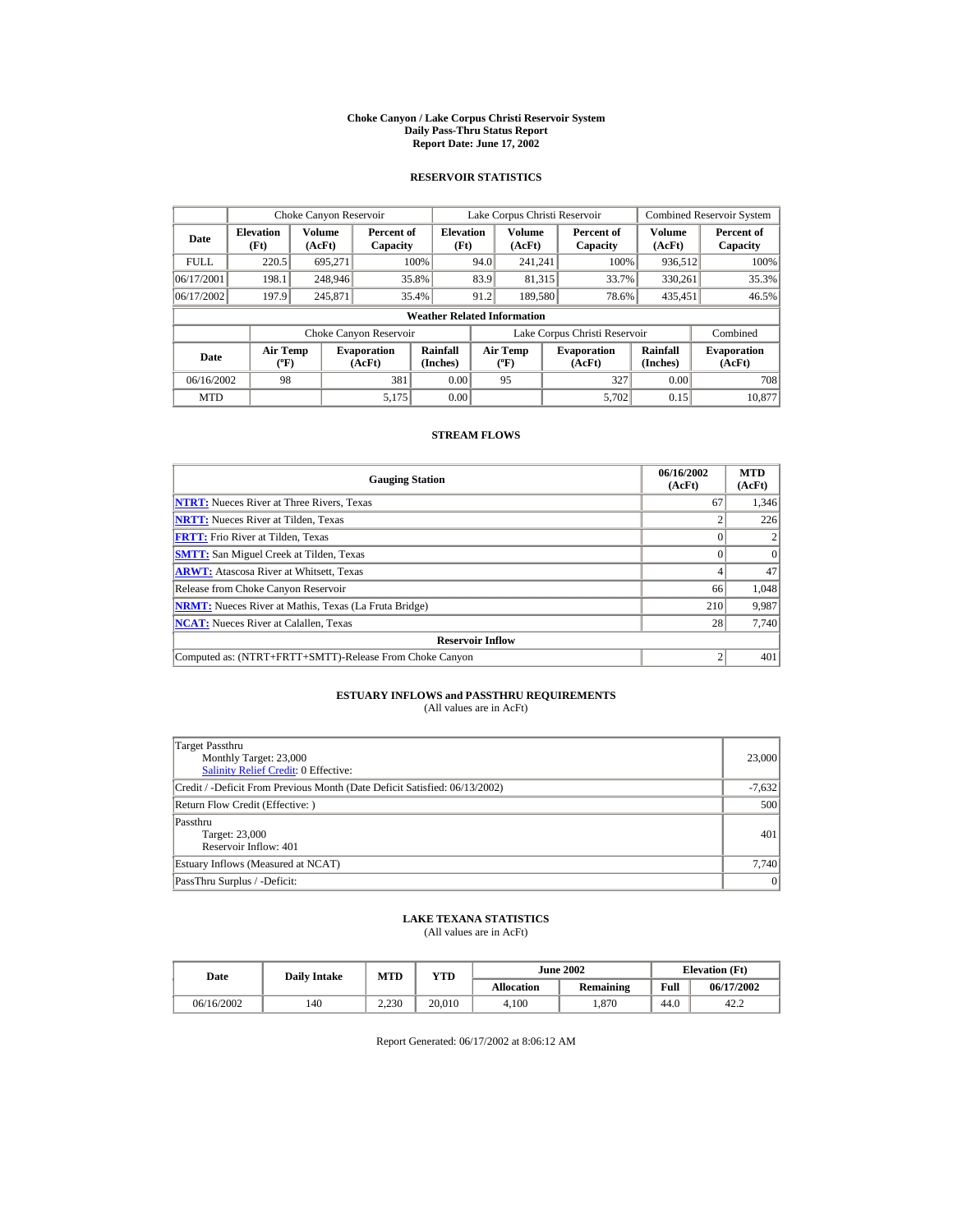#### **Choke Canyon / Lake Corpus Christi Reservoir System Daily Pass-Thru Status Report Report Date: June 18, 2002**

### **RESERVOIR STATISTICS**

|                                                      | Choke Canyon Reservoir               |         |                              |                                    |      | Lake Corpus Christi Reservoir    |  |                               |                      | <b>Combined Reservoir System</b> |
|------------------------------------------------------|--------------------------------------|---------|------------------------------|------------------------------------|------|----------------------------------|--|-------------------------------|----------------------|----------------------------------|
| Volume<br><b>Elevation</b><br>Date<br>(Ft)<br>(AcFt) |                                      |         | Percent of<br>Capacity       | <b>Elevation</b><br>(Ft)           |      | <b>Volume</b><br>(AcFt)          |  | Percent of<br>Capacity        | Volume<br>(AcFt)     | Percent of<br>Capacity           |
| <b>FULL</b>                                          | 220.5                                | 695.271 |                              | 100%                               | 94.0 | 241.241                          |  | 100%                          | 936,512              | 100%                             |
| 06/18/2001                                           | 198.0                                | 248,525 |                              | 35.7%                              | 83.8 | 80,874                           |  | 33.5%                         | 329,399              | 35.2%                            |
| 06/18/2002                                           | 197.8                                | 245,593 |                              | 35.3%                              | 91.2 | 188,880                          |  | 78.3%                         | 434,473              | 46.4%                            |
|                                                      |                                      |         |                              | <b>Weather Related Information</b> |      |                                  |  |                               |                      |                                  |
|                                                      |                                      |         | Choke Canyon Reservoir       |                                    |      |                                  |  | Lake Corpus Christi Reservoir |                      | Combined                         |
| Date                                                 | Air Temp<br>$({}^{\circ}\mathrm{F})$ |         | <b>Evaporation</b><br>(AcFt) | Rainfall<br>(Inches)               |      | <b>Air Temp</b><br>$(^{\circ}F)$ |  | <b>Evaporation</b><br>(AcFt)  | Rainfall<br>(Inches) | <b>Evaporation</b><br>(AcFt)     |
| 06/17/2002                                           | 99                                   |         | 397                          | 0.00                               |      | 98                               |  | 296                           | 0.00                 | 693                              |
| <b>MTD</b>                                           |                                      |         | 5,572                        | 0.00                               |      |                                  |  | 5,998                         | 0.15                 | 11.570                           |

# **STREAM FLOWS**

| <b>Gauging Station</b>                                       | 06/17/2002<br>(AcFt) | <b>MTD</b><br>(AcFt) |
|--------------------------------------------------------------|----------------------|----------------------|
| <b>NTRT:</b> Nueces River at Three Rivers, Texas             | 62                   | 1,407                |
| <b>NRTT:</b> Nueces River at Tilden, Texas                   | $\Omega$             | 226                  |
| <b>FRTT:</b> Frio River at Tilden, Texas                     | 0                    |                      |
| <b>SMTT:</b> San Miguel Creek at Tilden, Texas               | $\Omega$             | $\Omega$             |
| <b>ARWT:</b> Atascosa River at Whitsett, Texas               | 4                    | 51                   |
| Release from Choke Canyon Reservoir                          | 66                   | 1,114                |
| <b>NRMT:</b> Nueces River at Mathis, Texas (La Fruta Bridge) | 208                  | 10,195               |
| <b>NCAT:</b> Nueces River at Calallen, Texas                 | 13                   | 7,753                |
| <b>Reservoir Inflow</b>                                      |                      |                      |
| Computed as: NRTT+FRTT+SMTT+ARWT                             | 5                    | 405                  |

# **ESTUARY INFLOWS and PASSTHRU REQUIREMENTS**<br>(All values are in AcFt)

| Target Passthru<br>Monthly Target: 23,000<br>Salinity Relief Credit: 0 Effective: | 23,000   |  |  |  |
|-----------------------------------------------------------------------------------|----------|--|--|--|
| Credit / -Deficit From Previous Month (Date Deficit Satisfied: 06/13/2002)        | $-7,632$ |  |  |  |
| Return Flow Credit (Effective: )                                                  |          |  |  |  |
| Passthru<br>Target: 23,000<br>Reservoir Inflow: 405                               | 405      |  |  |  |
| Estuary Inflows (Measured at NCAT)                                                | 7,753    |  |  |  |
| PassThru Surplus / -Deficit:                                                      | 0        |  |  |  |

## **LAKE TEXANA STATISTICS**

(All values are in AcFt)

| Date       | <b>Daily Intake</b> | MTD   | $_{\rm VTD}$ |                   | <b>June 2002</b> |      | <b>Elevation</b> (Ft) |
|------------|---------------------|-------|--------------|-------------------|------------------|------|-----------------------|
|            |                     |       |              | <b>Allocation</b> | Remaining        | Full | 06/18/2002            |
| 06/17/2002 | 140                 | 2,370 | 20.150       | 4.100             | 730              | 44.0 | 42.1                  |

Report Generated: 06/18/2002 at 8:12:38 AM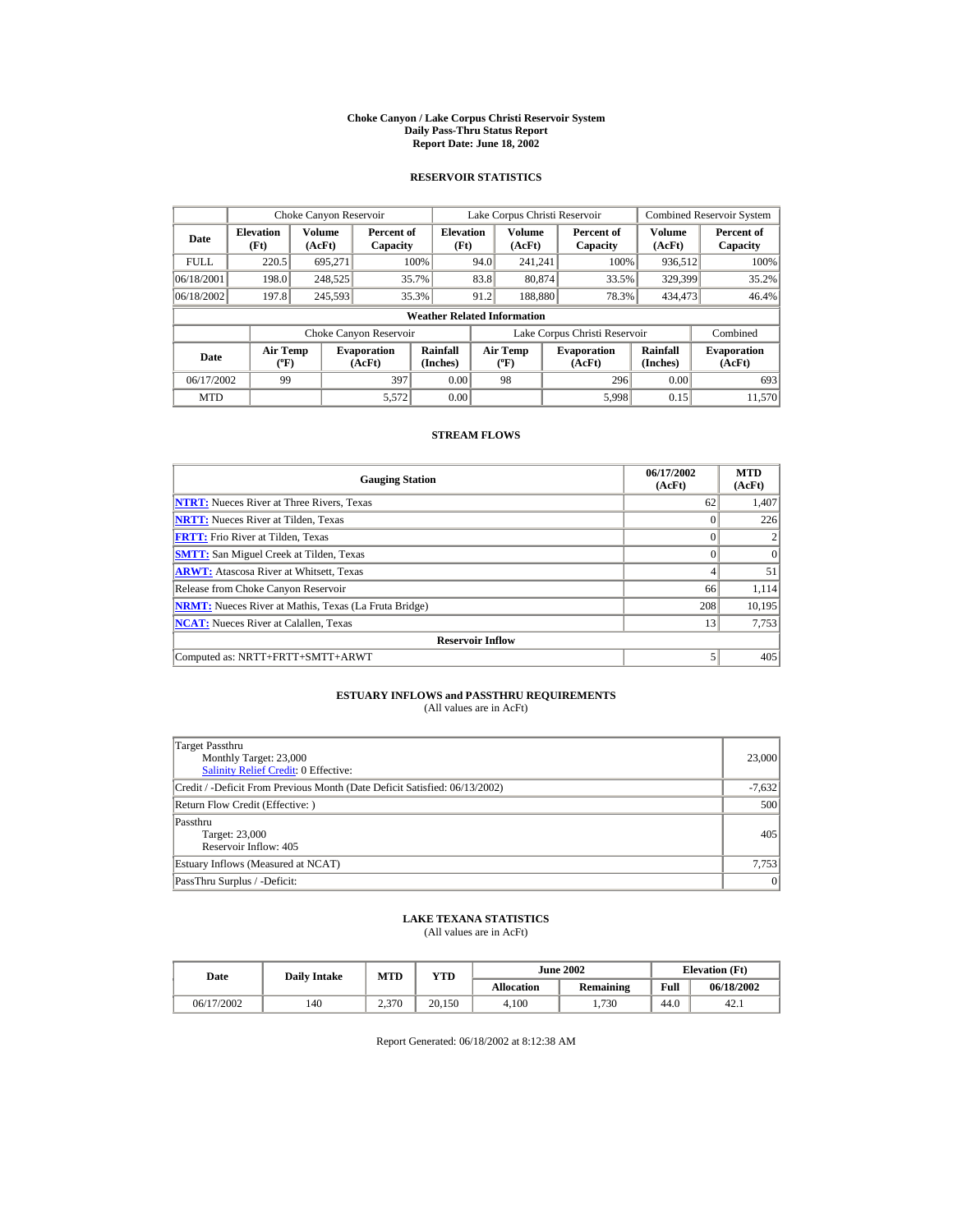#### **Choke Canyon / Lake Corpus Christi Reservoir System Daily Pass-Thru Status Report Report Date: June 19, 2002**

### **RESERVOIR STATISTICS**

|             | Choke Canyon Reservoir                      |                  |                              |                                    |      | Lake Corpus Christi Reservoir    |                               |                      | <b>Combined Reservoir System</b> |
|-------------|---------------------------------------------|------------------|------------------------------|------------------------------------|------|----------------------------------|-------------------------------|----------------------|----------------------------------|
| Date        | <b>Elevation</b><br>(Ft)                    | Volume<br>(AcFt) | Percent of<br>Capacity       | <b>Elevation</b><br>(Ft)           |      | <b>Volume</b><br>(AcFt)          | Percent of<br>Capacity        | Volume<br>(AcFt)     | Percent of<br>Capacity           |
| <b>FULL</b> | 220.5                                       | 695.271          |                              | 100%                               | 94.0 | 241.241                          | 100%                          | 936,512              | 100%                             |
| 06/19/2001  | 198.0                                       | 247,965          |                              | 35.7%                              | 83.8 | 80,326                           | 33.3%                         | 328,291              | 35.1%                            |
| 06/19/2002  | 197.8                                       | 245.176          |                              | 35.3%                              | 91.1 | 187.831                          | 77.9%                         | 433,007              | 46.2%                            |
|             |                                             |                  |                              | <b>Weather Related Information</b> |      |                                  |                               |                      |                                  |
|             |                                             |                  | Choke Canyon Reservoir       |                                    |      |                                  | Lake Corpus Christi Reservoir |                      | Combined                         |
| Date        | <b>Air Temp</b><br>$({}^{\circ}\mathrm{F})$ |                  | <b>Evaporation</b><br>(AcFt) | Rainfall<br>(Inches)               |      | <b>Air Temp</b><br>$(^{\circ}F)$ | <b>Evaporation</b><br>(AcFt)  | Rainfall<br>(Inches) | <b>Evaporation</b><br>(AcFt)     |
| 06/18/2002  | 100                                         |                  | 364                          | 0.00                               |      | 96                               | 407                           | 0.00                 | 771                              |
| <b>MTD</b>  |                                             |                  | 5,936                        | 0.00                               |      |                                  | 6.405                         | 0.15                 | 12,341                           |

# **STREAM FLOWS**

| <b>Gauging Station</b>                                       | 06/18/2002<br>(AcFt) | <b>MTD</b><br>(AcFt) |
|--------------------------------------------------------------|----------------------|----------------------|
| <b>NTRT:</b> Nueces River at Three Rivers, Texas             | 60                   | 1,467                |
| <b>NRTT:</b> Nueces River at Tilden, Texas                   | $\Omega$             | 226                  |
| <b>FRTT:</b> Frio River at Tilden, Texas                     | $\theta$             |                      |
| <b>SMTT:</b> San Miguel Creek at Tilden, Texas               |                      | $\Omega$             |
| <b>ARWT:</b> Atascosa River at Whitsett, Texas               | 4                    | 55                   |
| Release from Choke Canyon Reservoir                          | 66                   | 1,179                |
| <b>NRMT:</b> Nueces River at Mathis, Texas (La Fruta Bridge) | 240                  | 10,435               |
| <b>NCAT:</b> Nueces River at Calallen, Texas                 |                      | 7,754                |
| <b>Reservoir Inflow</b>                                      |                      |                      |
| Computed as: NRTT+FRTT+SMTT+ARWT                             | 4                    | 409                  |

# **ESTUARY INFLOWS and PASSTHRU REQUIREMENTS**<br>(All values are in AcFt)

| Target Passthru<br>Monthly Target: 23,000<br>Salinity Relief Credit: 0 Effective: | 23,000   |
|-----------------------------------------------------------------------------------|----------|
| Credit / -Deficit From Previous Month (Date Deficit Satisfied: 06/13/2002)        | $-7,632$ |
| Return Flow Credit (Effective: )                                                  | 500      |
| Passthru<br>Target: 23,000<br>Reservoir Inflow: 409                               | 409      |
| Estuary Inflows (Measured at NCAT)                                                | 7,754    |
| PassThru Surplus / -Deficit:                                                      | 0        |

## **LAKE TEXANA STATISTICS**

(All values are in AcFt)

| Date       | <b>Daily Intake</b> | MTD               | $_{\rm VTD}$ |            | <b>June 2002</b> |      | <b>Elevation</b> (Ft) |
|------------|---------------------|-------------------|--------------|------------|------------------|------|-----------------------|
|            |                     |                   |              | Allocation | Remaining        | Full | 06/19/2002            |
| 06/18/2002 | 142                 | າ ເາາ<br>$-0.011$ | 20.292       | 4.100      | .588             | 44.0 | 42.0                  |

Report Generated: 06/19/2002 at 8:10:07 AM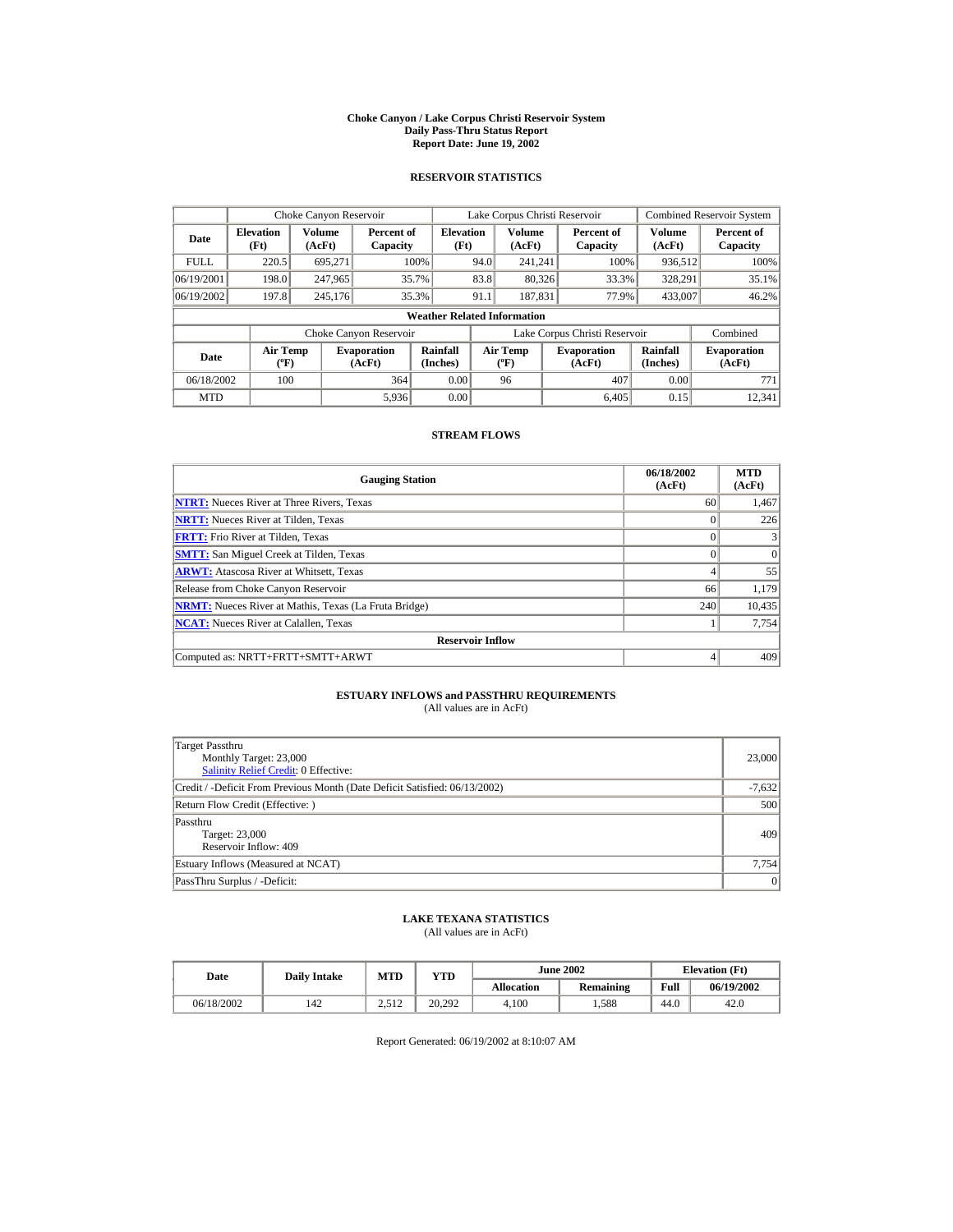#### **Choke Canyon / Lake Corpus Christi Reservoir System Daily Pass-Thru Status Report Report Date: June 20, 2002**

### **RESERVOIR STATISTICS**

|             | Choke Canyon Reservoir                      |                  |                              |                                    |      | Lake Corpus Christi Reservoir    |                               |                      | <b>Combined Reservoir System</b> |
|-------------|---------------------------------------------|------------------|------------------------------|------------------------------------|------|----------------------------------|-------------------------------|----------------------|----------------------------------|
| Date        | <b>Elevation</b><br>(Ft)                    | Volume<br>(AcFt) | Percent of<br>Capacity       | <b>Elevation</b><br>(Ft)           |      | Volume<br>(AcFt)                 | Percent of<br>Capacity        | Volume<br>(AcFt)     | Percent of<br>Capacity           |
| <b>FULL</b> | 220.5                                       | 695.271          |                              | 100%                               | 94.0 | 241.241                          | 100%                          | 936,512              | 100%                             |
| 06/20/2001  | 198.0                                       | 247,545          |                              | 35.6%                              | 83.7 | 79.782                           | 33.1%                         | 327,327              | 35.0%                            |
| 06/20/2002  | 197.8                                       | 244,760          |                              | 35.2%                              | 91.0 | 186,959                          | 77.5%                         | 431,719              | 46.1%                            |
|             |                                             |                  |                              | <b>Weather Related Information</b> |      |                                  |                               |                      |                                  |
|             |                                             |                  | Choke Canyon Reservoir       |                                    |      |                                  | Lake Corpus Christi Reservoir |                      | Combined                         |
| Date        | <b>Air Temp</b><br>$({}^{\circ}\mathrm{F})$ |                  | <b>Evaporation</b><br>(AcFt) | Rainfall<br>(Inches)               |      | <b>Air Temp</b><br>$(^{\circ}F)$ | <b>Evaporation</b><br>(AcFt)  | Rainfall<br>(Inches) | <b>Evaporation</b><br>(AcFt)     |
| 06/19/2002  | 98                                          |                  | 364                          | 0.00                               |      | 98                               | 426                           | 0.00                 | 790                              |
| <b>MTD</b>  |                                             |                  | 6.300                        | 0.00                               |      |                                  | 6.831                         | 0.15                 | 13.131                           |

# **STREAM FLOWS**

| <b>Gauging Station</b>                                       | 06/19/2002<br>(AcFt) | <b>MTD</b><br>(AcFt) |
|--------------------------------------------------------------|----------------------|----------------------|
| <b>NTRT:</b> Nueces River at Three Rivers, Texas             | 60                   | 1,526                |
| <b>NRTT:</b> Nueces River at Tilden, Texas                   |                      | 226                  |
| <b>FRTT:</b> Frio River at Tilden, Texas                     |                      |                      |
| <b>SMTT:</b> San Miguel Creek at Tilden, Texas               |                      | $\Omega$             |
| <b>ARWT:</b> Atascosa River at Whitsett, Texas               |                      | 59                   |
| Release from Choke Canyon Reservoir                          | 66                   | 1,245                |
| <b>NRMT:</b> Nueces River at Mathis, Texas (La Fruta Bridge) | 262                  | 10,697               |
| <b>NCAT:</b> Nueces River at Calallen, Texas                 | $\Omega$             | 7,754                |
| <b>Reservoir Inflow</b>                                      |                      |                      |
| Computed as: NRTT+FRTT+SMTT+ARWT                             | 4                    | 413                  |

# **ESTUARY INFLOWS and PASSTHRU REQUIREMENTS**<br>(All values are in AcFt)

| Target Passthru<br>Monthly Target: 23,000<br>Salinity Relief Credit: 0 Effective: | 23,000   |  |  |  |
|-----------------------------------------------------------------------------------|----------|--|--|--|
| Credit / -Deficit From Previous Month (Date Deficit Satisfied: 06/13/2002)        | $-7,632$ |  |  |  |
| Return Flow Credit (Effective: )                                                  |          |  |  |  |
| Passthru<br>Target: 23,000<br>Reservoir Inflow: 413                               | 413      |  |  |  |
| Estuary Inflows (Measured at NCAT)                                                | 7,754    |  |  |  |
| PassThru Surplus / -Deficit:                                                      | 0        |  |  |  |

## **LAKE TEXANA STATISTICS**

(All values are in AcFt)

| Date       | <b>Daily Intake</b> | MTD   | YTD    |                   | <b>June 2002</b> |      | <b>Elevation</b> (Ft) |
|------------|---------------------|-------|--------|-------------------|------------------|------|-----------------------|
|            |                     |       |        | <b>Allocation</b> | <b>Remaining</b> | Full | 06/20/2002            |
| 06/19/2002 | 142                 | 2,654 | 20.434 | 4.100             | .446             | 44.0 | 42.0                  |

Report Generated: 06/20/2002 at 8:03:47 AM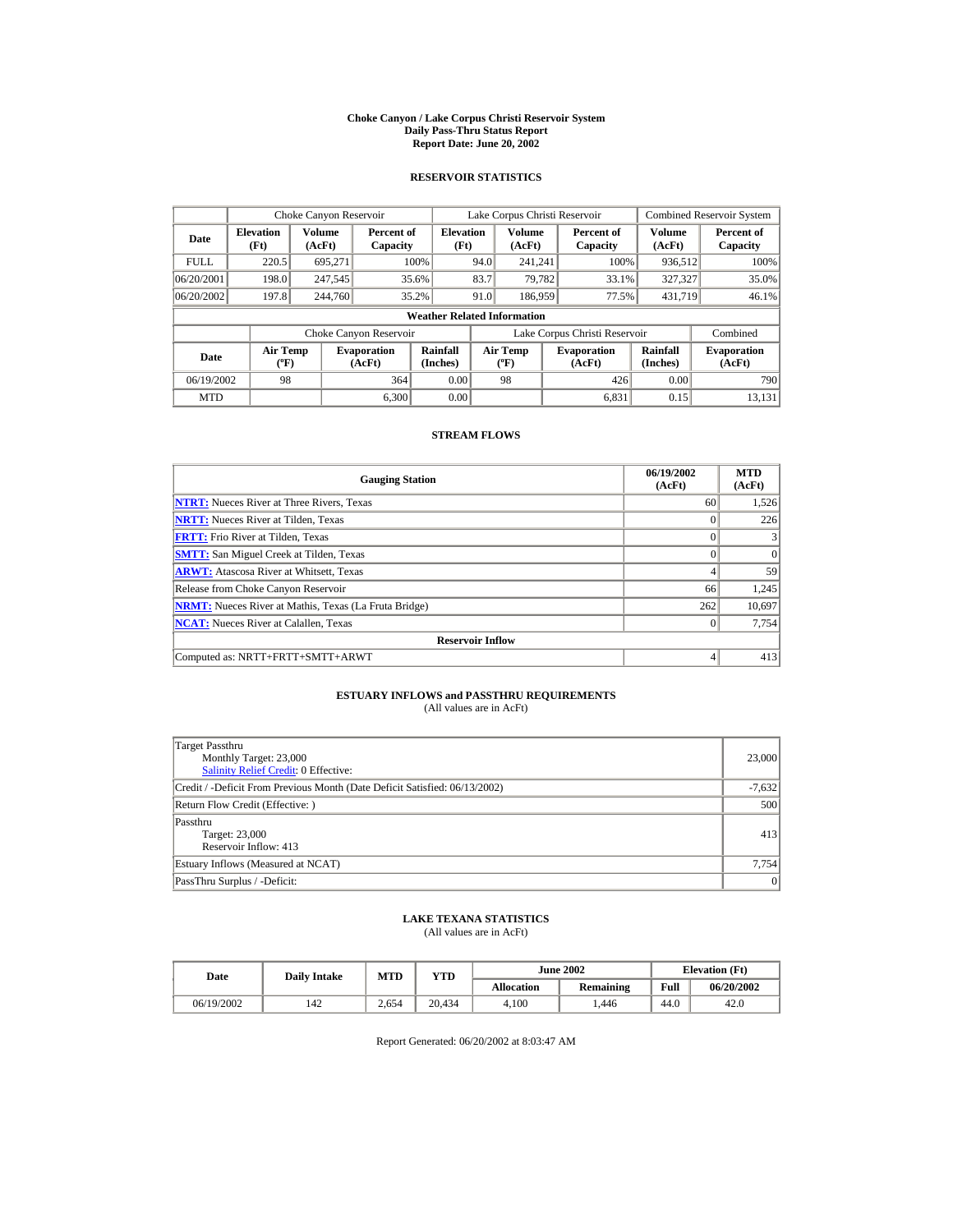#### **Choke Canyon / Lake Corpus Christi Reservoir System Daily Pass-Thru Status Report Report Date: June 21, 2002**

### **RESERVOIR STATISTICS**

|             | Choke Canyon Reservoir               |                  |                              |                                    |      | Lake Corpus Christi Reservoir    |                               |                      | <b>Combined Reservoir System</b> |
|-------------|--------------------------------------|------------------|------------------------------|------------------------------------|------|----------------------------------|-------------------------------|----------------------|----------------------------------|
| Date        | <b>Elevation</b><br>(Ft)             | Volume<br>(AcFt) | Percent of<br>Capacity       | <b>Elevation</b><br>(Ft)           |      | Volume<br>(AcFt)                 | Percent of<br>Capacity        | Volume<br>(AcFt)     | Percent of<br>Capacity           |
| <b>FULL</b> | 220.5                                | 695.271          |                              | 100%                               | 94.0 | 241.241                          | 100%                          | 936,512              | 100%                             |
| 06/21/2001  | 197.9                                | 247,126          |                              | 35.5%                              | 83.7 | 79.456                           | 32.9%                         | 326,582              | 34.9%                            |
| 06/21/2002  | 197.7                                | 244,344          |                              | 35.1%                              | 91.0 | 186.611                          | 77.4%                         | 430.955              | 46.0%                            |
|             |                                      |                  |                              | <b>Weather Related Information</b> |      |                                  |                               |                      |                                  |
|             |                                      |                  | Choke Canyon Reservoir       |                                    |      |                                  | Lake Corpus Christi Reservoir |                      | Combined                         |
| Date        | Air Temp<br>$({}^{\circ}\mathrm{F})$ |                  | <b>Evaporation</b><br>(AcFt) | Rainfall<br>(Inches)               |      | <b>Air Temp</b><br>$(^{\circ}F)$ | <b>Evaporation</b><br>(AcFt)  | Rainfall<br>(Inches) | <b>Evaporation</b><br>(AcFt)     |
| 06/20/2002  | 98                                   |                  | 291                          | 0.00                               |      | 95                               | 385                           | 0.00                 | 676                              |
| <b>MTD</b>  |                                      |                  | 6.591                        | 0.00                               |      |                                  | 7.216                         | 0.15                 | 13,807                           |

### **STREAM FLOWS**

| <b>Gauging Station</b>                                       | 06/20/2002<br>(AcFt) | <b>MTD</b><br>(AcFt) |
|--------------------------------------------------------------|----------------------|----------------------|
| <b>NTRT:</b> Nueces River at Three Rivers, Texas             | 60                   | 1,586                |
| <b>NRTT:</b> Nueces River at Tilden, Texas                   | $\Omega$             | 226                  |
| <b>FRTT:</b> Frio River at Tilden, Texas                     | $\theta$             |                      |
| <b>SMTT:</b> San Miguel Creek at Tilden, Texas               |                      | $\Omega$             |
| <b>ARWT:</b> Atascosa River at Whitsett, Texas               | 4                    | 62                   |
| Release from Choke Canyon Reservoir                          | 66                   | 1,310                |
| <b>NRMT:</b> Nueces River at Mathis, Texas (La Fruta Bridge) | 268                  | 10,965               |
| <b>NCAT:</b> Nueces River at Calallen, Texas                 | $\Omega$             | 7,754                |
| <b>Reservoir Inflow</b>                                      |                      |                      |
| Computed as: NRTT+FRTT+SMTT+ARWT                             | 4                    | 417                  |

# **ESTUARY INFLOWS and PASSTHRU REQUIREMENTS**<br>(All values are in AcFt)

| Target Passthru<br>Monthly Target: 23,000<br>Salinity Relief Credit: 0 Effective: | 23,000   |  |  |  |
|-----------------------------------------------------------------------------------|----------|--|--|--|
| Credit / -Deficit From Previous Month (Date Deficit Satisfied: 06/13/2002)        | $-7,632$ |  |  |  |
| Return Flow Credit (Effective: )                                                  |          |  |  |  |
| Passthru<br>Target: 23,000<br>Reservoir Inflow: 417                               | 417      |  |  |  |
| Estuary Inflows (Measured at NCAT)                                                | 7,754    |  |  |  |
| PassThru Surplus / -Deficit:                                                      | 0        |  |  |  |

## **LAKE TEXANA STATISTICS**

(All values are in AcFt)

| Date       | <b>Daily Intake</b> | MTD   | YTD    | <b>June 2002</b>  |                  |      | <b>Elevation</b> (Ft) |  |
|------------|---------------------|-------|--------|-------------------|------------------|------|-----------------------|--|
|            |                     |       |        | <b>Allocation</b> | <b>Remaining</b> | Full | 06/21/2002            |  |
| 06/20/2002 | 142                 | 2.796 | 20.576 | 4.100             | .304             | 44.0 | 41.9                  |  |

Report Generated: 06/21/2002 at 8:04:07 AM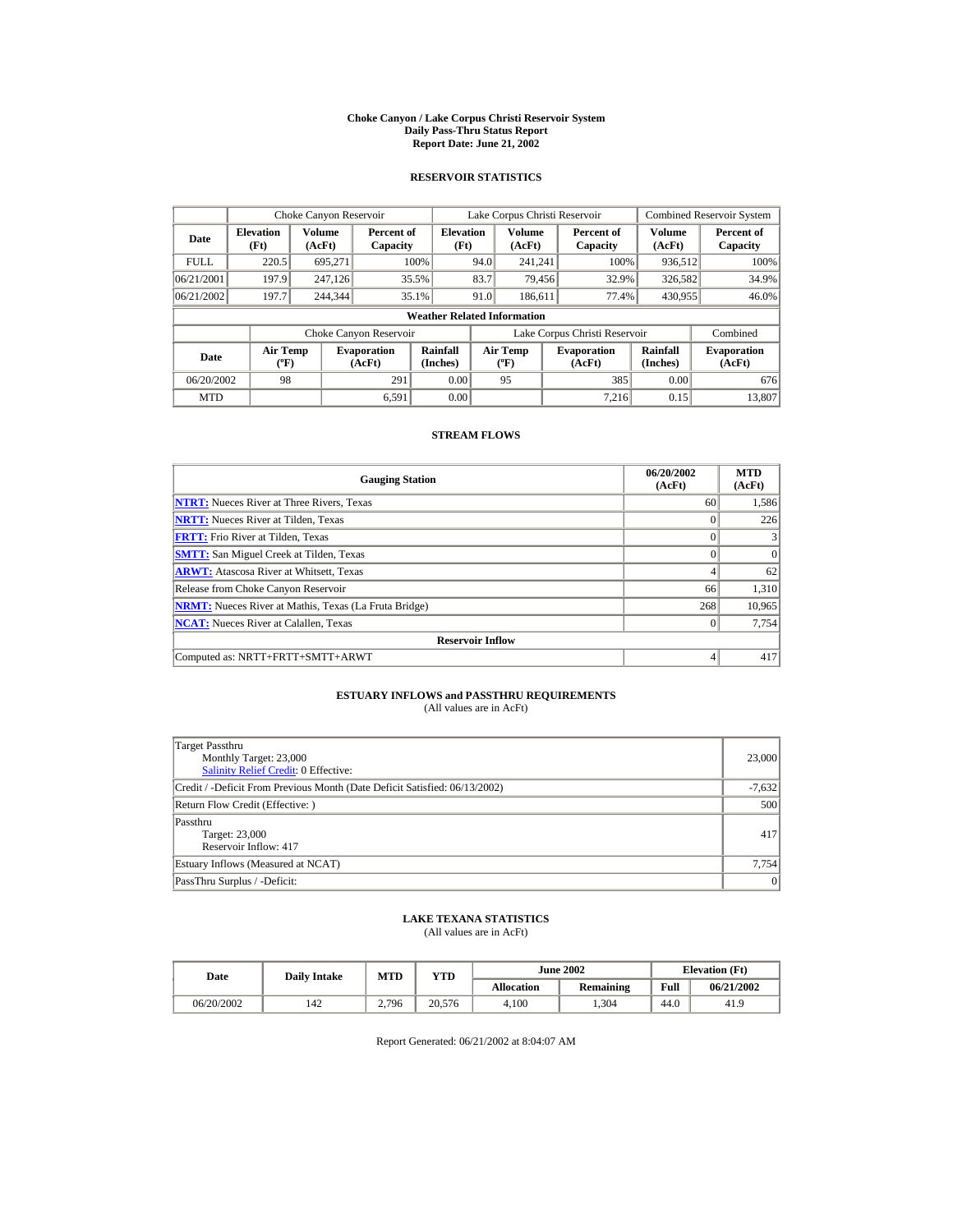#### **Choke Canyon / Lake Corpus Christi Reservoir System Daily Pass-Thru Status Report Report Date: June 22, 2002**

### **RESERVOIR STATISTICS**

|             | Choke Canyon Reservoir                      |                  |                              |                                    |      | Lake Corpus Christi Reservoir    |                               |                      | Combined Reservoir System    |
|-------------|---------------------------------------------|------------------|------------------------------|------------------------------------|------|----------------------------------|-------------------------------|----------------------|------------------------------|
| Date        | <b>Elevation</b><br>(Ft)                    | Volume<br>(AcFt) | Percent of<br>Capacity       | <b>Elevation</b><br>(Ft)           |      | Volume<br>(AcFt)                 | Percent of<br>Capacity        | Volume<br>(AcFt)     | Percent of<br>Capacity       |
| <b>FULL</b> | 220.5                                       | 695.271          |                              | 100%                               | 94.0 | 241.241                          | 100%                          | 936,512              | 100%                         |
| 06/22/2001  | 197.9                                       | 246,707          |                              | 35.5%                              | 83.7 | 79.132                           | 32.8%                         | 325,839              | 34.8%                        |
| 06/22/2002  | 197.7                                       | 243.928          |                              | 35.1%                              | 91.0 | 186,089                          | 77.1%                         | 430,017              | 45.9%                        |
|             |                                             |                  |                              | <b>Weather Related Information</b> |      |                                  |                               |                      |                              |
|             |                                             |                  | Choke Canyon Reservoir       |                                    |      |                                  | Lake Corpus Christi Reservoir |                      | Combined                     |
| Date        | <b>Air Temp</b><br>$({}^{\circ}\mathrm{F})$ |                  | <b>Evaporation</b><br>(AcFt) | Rainfall<br>(Inches)               |      | <b>Air Temp</b><br>$(^{\circ}F)$ | <b>Evaporation</b><br>(AcFt)  | Rainfall<br>(Inches) | <b>Evaporation</b><br>(AcFt) |
| 06/21/2002  | 95                                          |                  | 331                          | 0.00                               |      | 94                               | 81                            | 0.00                 | 412                          |
| <b>MTD</b>  |                                             |                  | 6.922                        | 0.00                               |      |                                  | 7.297                         | 0.15                 | 14.219                       |

# **STREAM FLOWS**

| <b>Gauging Station</b>                                       | 06/21/2002<br>(AcFt) | <b>MTD</b><br>(AcFt) |
|--------------------------------------------------------------|----------------------|----------------------|
| <b>NTRT:</b> Nueces River at Three Rivers, Texas             | 58                   | 1,644                |
| <b>NRTT:</b> Nueces River at Tilden, Texas                   |                      | 226                  |
| <b>FRTT:</b> Frio River at Tilden, Texas                     |                      |                      |
| <b>SMTT:</b> San Miguel Creek at Tilden, Texas               |                      | $\Omega$             |
| <b>ARWT:</b> Atascosa River at Whitsett, Texas               |                      | 66                   |
| Release from Choke Canyon Reservoir                          | 66                   | 1,376                |
| <b>NRMT:</b> Nueces River at Mathis, Texas (La Fruta Bridge) | 258                  | 11,223               |
| <b>NCAT:</b> Nueces River at Calallen, Texas                 | $\Omega$             | 7,754                |
| <b>Reservoir Inflow</b>                                      |                      |                      |
| Computed as: NRTT+FRTT+SMTT+ARWT                             | 4                    | 421                  |

# **ESTUARY INFLOWS and PASSTHRU REQUIREMENTS**<br>(All values are in AcFt)

| Target Passthru<br>Monthly Target: 23,000<br>Salinity Relief Credit: 0 Effective: | 23,000   |
|-----------------------------------------------------------------------------------|----------|
| Credit / -Deficit From Previous Month (Date Deficit Satisfied: 06/13/2002)        | $-7,632$ |
| Return Flow Credit (Effective: )                                                  | 500      |
| Passthru<br>Target: 23,000<br>Reservoir Inflow: 421                               | 421      |
| Estuary Inflows (Measured at NCAT)                                                | 7,754    |
| PassThru Surplus / -Deficit:                                                      | 0        |

## **LAKE TEXANA STATISTICS**

(All values are in AcFt)

| Date       | <b>Daily Intake</b> | MTD<br>YTD |        |                   | <b>June 2002</b> |      | <b>Elevation</b> (Ft) |
|------------|---------------------|------------|--------|-------------------|------------------|------|-----------------------|
|            |                     |            |        | <b>Allocation</b> | <b>Remaining</b> | Full | 06/22/2002            |
| 06/21/2002 | 143                 | 2.939      | 20,719 | 4.100             | 1.161            | 44.0 | 41.9                  |

Report Generated: 06/23/2002 at 7:59:01 AM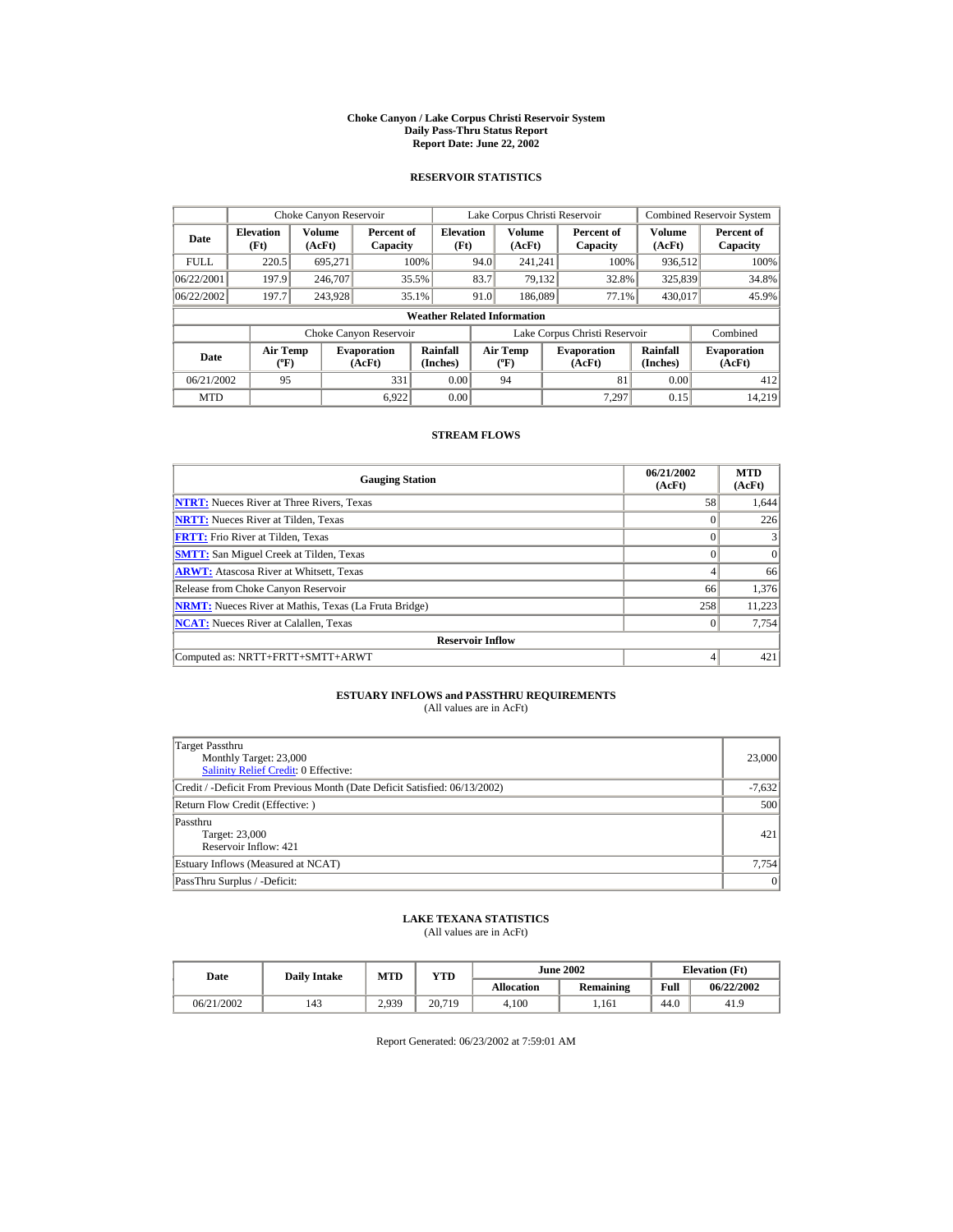#### **Choke Canyon / Lake Corpus Christi Reservoir System Daily Pass-Thru Status Report Report Date: June 23, 2002**

### **RESERVOIR STATISTICS**

|             | Choke Canyon Reservoir               |                  |                              |                                    |      | Lake Corpus Christi Reservoir    |                               |                      | Combined Reservoir System    |
|-------------|--------------------------------------|------------------|------------------------------|------------------------------------|------|----------------------------------|-------------------------------|----------------------|------------------------------|
| Date        | <b>Elevation</b><br>(Ft)             | Volume<br>(AcFt) | Percent of<br>Capacity       | <b>Elevation</b><br>(Ft)           |      | Volume<br>(AcFt)                 | Percent of<br>Capacity        | Volume<br>(AcFt)     | Percent of<br>Capacity       |
| <b>FULL</b> | 220.5                                | 695.271          |                              | 100%                               | 94.0 | 241.241                          | 100%                          | 936,512              | 100%                         |
| 06/23/2001  | 197.9                                | 246,428          |                              | 35.4%                              | 83.6 | 78,595                           | 32.6%                         | 325,023              | 34.7%                        |
| 06/23/2002  | 197.7                                | 243,375          |                              | 35.0%                              | 91.0 | 185,394                          | 76.9%                         | 428,769              | 45.8%                        |
|             |                                      |                  |                              | <b>Weather Related Information</b> |      |                                  |                               |                      |                              |
|             |                                      |                  | Choke Canyon Reservoir       |                                    |      |                                  | Lake Corpus Christi Reservoir |                      | Combined                     |
| Date        | Air Temp<br>$({}^{\circ}\mathrm{F})$ |                  | <b>Evaporation</b><br>(AcFt) | Rainfall<br>(Inches)               |      | <b>Air Temp</b><br>$(^{\circ}F)$ | <b>Evaporation</b><br>(AcFt)  | Rainfall<br>(Inches) | <b>Evaporation</b><br>(AcFt) |
| 06/22/2002  | 97                                   |                  | 338                          | 0.00                               |      | 96                               | 385                           | 0.00                 | 723                          |
| <b>MTD</b>  |                                      |                  | 7.260                        | 0.00                               |      |                                  | 7.682                         | 0.15                 | 14,942                       |

# **STREAM FLOWS**

| <b>Gauging Station</b>                                       | 06/22/2002<br>(AcFt) | <b>MTD</b><br>(AcFt) |
|--------------------------------------------------------------|----------------------|----------------------|
| <b>NTRT:</b> Nueces River at Three Rivers, Texas             | 60                   | 1,703                |
| <b>NRTT:</b> Nueces River at Tilden, Texas                   | $\Omega$             | 226                  |
| <b>FRTT:</b> Frio River at Tilden, Texas                     | $\theta$             |                      |
| <b>SMTT:</b> San Miguel Creek at Tilden, Texas               | $\Omega$             | $\Omega$             |
| <b>ARWT:</b> Atascosa River at Whitsett, Texas               | 4                    | 70                   |
| Release from Choke Canyon Reservoir                          | 66                   | 1,441                |
| <b>NRMT:</b> Nueces River at Mathis, Texas (La Fruta Bridge) | 195                  | 11,418               |
| <b>NCAT:</b> Nueces River at Calallen, Texas                 | 28                   | 7,781                |
| <b>Reservoir Inflow</b>                                      |                      |                      |
| Computed as: NRTT+FRTT+SMTT+ARWT                             | 4                    | 425                  |

# **ESTUARY INFLOWS and PASSTHRU REQUIREMENTS**<br>(All values are in AcFt)

| Target Passthru<br>Monthly Target: 23,000<br>Salinity Relief Credit: 0 Effective: | 23,000   |
|-----------------------------------------------------------------------------------|----------|
| Credit / -Deficit From Previous Month (Date Deficit Satisfied: 06/13/2002)        | $-7,632$ |
| Return Flow Credit (Effective: )                                                  | 500      |
| Passthru<br>Target: 23,000<br>Reservoir Inflow: 425                               | 425      |
| Estuary Inflows (Measured at NCAT)                                                | 7,781    |
| PassThru Surplus / -Deficit:                                                      | 0        |

## **LAKE TEXANA STATISTICS**

(All values are in AcFt)

| Date       | <b>Daily Intake</b> | MTD   | YTD    |                   | <b>June 2002</b> | <b>Elevation</b> (Ft) |            |
|------------|---------------------|-------|--------|-------------------|------------------|-----------------------|------------|
|            |                     |       |        | <b>Allocation</b> | <b>Remaining</b> | Full                  | 06/23/2002 |
| 06/22/2002 | 143                 | 3.081 | 20.862 | 4.100             | .019             | 44.0                  | 41.9       |

Report Generated: 06/23/2002 at 8:52:31 AM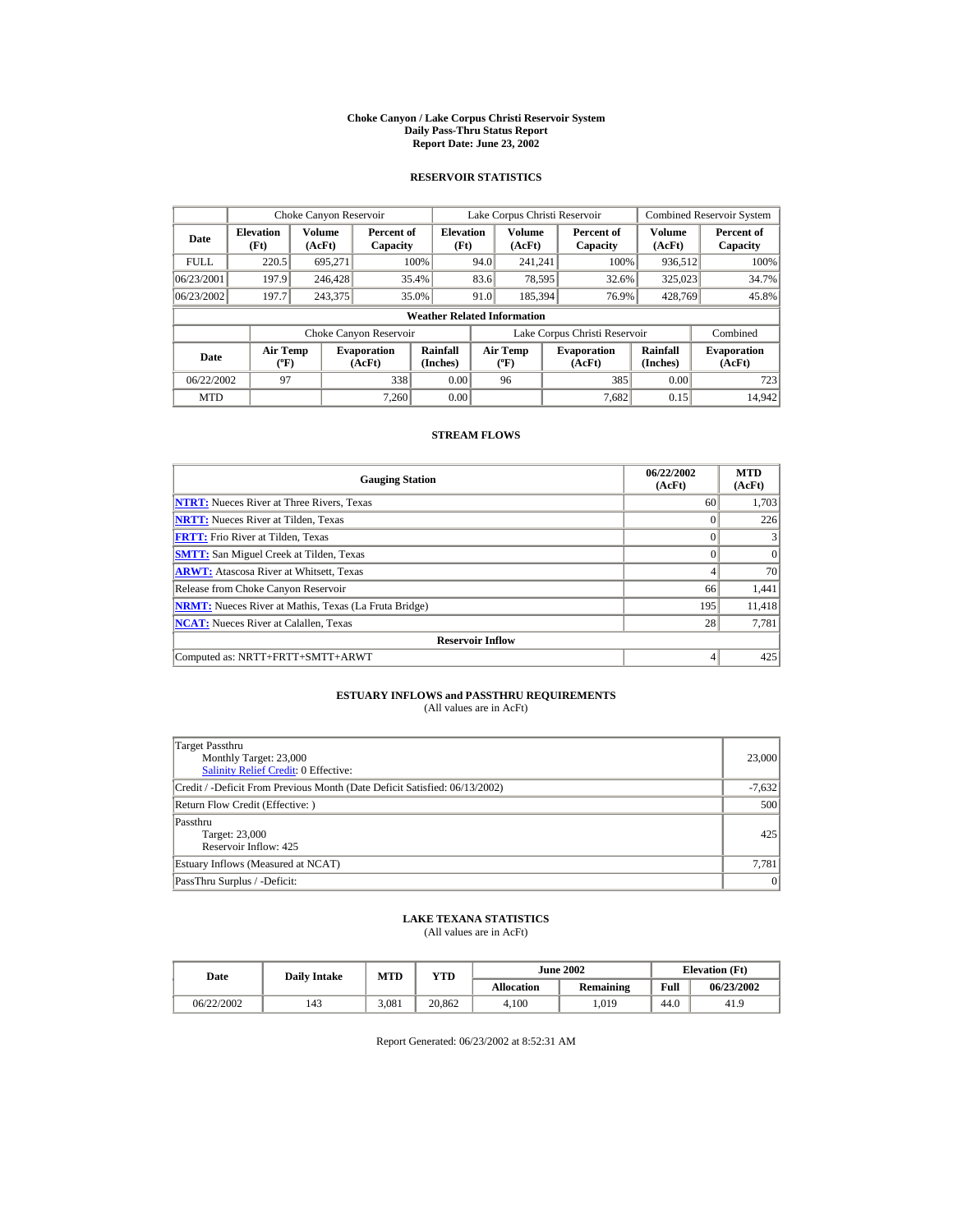#### **Choke Canyon / Lake Corpus Christi Reservoir System Daily Pass-Thru Status Report Report Date: June 24, 2002**

### **RESERVOIR STATISTICS**

|             | Choke Canyon Reservoir               |                  |                              |                                    |      | Lake Corpus Christi Reservoir    |                               |                      | <b>Combined Reservoir System</b> |
|-------------|--------------------------------------|------------------|------------------------------|------------------------------------|------|----------------------------------|-------------------------------|----------------------|----------------------------------|
| Date        | <b>Elevation</b><br>(Ft)             | Volume<br>(AcFt) | Percent of<br>Capacity       | <b>Elevation</b><br>(Ft)           |      | Volume<br>(AcFt)                 | Percent of<br>Capacity        | Volume<br>(AcFt)     | Percent of<br>Capacity           |
| <b>FULL</b> | 220.5                                | 695.271          |                              | 100%                               | 94.0 | 241.241                          | 100%                          | 936,512              | 100%                             |
| 06/24/2001  | 197.8                                | 245,732          |                              | 35.3%                              | 83.6 | 78.061                           | 32.4%                         | 323,793              | 34.6%                            |
| 06/24/2002  | 197.7                                | 243,099          |                              | 35.0%                              | 90.9 | 184,353                          | 76.4%                         | 427.452              | 45.6%                            |
|             |                                      |                  |                              | <b>Weather Related Information</b> |      |                                  |                               |                      |                                  |
|             |                                      |                  | Choke Canyon Reservoir       |                                    |      |                                  | Lake Corpus Christi Reservoir |                      | Combined                         |
| Date        | Air Temp<br>$({}^{\circ}\mathrm{F})$ |                  | <b>Evaporation</b><br>(AcFt) | Rainfall<br>(Inches)               |      | <b>Air Temp</b><br>$(^{\circ}F)$ | <b>Evaporation</b><br>(AcFt)  | Rainfall<br>(Inches) | <b>Evaporation</b><br>(AcFt)     |
| 06/23/2002  | 97                                   |                  | 362                          | 0.00                               |      | 96                               | 434                           | 0.00                 | 796                              |
| <b>MTD</b>  |                                      |                  | 7.622                        | 0.00                               |      |                                  | 8.116                         | 0.15                 | 15.738                           |

# **STREAM FLOWS**

| <b>Gauging Station</b>                                       | 06/23/2002<br>(AcFt) | <b>MTD</b><br>(AcFt) |
|--------------------------------------------------------------|----------------------|----------------------|
| <b>NTRT:</b> Nueces River at Three Rivers, Texas             | 58                   | 1,761                |
| <b>NRTT:</b> Nueces River at Tilden, Texas                   | $\Omega$             | 226                  |
| <b>FRTT:</b> Frio River at Tilden, Texas                     | $\theta$             |                      |
| <b>SMTT:</b> San Miguel Creek at Tilden, Texas               | $\Omega$             | $\Omega$             |
| <b>ARWT:</b> Atascosa River at Whitsett, Texas               | 4                    | 74                   |
| Release from Choke Canyon Reservoir                          | 66                   | 1,507                |
| <b>NRMT:</b> Nueces River at Mathis, Texas (La Fruta Bridge) | 197                  | 11,614               |
| <b>NCAT:</b> Nueces River at Calallen, Texas                 | 6                    | 7,787                |
| <b>Reservoir Inflow</b>                                      |                      |                      |
| Computed as: NRTT+FRTT+SMTT+ARWT                             | 4                    | 428                  |

# **ESTUARY INFLOWS and PASSTHRU REQUIREMENTS**<br>(All values are in AcFt)

| Target Passthru<br>Monthly Target: 23,000<br>Salinity Relief Credit: 0 Effective: | 23,000   |
|-----------------------------------------------------------------------------------|----------|
| Credit / -Deficit From Previous Month (Date Deficit Satisfied: 06/13/2002)        | $-7,632$ |
| Return Flow Credit (Effective: )                                                  | 500      |
| Passthru<br>Target: 23,000<br>Reservoir Inflow: 428                               | 428      |
| Estuary Inflows (Measured at NCAT)                                                | 7,787    |
| PassThru Surplus / -Deficit:                                                      | 0        |

## **LAKE TEXANA STATISTICS**

(All values are in AcFt)

| Date       | <b>Daily Intake</b> | <b>MTD</b>      | YTD    |                   | <b>June 2002</b> | <b>Elevation</b> (Ft) |            |
|------------|---------------------|-----------------|--------|-------------------|------------------|-----------------------|------------|
|            |                     |                 |        | <b>Allocation</b> | Remaining        | Full                  | 06/24/2002 |
| 06/23/2002 | 141                 | າ າາາ<br>ے کے د | 21,003 | 4.100             | 878              | 44.0                  | 41.9       |

Report Generated: 06/24/2002 at 8:04:29 AM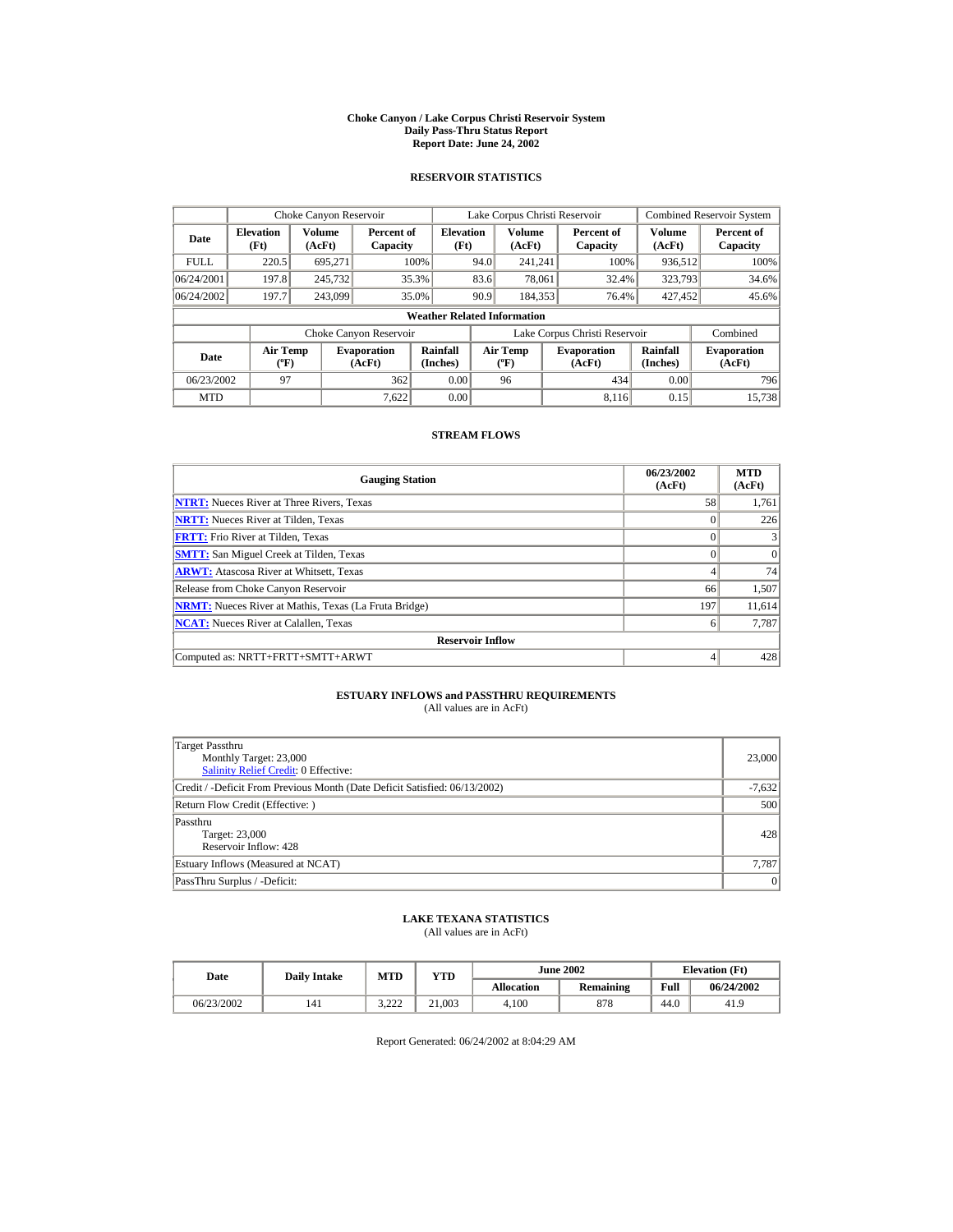#### **Choke Canyon / Lake Corpus Christi Reservoir System Daily Pass-Thru Status Report Report Date: June 25, 2002**

### **RESERVOIR STATISTICS**

|             | Choke Canyon Reservoir               |                  |                              |                                    | Lake Corpus Christi Reservoir |                                           |  |                               |                      | Combined Reservoir System    |
|-------------|--------------------------------------|------------------|------------------------------|------------------------------------|-------------------------------|-------------------------------------------|--|-------------------------------|----------------------|------------------------------|
| Date        | <b>Elevation</b><br>(Ft)             | Volume<br>(AcFt) | Percent of<br>Capacity       | <b>Elevation</b><br>(Ft)           |                               | Volume<br>(AcFt)                          |  | Percent of<br>Capacity        | Volume<br>(AcFt)     | Percent of<br>Capacity       |
| <b>FULL</b> | 220.5                                | 695.271          |                              | 100%                               | 94.0                          | 241.241                                   |  | 100%                          | 936,512              | 100%                         |
| 06/25/2001  | 197.9                                | 246.011          |                              | 35.4%                              | 83.5                          | 77,635                                    |  | 32.2%                         | 323,646              | 34.6%                        |
| 06/25/2002  | 197.6                                | 242,823          |                              | 34.9%                              | 90.8                          | 183.487                                   |  | 76.1%                         | 426.310              | 45.5%                        |
|             |                                      |                  |                              | <b>Weather Related Information</b> |                               |                                           |  |                               |                      |                              |
|             |                                      |                  | Choke Canyon Reservoir       |                                    |                               |                                           |  | Lake Corpus Christi Reservoir |                      | Combined                     |
| Date        | Air Temp<br>$({}^{\circ}\mathrm{F})$ |                  | <b>Evaporation</b><br>(AcFt) | Rainfall<br>(Inches)               |                               | <b>Air Temp</b><br>$({}^{\circ}\text{F})$ |  | <b>Evaporation</b><br>(AcFt)  | Rainfall<br>(Inches) | <b>Evaporation</b><br>(AcFt) |
| 06/24/2002  | 98                                   |                  | 346                          | 0.00                               |                               | 98                                        |  | 383                           | 0.00                 | 729                          |
| <b>MTD</b>  |                                      |                  | 7.968                        | 0.00                               |                               |                                           |  | 8.499                         | 0.15                 | 16.467                       |

# **STREAM FLOWS**

| <b>Gauging Station</b>                                       | 06/24/2002<br>(AcFt) | <b>MTD</b><br>(AcFt) |
|--------------------------------------------------------------|----------------------|----------------------|
| <b>NTRT:</b> Nueces River at Three Rivers, Texas             | 58                   | 1,818                |
| <b>NRTT:</b> Nueces River at Tilden, Texas                   | $\Omega$             | 226                  |
| <b>FRTT:</b> Frio River at Tilden, Texas                     | $\theta$             |                      |
| <b>SMTT:</b> San Miguel Creek at Tilden, Texas               |                      | $\Omega$             |
| <b>ARWT:</b> Atascosa River at Whitsett, Texas               |                      | 77                   |
| Release from Choke Canyon Reservoir                          | 66                   | 1,572                |
| <b>NRMT:</b> Nueces River at Mathis, Texas (La Fruta Bridge) | 238                  | 11,852               |
| <b>NCAT:</b> Nueces River at Calallen, Texas                 | $\Omega$             | 7,787                |
| <b>Reservoir Inflow</b>                                      |                      |                      |
| Computed as: NRTT+FRTT+SMTT+ARWT                             | 4                    | 432                  |

# **ESTUARY INFLOWS and PASSTHRU REQUIREMENTS**<br>(All values are in AcFt)

| Target Passthru<br>Monthly Target: 23,000<br>Salinity Relief Credit: 0 Effective: | 23,000   |
|-----------------------------------------------------------------------------------|----------|
| Credit / -Deficit From Previous Month (Date Deficit Satisfied: 06/13/2002)        | $-7,632$ |
| Return Flow Credit (Effective: )                                                  | 500      |
| Passthru<br>Target: 23,000<br>Reservoir Inflow: 432                               | 432      |
| Estuary Inflows (Measured at NCAT)                                                | 7,787    |
| PassThru Surplus / -Deficit:                                                      | 0        |

## **LAKE TEXANA STATISTICS**

(All values are in AcFt)

| Date       | <b>Daily Intake</b> | MTD   | $_{\rm VTD}$ |                   | <b>June 2002</b> | <b>Elevation</b> (Ft) |            |
|------------|---------------------|-------|--------------|-------------------|------------------|-----------------------|------------|
|            |                     |       |              | <b>Allocation</b> | <b>Remaining</b> | Full                  | 06/25/2002 |
| 06/24/2002 | 146                 | 3.368 | 21,149       | 4.100             | 732              | 44.0                  | 41.8       |

Report Generated: 06/25/2002 at 8:03:15 AM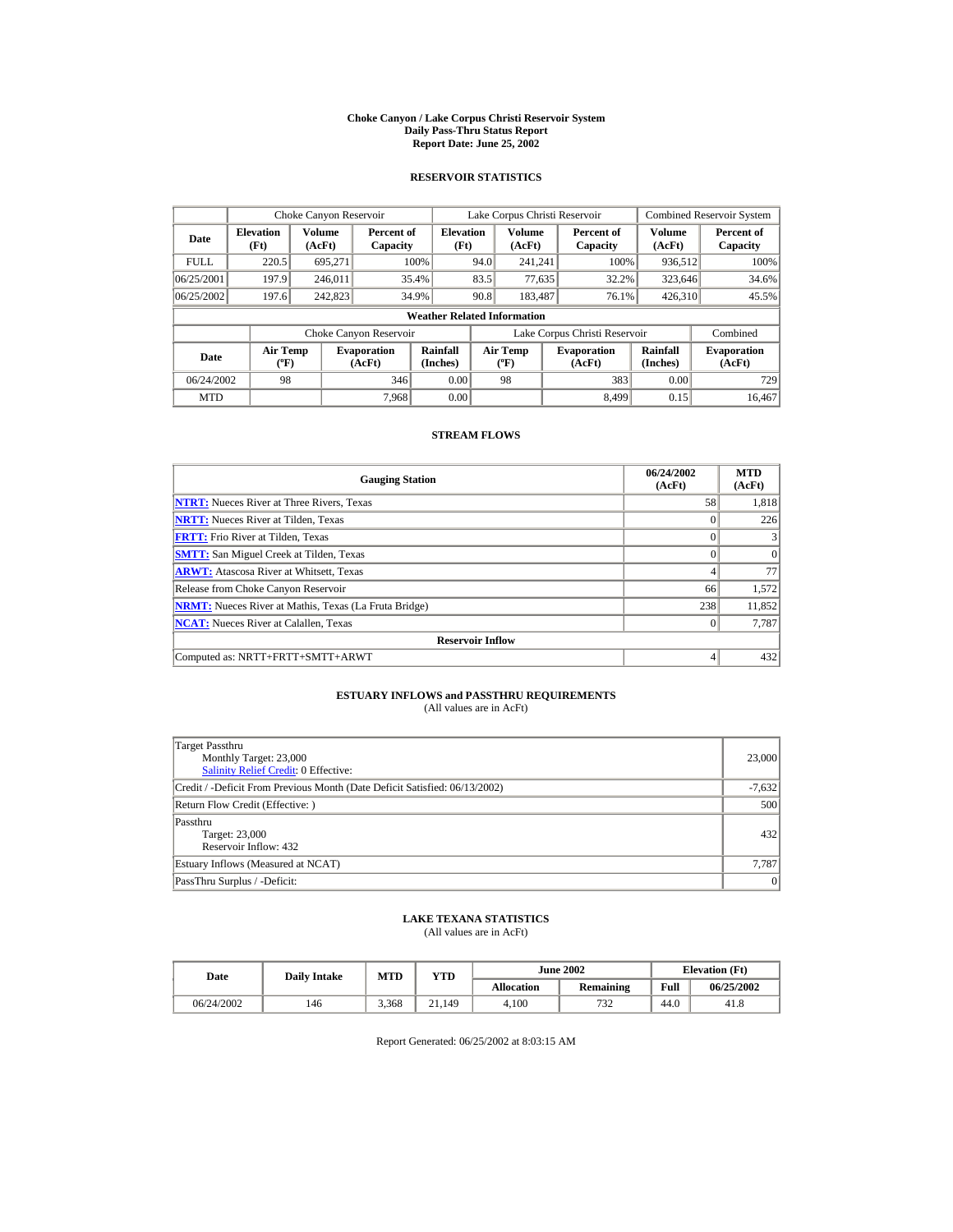#### **Choke Canyon / Lake Corpus Christi Reservoir System Daily Pass-Thru Status Report Report Date: June 26, 2002**

### **RESERVOIR STATISTICS**

|             | Choke Canyon Reservoir                      |                  |                              |                                    | Lake Corpus Christi Reservoir |                                  |  |                               |                      | Combined Reservoir System    |
|-------------|---------------------------------------------|------------------|------------------------------|------------------------------------|-------------------------------|----------------------------------|--|-------------------------------|----------------------|------------------------------|
| Date        | <b>Elevation</b><br>(Ft)                    | Volume<br>(AcFt) | Percent of<br>Capacity       | <b>Elevation</b><br>(Ft)           |                               | Volume<br>(AcFt)                 |  | Percent of<br>Capacity        | Volume<br>(AcFt)     | Percent of<br>Capacity       |
| <b>FULL</b> | 220.5                                       | 695.271          |                              | 100%                               | 94.0                          | 241.241                          |  | 100%                          | 936,512              | 100%                         |
| 06/26/2001  | 197.8                                       | 245,732          |                              | 35.3%                              | 83.5                          | 77.212                           |  | 32.0%                         | 322,944              | 34.5%                        |
| 06/26/2002  | 197.6                                       | 242,547          |                              | 34.9%                              | 90.8                          | 182,968                          |  | 75.8%                         | 425,515              | 45.4%                        |
|             |                                             |                  |                              | <b>Weather Related Information</b> |                               |                                  |  |                               |                      |                              |
|             |                                             |                  | Choke Canyon Reservoir       |                                    |                               |                                  |  | Lake Corpus Christi Reservoir |                      | Combined                     |
| Date        | <b>Air Temp</b><br>$({}^{\circ}\mathrm{F})$ |                  | <b>Evaporation</b><br>(AcFt) | Rainfall<br>(Inches)               |                               | <b>Air Temp</b><br>$(^{\circ}F)$ |  | <b>Evaporation</b><br>(AcFt)  | Rainfall<br>(Inches) | <b>Evaporation</b><br>(AcFt) |
| 06/25/2002  | 100                                         |                  | 361                          | 0.00                               |                               | 99                               |  | 252                           | 0.00                 | 613                          |
| <b>MTD</b>  |                                             |                  | 8.329                        | 0.00                               |                               |                                  |  | 8.751                         | 0.15                 | 17,080                       |

### **STREAM FLOWS**

| <b>Gauging Station</b>                                       | 06/25/2002<br>(AcFt) | <b>MTD</b><br>(AcFt) |
|--------------------------------------------------------------|----------------------|----------------------|
| <b>NTRT:</b> Nueces River at Three Rivers, Texas             | 58                   | 1,876                |
| <b>NRTT:</b> Nueces River at Tilden, Texas                   | $\Omega$             | 226                  |
| <b>FRTT:</b> Frio River at Tilden, Texas                     | $\theta$             |                      |
| <b>SMTT:</b> San Miguel Creek at Tilden, Texas               | $\Omega$             | $\Omega$             |
| <b>ARWT:</b> Atascosa River at Whitsett, Texas               |                      | 81                   |
| Release from Choke Canyon Reservoir                          | 66                   | 1,638                |
| <b>NRMT:</b> Nueces River at Mathis, Texas (La Fruta Bridge) | 306                  | 12,158               |
| <b>NCAT:</b> Nueces River at Calallen, Texas                 | $\Omega$             | 7,787                |
| <b>Reservoir Inflow</b>                                      |                      |                      |
| Computed as: NRTT+FRTT+SMTT+ARWT                             | 4                    | 436                  |

# **ESTUARY INFLOWS and PASSTHRU REQUIREMENTS**<br>(All values are in AcFt)

| Target Passthru<br>Monthly Target: 23,000<br>Salinity Relief Credit: 0 Effective: | 23,000   |  |  |  |
|-----------------------------------------------------------------------------------|----------|--|--|--|
| Credit / -Deficit From Previous Month (Date Deficit Satisfied: 06/13/2002)        | $-7,632$ |  |  |  |
| Return Flow Credit (Effective: )                                                  |          |  |  |  |
| Passthru<br>Target: 23,000<br>Reservoir Inflow: 436                               | 436      |  |  |  |
| Estuary Inflows (Measured at NCAT)                                                | 7,787    |  |  |  |
| PassThru Surplus / -Deficit:                                                      | 0        |  |  |  |

## **LAKE TEXANA STATISTICS**

(All values are in AcFt)

| Date       | <b>Daily Intake</b> | MTD   | $_{\rm VTD}$ |            | <b>June 2002</b> |      | <b>Elevation</b> (Ft) |
|------------|---------------------|-------|--------------|------------|------------------|------|-----------------------|
|            |                     |       |              | Allocation | Remaining        | Full | 06/26/2002            |
| 06/25/2002 |                     | 3.521 | 21.301       | 4.100      | 579              | 44.0 | 41.7                  |

Report Generated: 06/26/2002 at 8:16:48 AM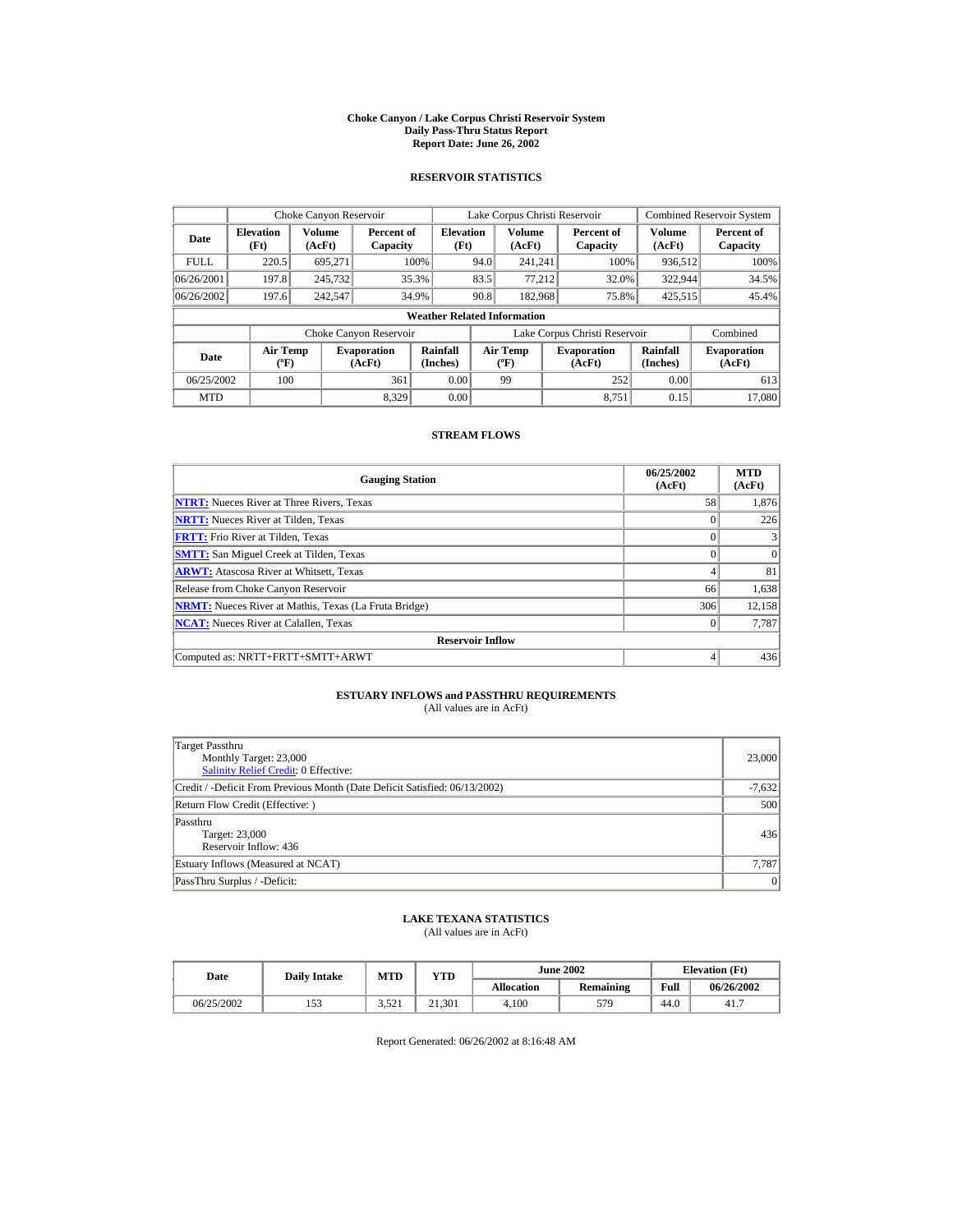#### **Choke Canyon / Lake Corpus Christi Reservoir System Daily Pass-Thru Status Report Report Date: June 27, 2002**

### **RESERVOIR STATISTICS**

|             | Choke Canyon Reservoir                      |                  |                              |                                    | Lake Corpus Christi Reservoir |                                  |  |                               |                      | Combined Reservoir System    |
|-------------|---------------------------------------------|------------------|------------------------------|------------------------------------|-------------------------------|----------------------------------|--|-------------------------------|----------------------|------------------------------|
| Date        | <b>Elevation</b><br>(Ft)                    | Volume<br>(AcFt) | Percent of<br>Capacity       | <b>Elevation</b><br>(Ft)           |                               | Volume<br>(AcFt)                 |  | Percent of<br>Capacity        | Volume<br>(AcFt)     | Percent of<br>Capacity       |
| <b>FULL</b> | 220.5                                       | 695.271          |                              | 100%                               | 94.0                          | 241.241                          |  | 100%                          | 936,512              | 100%                         |
| 06/27/2001  | 197.8                                       | 245,176          |                              | 35.3%                              | 83.4                          | 76,687                           |  | 31.8%                         | 321,863              | 34.4%                        |
| 06/27/2002  | 197.6                                       | 242,823          |                              | 34.9%                              | 90.8                          | 183.141                          |  | 75.9%                         | 425,964              | 45.5%                        |
|             |                                             |                  |                              | <b>Weather Related Information</b> |                               |                                  |  |                               |                      |                              |
|             |                                             |                  | Choke Canyon Reservoir       |                                    |                               |                                  |  | Lake Corpus Christi Reservoir |                      | Combined                     |
| Date        | <b>Air Temp</b><br>$({}^{\circ}\mathrm{F})$ |                  | <b>Evaporation</b><br>(AcFt) | Rainfall<br>(Inches)               |                               | <b>Air Temp</b><br>$(^{\circ}F)$ |  | <b>Evaporation</b><br>(AcFt)  | Rainfall<br>(Inches) | <b>Evaporation</b><br>(AcFt) |
| 06/26/2002  | 102                                         |                  | 273                          | 0.94                               |                               | 99                               |  | 443                           | 0.63                 | 716                          |
| <b>MTD</b>  |                                             |                  | 8.602                        | 0.94                               |                               |                                  |  | 9.194                         | 0.78                 | 17.796                       |

# **STREAM FLOWS**

| <b>Gauging Station</b>                                       | 06/26/2002<br>(AcFt) | <b>MTD</b><br>(AcFt) |
|--------------------------------------------------------------|----------------------|----------------------|
| <b>NTRT:</b> Nueces River at Three Rivers, Texas             | 56                   | 1,931                |
| <b>NRTT:</b> Nueces River at Tilden, Texas                   | $\Omega$             | 226                  |
| <b>FRTT:</b> Frio River at Tilden, Texas                     | 0                    |                      |
| <b>SMTT:</b> San Miguel Creek at Tilden, Texas               | $\Omega$             | $\Omega$             |
| <b>ARWT:</b> Atascosa River at Whitsett, Texas               | 4                    | 85                   |
| Release from Choke Canyon Reservoir                          | 66                   | 1,703                |
| <b>NRMT:</b> Nueces River at Mathis, Texas (La Fruta Bridge) | 331                  | 12,490               |
| <b>NCAT:</b> Nueces River at Calallen, Texas                 | $\Omega$             | 7,787                |
| <b>Reservoir Inflow</b>                                      |                      |                      |
| Computed as: NRTT+FRTT+SMTT+ARWT                             | 4                    | 440                  |

# **ESTUARY INFLOWS and PASSTHRU REQUIREMENTS**<br>(All values are in AcFt)

| Target Passthru<br>Monthly Target: 23,000<br>Salinity Relief Credit: 0 Effective: | 23,000   |  |  |
|-----------------------------------------------------------------------------------|----------|--|--|
| Credit / -Deficit From Previous Month (Date Deficit Satisfied: 06/13/2002)        | $-7,632$ |  |  |
| Return Flow Credit (Effective: )                                                  |          |  |  |
| Passthru<br>Target: 23,000<br>Reservoir Inflow: 440                               | 440      |  |  |
| Estuary Inflows (Measured at NCAT)                                                | 7,787    |  |  |
| PassThru Surplus / -Deficit:                                                      | 0        |  |  |

## **LAKE TEXANA STATISTICS**

(All values are in AcFt)

| Date       | <b>Daily Intake</b> | MTD<br>$_{\rm VTD}$ |        | <b>June 2002</b>  |           |      | <b>Elevation</b> (Ft) |
|------------|---------------------|---------------------|--------|-------------------|-----------|------|-----------------------|
|            |                     |                     |        | <b>Allocation</b> | Remaining | Full | 06/27/2002            |
| 06/26/2002 | 180                 | 3.701               | 21.481 | 4.100             | 399       | 44.0 | 41.7                  |

Report Generated: 06/27/2002 at 8:09:24 AM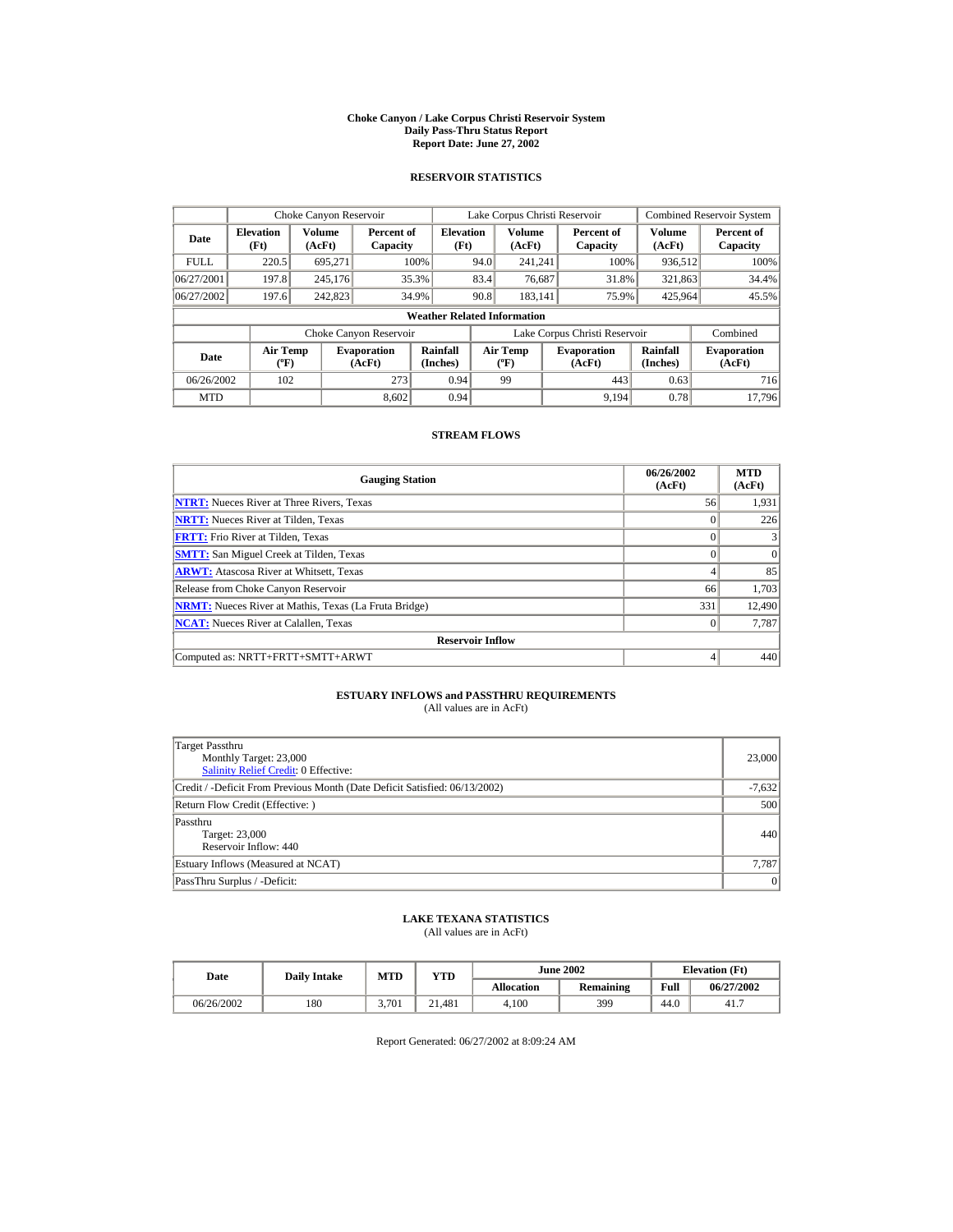#### **Choke Canyon / Lake Corpus Christi Reservoir System Daily Pass-Thru Status Report Report Date: June 28, 2002**

### **RESERVOIR STATISTICS**

|             |                                             | Choke Canyon Reservoir |                              |                                    |      | Lake Corpus Christi Reservoir    |                               |                      | <b>Combined Reservoir System</b> |
|-------------|---------------------------------------------|------------------------|------------------------------|------------------------------------|------|----------------------------------|-------------------------------|----------------------|----------------------------------|
| Date        | <b>Elevation</b><br>(Ft)                    | Volume<br>(AcFt)       | Percent of<br>Capacity       | <b>Elevation</b><br>(Ft)           |      | Volume<br>(AcFt)                 | Percent of<br>Capacity        | Volume<br>(AcFt)     | Percent of<br>Capacity           |
| <b>FULL</b> | 220.5                                       | 695.271                |                              | 100%                               | 94.0 | 241.241                          | 100%                          | 936,512              | 100%                             |
| 06/28/2001  | 197.8                                       | 244,760                |                              | 35.2%                              | 83.4 | 76,373                           | 31.7%                         | 321,133              | 34.3%                            |
| 06/28/2002  | 197.6                                       | 242,547                |                              | 34.9%                              | 90.8 | 182,795                          | 75.8%                         | 425,342              | 45.4%                            |
|             |                                             |                        |                              | <b>Weather Related Information</b> |      |                                  |                               |                      |                                  |
|             |                                             |                        | Choke Canyon Reservoir       |                                    |      |                                  | Lake Corpus Christi Reservoir |                      | Combined                         |
| Date        | <b>Air Temp</b><br>$({}^{\circ}\mathrm{F})$ |                        | <b>Evaporation</b><br>(AcFt) | Rainfall<br>(Inches)               |      | <b>Air Temp</b><br>$(^{\circ}F)$ | <b>Evaporation</b><br>(AcFt)  | Rainfall<br>(Inches) | <b>Evaporation</b><br>(AcFt)     |
| 06/27/2002  | 88                                          |                        | 145                          | 0.03                               |      | 89                               | 320                           | 0.09                 | 465                              |
| <b>MTD</b>  |                                             |                        | 8.747                        | 0.97                               |      |                                  | 9.514                         | 0.87                 | 18.261                           |

# **STREAM FLOWS**

| <b>Gauging Station</b>                                       | 06/27/2002<br>(AcFt) | <b>MTD</b><br>(AcFt) |
|--------------------------------------------------------------|----------------------|----------------------|
| <b>NTRT:</b> Nueces River at Three Rivers, Texas             | 69                   | 2,001                |
| <b>NRTT:</b> Nueces River at Tilden, Texas                   |                      | 226                  |
| <b>FRTT:</b> Frio River at Tilden, Texas                     |                      |                      |
| <b>SMTT:</b> San Miguel Creek at Tilden, Texas               |                      | $\Omega$             |
| <b>ARWT:</b> Atascosa River at Whitsett, Texas               |                      | 89                   |
| Release from Choke Canyon Reservoir                          | 66                   | 1,769                |
| <b>NRMT:</b> Nueces River at Mathis, Texas (La Fruta Bridge) | 254                  | 12,744               |
| <b>NCAT:</b> Nueces River at Calallen, Texas                 |                      | 7.798                |
| <b>Reservoir Inflow</b>                                      |                      |                      |
| Computed as: (NTRT+FRTT+SMTT)-Release From Choke Canyon      |                      | 444                  |

# **ESTUARY INFLOWS and PASSTHRU REQUIREMENTS**<br>(All values are in AcFt)

| Target Passthru<br>Monthly Target: 23,000<br><b>Salinity Relief Credit: 0 Effective:</b> | 23,000   |
|------------------------------------------------------------------------------------------|----------|
| Credit / -Deficit From Previous Month (Date Deficit Satisfied: 06/13/2002)               | $-7,632$ |
| Return Flow Credit (Effective: )                                                         | 500      |
| Passthru<br>Target: 23,000<br>Reservoir Inflow: 444                                      | 444      |
| Estuary Inflows (Measured at NCAT)                                                       | 7,798    |
| PassThru Surplus / -Deficit:                                                             | 0        |

## **LAKE TEXANA STATISTICS**

(All values are in AcFt)

| Date       | <b>Daily Intake</b> | <b>MTD</b><br>YTD |        | <b>June 2002</b>  |           |      | <b>Elevation</b> (Ft) |
|------------|---------------------|-------------------|--------|-------------------|-----------|------|-----------------------|
|            |                     |                   |        | <b>Allocation</b> | Remaining | Full | 06/28/2002            |
| 06/27/2002 | 148                 | 3.849             | 21.629 | 4.100             | 251       | 44.0 | 41.7                  |

Report Generated: 06/28/2002 at 8:17:18 AM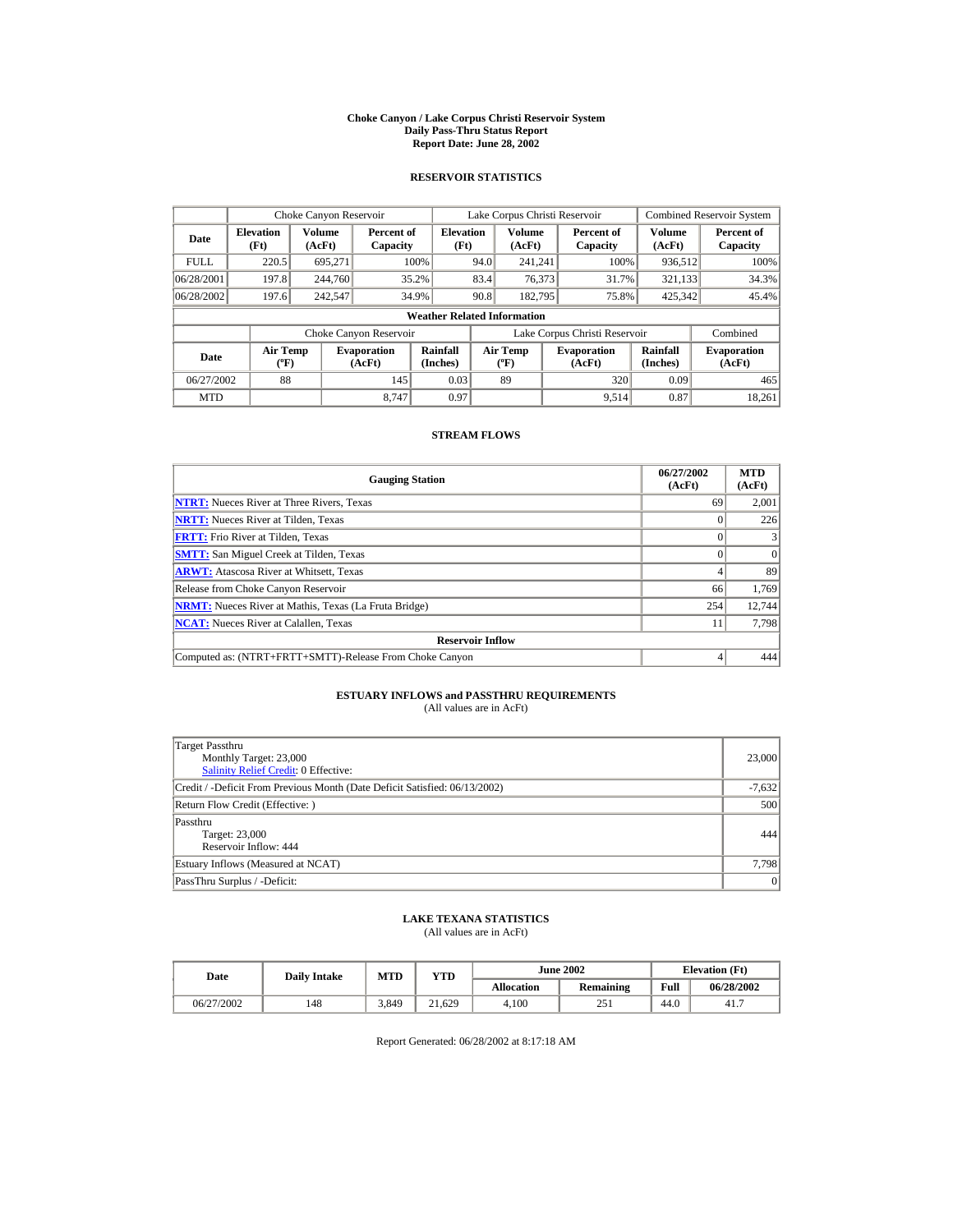#### **Choke Canyon / Lake Corpus Christi Reservoir System Daily Pass-Thru Status Report Report Date: June 29, 2002**

### **RESERVOIR STATISTICS**

|             |                                             | Choke Canyon Reservoir |                              |                                    |      | Lake Corpus Christi Reservoir    |                               |                      | <b>Combined Reservoir System</b> |
|-------------|---------------------------------------------|------------------------|------------------------------|------------------------------------|------|----------------------------------|-------------------------------|----------------------|----------------------------------|
| Date        | <b>Elevation</b><br>(Ft)                    | Volume<br>(AcFt)       | Percent of<br>Capacity       | <b>Elevation</b><br>(Ft)           |      | Volume<br>(AcFt)                 | Percent of<br>Capacity        | Volume<br>(AcFt)     | Percent of<br>Capacity           |
| <b>FULL</b> | 220.5                                       | 695.271                |                              | 100%                               | 94.0 | 241.241                          | 100%                          | 936,512              | 100%                             |
| 06/29/2001  | 197.7                                       | 244,344                |                              | 35.1%                              | 83.3 | 75,541                           | 31.3%                         | 319,885              | 34.2%                            |
| 06/29/2002  | 197.6                                       | 242,685                |                              | 34.9%                              | 90.9 | 183,833                          | 76.2%                         | 426,518              | 45.5%                            |
|             |                                             |                        |                              | <b>Weather Related Information</b> |      |                                  |                               |                      |                                  |
|             |                                             |                        | Choke Canyon Reservoir       |                                    |      |                                  | Lake Corpus Christi Reservoir |                      | Combined                         |
| Date        | <b>Air Temp</b><br>$({}^{\circ}\mathrm{F})$ |                        | <b>Evaporation</b><br>(AcFt) | Rainfall<br>(Inches)               |      | <b>Air Temp</b><br>$(^{\circ}F)$ | <b>Evaporation</b><br>(AcFt)  | Rainfall<br>(Inches) | <b>Evaporation</b><br>(AcFt)     |
| 06/28/2002  | 92                                          |                        | 112                          | 0.50                               |      | 89                               | Pan overflow                  | 0.80                 | 112                              |
| <b>MTD</b>  |                                             |                        | 8.859                        | 1.47                               |      |                                  | 9.514                         | 1.67                 | 18,373                           |

# **STREAM FLOWS**

| <b>Gauging Station</b>                                       | 06/28/2002<br>(AcFt) | <b>MTD</b><br>(AcFt) |
|--------------------------------------------------------------|----------------------|----------------------|
| <b>NTRT:</b> Nueces River at Three Rivers, Texas             | 64                   | 2,064                |
| <b>NRTT:</b> Nueces River at Tilden, Texas                   | $\Omega$             | 226                  |
| <b>FRTT:</b> Frio River at Tilden, Texas                     | $\theta$             |                      |
| <b>SMTT:</b> San Miguel Creek at Tilden, Texas               | $\Omega$             | $\Omega$             |
| <b>ARWT:</b> Atascosa River at Whitsett, Texas               | 4                    | 93                   |
| Release from Choke Canyon Reservoir                          | 66                   | 1,834                |
| <b>NRMT:</b> Nueces River at Mathis, Texas (La Fruta Bridge) | 145                  | 12,889               |
| <b>NCAT:</b> Nueces River at Calallen, Texas                 | 75                   | 7,873                |
| <b>Reservoir Inflow</b>                                      |                      |                      |
| Computed as: NRTT+FRTT+SMTT+ARWT                             | 4                    | 448                  |

# **ESTUARY INFLOWS and PASSTHRU REQUIREMENTS**<br>(All values are in AcFt)

| Target Passthru<br>Monthly Target: 23,000<br>Salinity Relief Credit: 0 Effective: | 23,000   |
|-----------------------------------------------------------------------------------|----------|
| Credit / -Deficit From Previous Month (Date Deficit Satisfied: 06/13/2002)        | $-7,632$ |
| Return Flow Credit (Effective: )                                                  | 500      |
| Passthru<br>Target: 23,000<br>Reservoir Inflow: 448                               | 448      |
| Estuary Inflows (Measured at NCAT)                                                | 7,873    |
| PassThru Surplus / -Deficit:                                                      | 0        |

## **LAKE TEXANA STATISTICS**

(All values are in AcFt)

| Date       | <b>Daily Intake</b> | MTD<br>$v_{\rm TD}$ |           | <b>June 2002</b> |           |      | <b>Elevation</b> (Ft) |
|------------|---------------------|---------------------|-----------|------------------|-----------|------|-----------------------|
|            |                     |                     |           | Allocation       | Remaining | Full | 06/29/2002            |
| 06/28/2002 | 145                 | 3.994               | 774<br>21 | 4.100            | 106       | 44.0 | 41.7                  |

Report Generated: 06/29/2002 at 7:59:13 AM